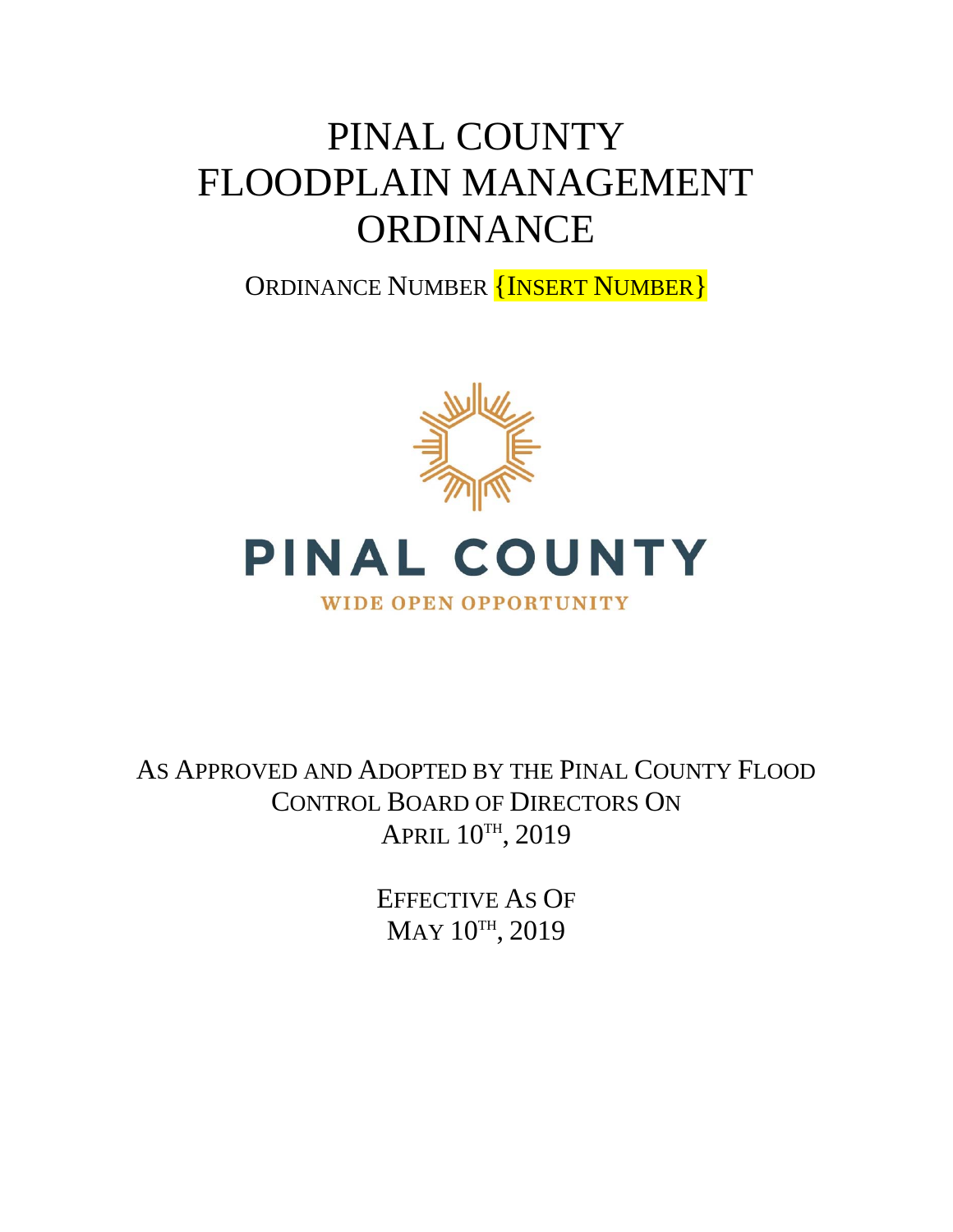# **TABLE OF CONTENTS**

| TITLE 1.0: AUTHORITY, PURPOSE AND TITLE                                       |  |  | 3                       |
|-------------------------------------------------------------------------------|--|--|-------------------------|
| CHAPTER 1.05 Statutory Authorization.                                         |  |  | 3                       |
| CHAPTER 1.10 Findings of Fact. .                                              |  |  | 3                       |
| CHAPTER 1.15 Statement of Purpose.                                            |  |  | $\overline{\mathbf{3}}$ |
| <b>CHAPTER 1.20 Title</b>                                                     |  |  | 4                       |
| CHAPTER 1.25 Methods of Reducing Flood Loss                                   |  |  | 5                       |
| <b>TITLE 2.0: DEFINITIONS</b>                                                 |  |  | 6                       |
| <b>CHAPTER 2.05 Definitions</b>                                               |  |  | 6                       |
|                                                                               |  |  | 22                      |
| <b>TITLE 3.0: GENERAL PROVISIONS</b>                                          |  |  |                         |
| CHAPTER 3.05 Applicability and Area of Jurisdiction.                          |  |  | 22                      |
| CHAPTER 3.10 Flood Hazard Studies, Other Floodplain Delineations .            |  |  | 22                      |
| <b>CHAPTER 3.15 Rules</b>                                                     |  |  | 22                      |
| CHAPTER 3.20 Construction and Interpretation                                  |  |  | 23                      |
| CHAPTER 3.25 Warning and Disclaimer of Liability.                             |  |  | 23                      |
| <b>CHAPTER 3.30 Severability</b>                                              |  |  | 23                      |
| <b>CHAPTER 3.35 Statutory Exceptions</b>                                      |  |  | 23                      |
| TITLE 4.0: ADMINISTRATION.                                                    |  |  | 26                      |
| CHAPTER 4.05 Designation of the Floodplain Administrator .                    |  |  | 26                      |
| CHAPTER 4.10 Duties and Responsibilities of the Floodplain Administrator      |  |  | 26                      |
| <b>TITLE 5.0: FLOODPLAIN USE PERMIT</b>                                       |  |  | 30                      |
| CHAPTER 5.05 Floodplain Use Permit                                            |  |  | 30                      |
| <b>CHAPTER 5.10 Floodplain Clearance</b>                                      |  |  | 34                      |
| TITLE 6.0: PROVISIONS FOR FLOOD HAZARD REDUCTION.                             |  |  | 35                      |
| CHAPTER 6.05 Standards for General Development & Construction                 |  |  | 35                      |
| CHAPTER 6.10 Standards for Storage of Material and Equipment                  |  |  | 37                      |
| CHAPTER 6.15 Standards for Waste and Waste Water Disposal Systems             |  |  | 37                      |
| CHAPTER 6.20 Standards for Subdivisions (Residential, Commercial, Industrial) |  |  | 38                      |
| <b>CHAPTER 6.25 Standards for Manufactured Homes.</b>                         |  |  | 40                      |
| CHAPTER 6.30 Standards for Recreational Vehicles.                             |  |  | 41                      |
| CHAPTER 6.35 Standards for Floodways                                          |  |  | 42                      |
| CHAPTER 6.40 Standards for Erosion-Hazard Zones.                              |  |  | 44                      |
| CHAPTER 6.45 Standards for Critical Facilities/Critical Services              |  |  | 44                      |
| CHAPTER 6.50 Standards for Sand and Gravel (Aggregate) Mining Operations .    |  |  | 45                      |
| <b>TITLE 7.0: APPEALS/VARIANCES</b>                                           |  |  |                         |
|                                                                               |  |  |                         |
|                                                                               |  |  | 47                      |
| CHAPTER 7.05 Appeals .                                                        |  |  | 47                      |
| <b>CHAPTER 7.10 Variances</b>                                                 |  |  | 48                      |
| CHAPTER 7.15 Filing of Appeals and Request for Variances .                    |  |  | 50                      |
| TITLE 8.0: VIOLATIONS AND ENFORCEMENT                                         |  |  | 51                      |
| CHAPTER 8.05 Enforcement & Inspections.                                       |  |  | 51                      |
| CHAPTER 8.10 Recovery of Administrative and Other Costs.                      |  |  | 52                      |
| <b>CHAPTER 8.15 Unlawful Acts</b>                                             |  |  | 52                      |
| TITLE 9.0: WATERCOURSE MASTER PLANS.                                          |  |  | 55                      |
| CHAPTER 9.05 Authority.                                                       |  |  | 55                      |
| CHAPTER 9.10 Public Notification.                                             |  |  | 55                      |
| CHAPTER 9.15 Groundwater Recharge Techniques .                                |  |  | 55                      |
| <b>CHAPTER 9.20 Minimum Standards</b>                                         |  |  | 55                      |
| TITLE 10.0: AUTHORITY TO CHARGE FEE                                           |  |  | 56                      |
| CHAPTER 10.05 Authority of Fee Schedule.                                      |  |  | 56                      |
| CHAPTER 10.10 Waiver of Fee<br>$\ddot{\phantom{a}}$                           |  |  | 56                      |
| CHAPTER 10.15 Revision of Fees.                                               |  |  | 56                      |
| TITLE 11.0: EFFECTIVE DATE.<br><b>CHAPTER 11.05 Effective Date</b>            |  |  | 57<br>57                |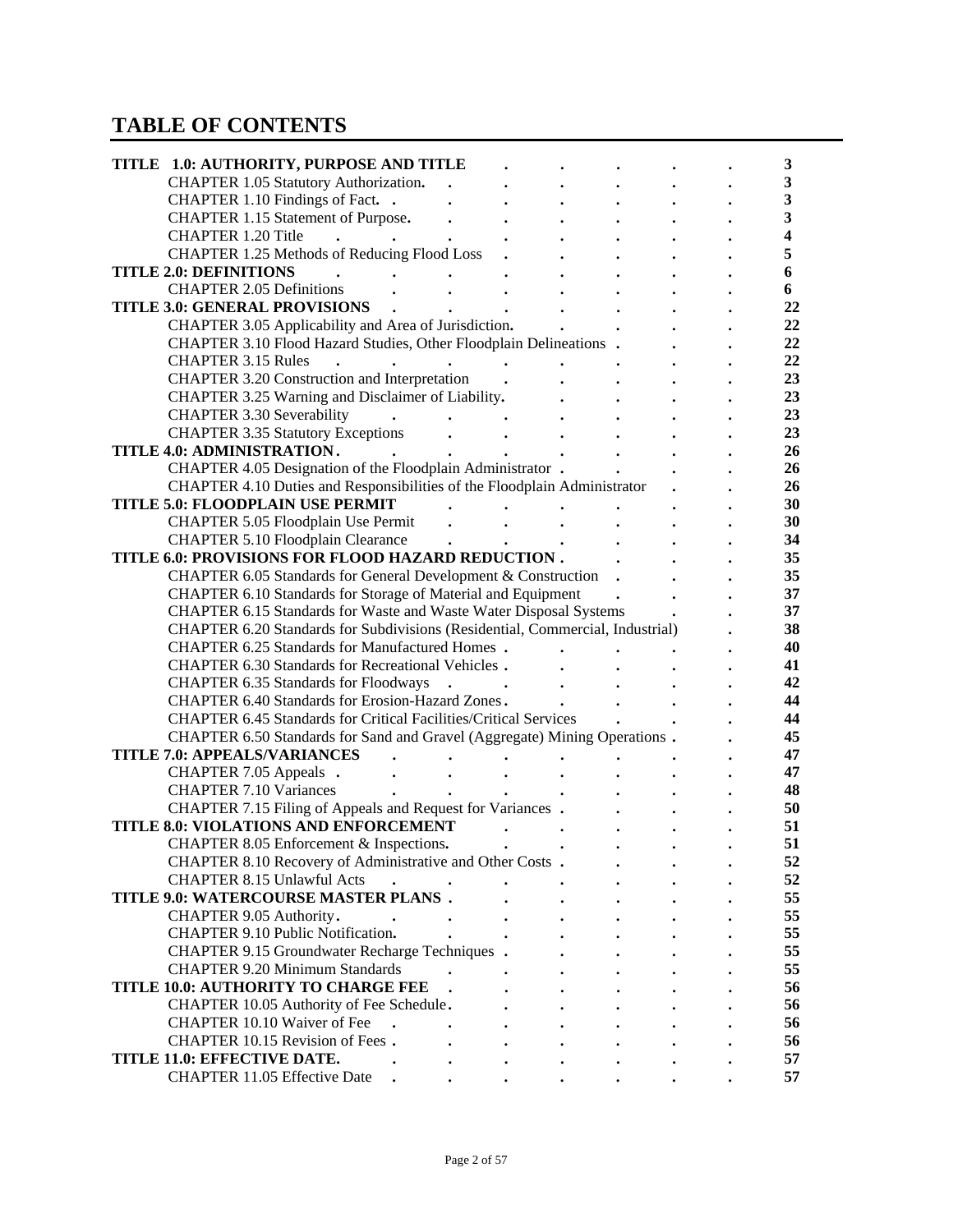# **TITLE 1.0: AUTHORITY, PURPOSE AND TITLE**

#### CHAPTER 1.05 STATUTORY AUTHORIZATION

In A.R.S. § 48-3601 through § 48-3650, the Arizona State Legislature has delegated the responsibility to each county flood control district to adopt regulations consistent with the criteria adopted by the Director of Arizona Department of Water Resources pursuant to A.R.S. § 48-3609, designed to promote the public health, safety and general welfare of its citizenry. The floodplain regulations adopted by a district are intended to carry out the requirements of the National Flood Insurance Program and any term not otherwise defined in this chapter shall have the meaning set forth in 44 Code of Federal Regulations parts 59-78, as effective on October 1, 2007. Therefore, the Pinal County Flood Control District, Arizona, does ordain as follows:

#### CHAPTER 1.10 FINDINGS OF FACT

- **1.10.010.** The Regulatory Floodplains of Pinal County are subject to periodic inundation which may result in loss of life and property, health and safety hazards, disruption of commerce and governmental services, extraordinary public expenditures for flood protection and relief and impairment of the tax base, all of which adversely affect the public health, safety and general welfare.
- **1.10.020.** These flood losses are caused in part by the cumulative effect of obstructions in Regulatory Floodplains that increase flood heights and velocities, and when inadequately anchored, cause damage. Uses that are inadequately flood proofed, not elevated or otherwise protected from flood damage also contribute to flood loss.
- **1.10.030.** Pursuant to the authority granted in A.R.S. § 48-3609(B), judicious floodplain management requires the permitting of development within a watercourse, Regulatory Floodplain, or area with a contributing watershed that has flows greater than two hundred cubic feet per second (200cfs) during the one percent (1%) annual chance flood event so as not to cause obstruction, retardation, or diversion of flows within the area of jurisdiction.

#### CHAPTER 1.15 STATEMENT OF PURPOSE

It is the purpose of this ordinance to comply with the directive of A.R.S. § 48-3609 and 44 CFR Ch.1. *et seq*. (pertaining to the National Flood Insurance Program) to promote and protect the health, peace, safety, comfort, convenience, and general welfare of the residents within the jurisdictional area of Pinal County, Arizona; to minimize public and private losses due to flooding; and to enable Pinal County and its residents to participate in the National Flood Insurance Program (NFIP), receive Federal Disaster Assistance, obtain flood insurance and reduce the cost of flood insurance. It is the intent of the Pinal County Flood Control District, Arizona to:

**1.15.010.** Protect the life, health, and property of County residents.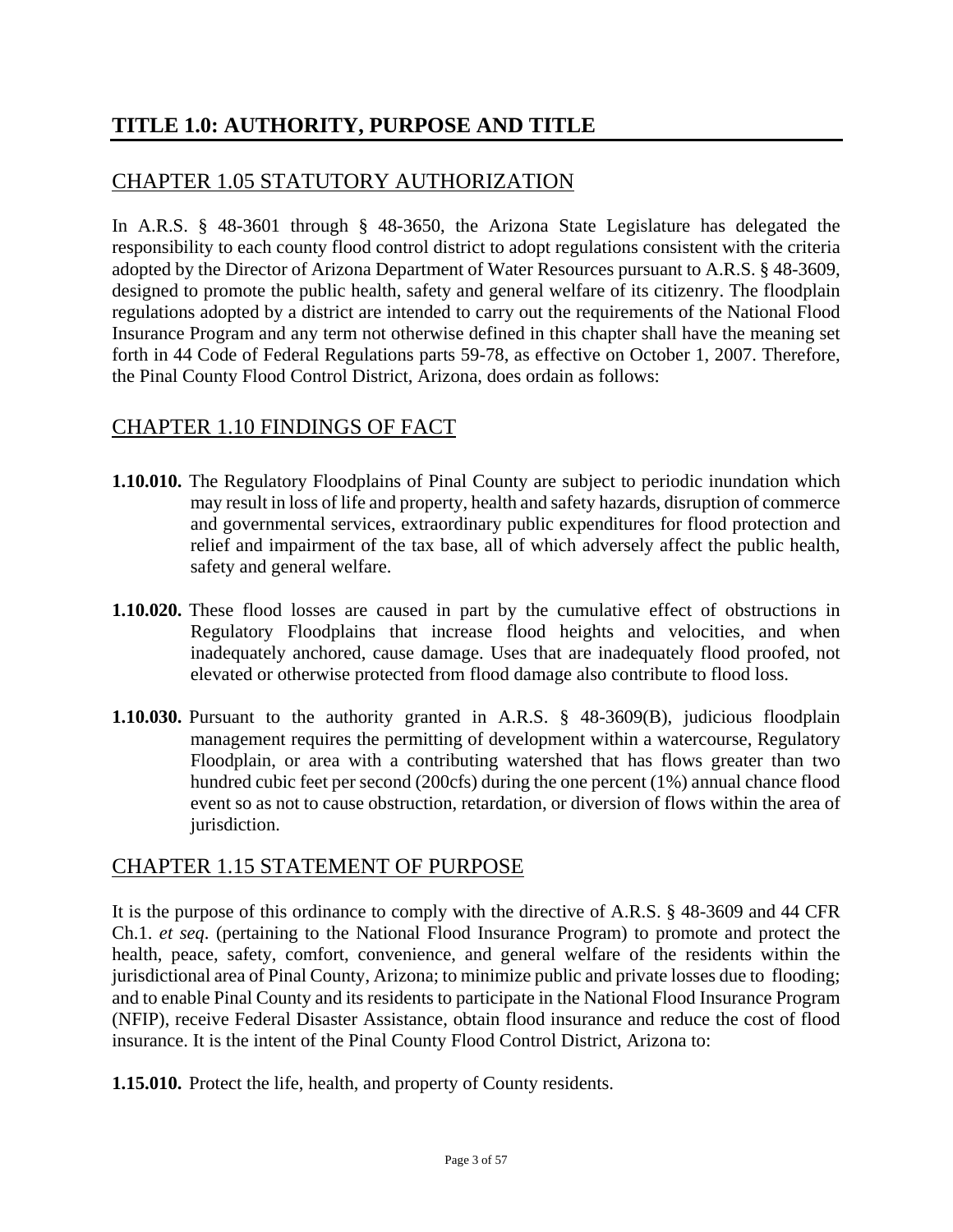- **1.15.020.** Minimize expenditure of public money for costly flood control projects;
- **1.15.030.** Minimize the need for rescue and relief efforts associated with flooding and generally undertaken at the expense of the general public;
- **1.15.040.** Minimize prolonged business interruptions;
- **1.15.050.** Minimize damage to public facilities and utilities such as water and gas mains, electric, telephone, fiber optics and sewer lines; and streets and bridges located in Regulatory Floodplains and/or Erosion Hazard Zones;
- **1.15.060.** Help maintain a stable tax base by regulating development of Regulatory Floodplains so as to minimize future flood blight areas;
- **1.15.070.** Take all reasonable action to ensure that potential buyers have notice that property is in a Special Flood Hazard Area;
- **1.15.080.** Take reasonable action so that those who occupy the Special Flood Hazard Areas or the Regulatory Floodplain assume responsibility for their actions;
- **1.15.090.** Minimize flood damages and reduce the height and violence of floods which are caused by obstructions restricting the capacity of floodplains;
- **1.15.100.** Prevent unwise encroachment and building development within Regulatory Floodplains and/or Erosion Hazard Zones;
- **1.15.110.** Reduce the financial burden imposed on the community, its governmental units and its residents when such land is flooded;
- **1.15.120.** To protect, preserve, and maintain the natural and beneficial functions of the floodplains; and
- **1.15.130.** Maintain eligibility for disaster relief.
- **1.15.140.** Maintain eligibility for participation in the National Flood Insurance Program

#### CHAPTER 1.20 TITLE

This Ordinance may be referred to as the Pinal County Floodplain Ordinance and is hereinafter referred to as the "Ordinance."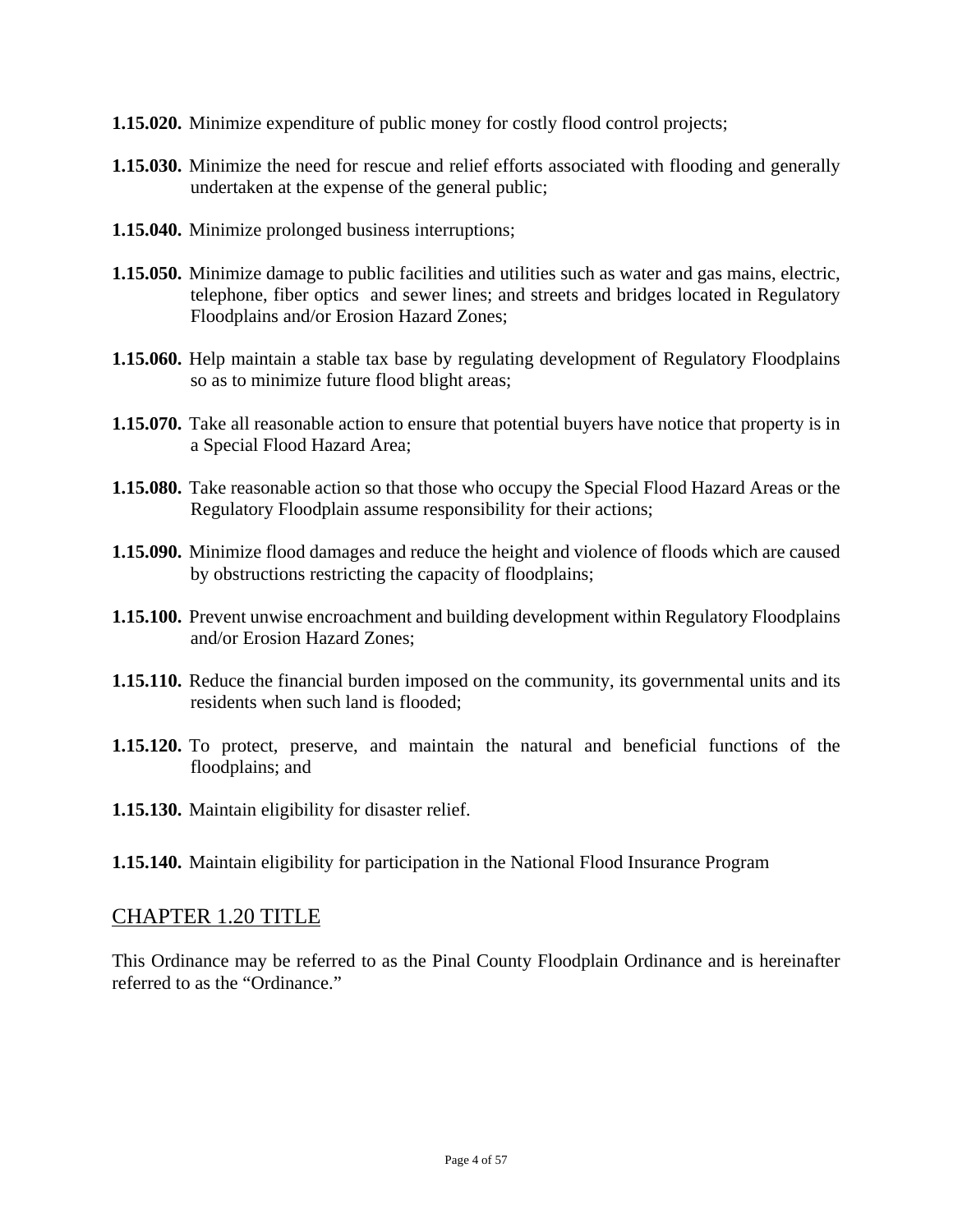### CHAPTER 1.25 METHODS OF REDUCING FLOOD LOSSES

These regulations take precedence over any less restrictive conflicting local laws, ordinances and codes. In order to accomplish its purposes, this ordinance includes methods and provisions for:

- **1.25.010.** Restricting or prohibiting uses which are dangerous to health, safety, and property due to water or erosion hazards, or which result in damaging increases in erosion or in flood heights or velocities, or which would release materials of a dangerous or hazardous nature into the environment during a flood event;
- **1.25.020.** Requiring that uses vulnerable to floods and/or erosion, including facilities which serve such uses, be protected against flood damage at the time of initial construction;
- **1.25.030.** Minimize the alteration of natural floodplain, stream channels, and natural protective barriers, and other riparian areas, which help accommodate or channel flood waters;
- **1.25.040.** Controlling filling, grading, dredging, and other development which may increase flood and/or erosion damage;
- **1.25.050.** Preventing or regulating the construction of flood barriers which will unnaturally divert floodwaters or which may increase flood and/or erosion hazards in other areas; and
- **1.25.060.** Protecting the integrity of the floodplains, by regulating development in the unincorporated county which would affect the floodplains, by requiring a Floodplain Use Permit for development within a special flood hazard area, delineated floodplain, watercourse or an area with a contributing watershed that have flows greater than two hundred cubic feet per second (200cfs) during a one percent (1%) annual chance flood event.

# **[Remainder of this page intentionally left blank]**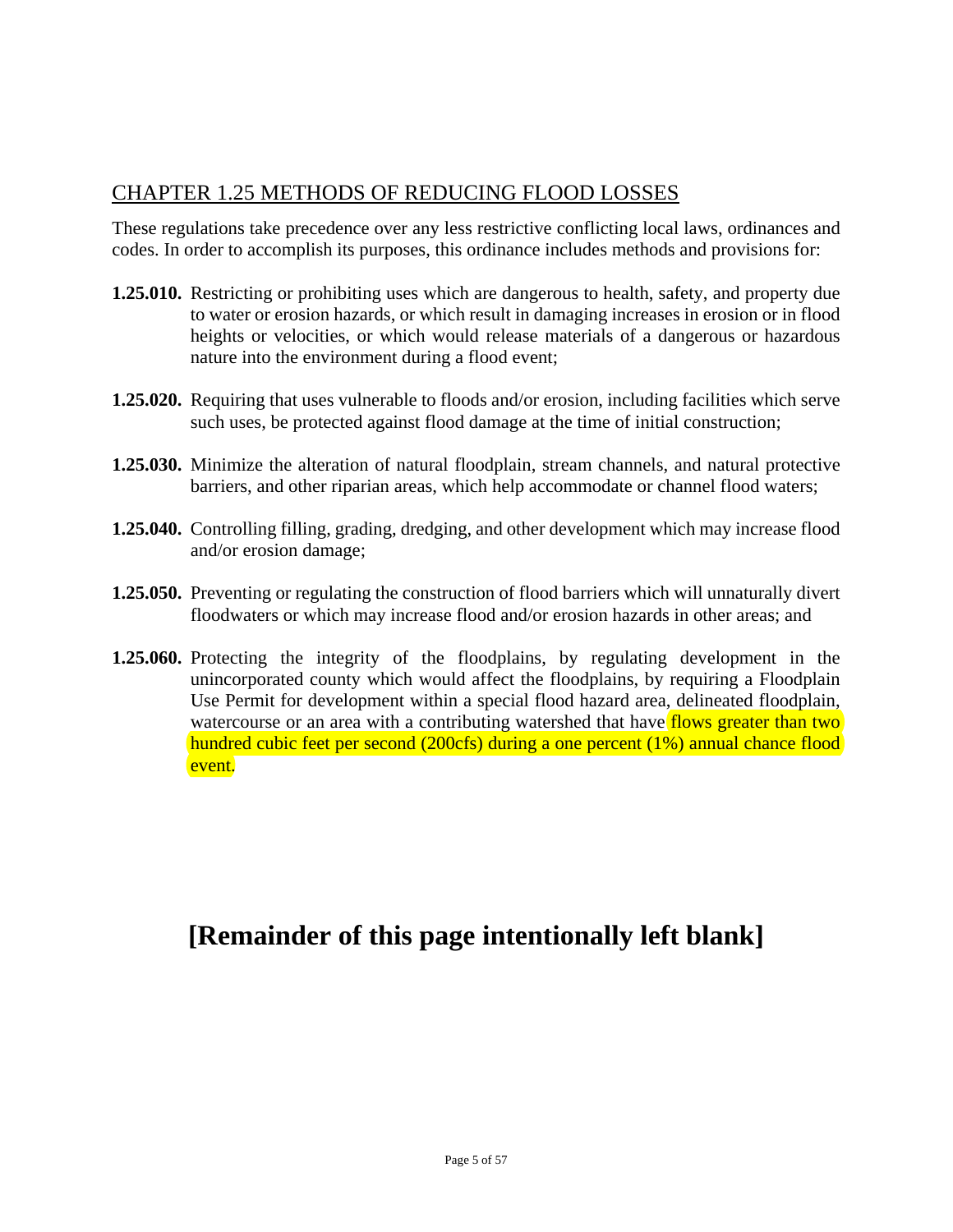#### **TITLE 2.0: DEFINITIONS**

#### CHAPTER 2.05 DEFINITIONS

Unless specifically defined below, words or phrases used in this Ordinance shall be interpreted so as to give them the meaning they have in common usage and to give this ordinance its most reasonable application.

- **1. 100-Year (One-Hundred-Year)** Statistical nomenclature, often used in hydrologic terms, to describe a flood or precipitation event having a one percent (1%) chance of being equaled or exceeded in any given year. See also "Base Flood".
- **2. 500-Year (Five-Hundred-Year)** Statistical nomenclature, often used in hydrologic terms, to describe a flood or precipitation event having a two-tenths percent (0.2%) chance of being equaled or exceeded in any given year.
- **3. Accessory Structure** A structure which is on the same parcel of property as the principal structure and the use of which is incidental to the use of the principal structure.
- **4. Accessory Use** A use customarily incidental and subordinate to the principal use of a lot or building located upon the same lot or building site, which accessory use does not alter the principal use of such lot or building.
- **5. Active Alluvial Fan** Those locations where flooding, erosion, and/or deposition have occurred on the landform such as an alluvial fan in relatively recent time (the historic period, typically ten-thousand (10,000) years), and probably will continue to occur on that part of the landform.
- **6. Administrative Floodplain** See "Local Floodplain".
- **7. Aggradation** The deposit of sediment in a watercourse or floodplain.
- **8. Alleged Violator** Any person as herein defined who is suspected of violating any flood control statute, regulation, ordinance, rule or terms and stipulations of a floodplain use permit or other written approval by the Flood Control District of Pinal County.
- **9. Alluvial Fan** A sedimentary deposit located at a topographic break, or sudden loss of lateral confinement, such as the base of a mountain, escarpment, or valley side, is composed of streamflow and/or debris flow sediments, and that has the shape of a fan either fully or partially extended. Alluvial fans may be active or inactive.
- **10. Alluvial Fan Flooding** Flooding that occurs only on alluvial fans and is characterized by flow path uncertainty so great that this uncertainty cannot be set aside in realistic assessments of flood risk or in the reliable mitigation of the hazard.
- **11. Alluvial Plain** A level or gently sloping tract or a slightly undulating land surface produced by extensive deposition of alluvium, usually adjacent to a river that periodically overflows its banks; it may be situated on a flood plain, a delta, or an alluvial fan.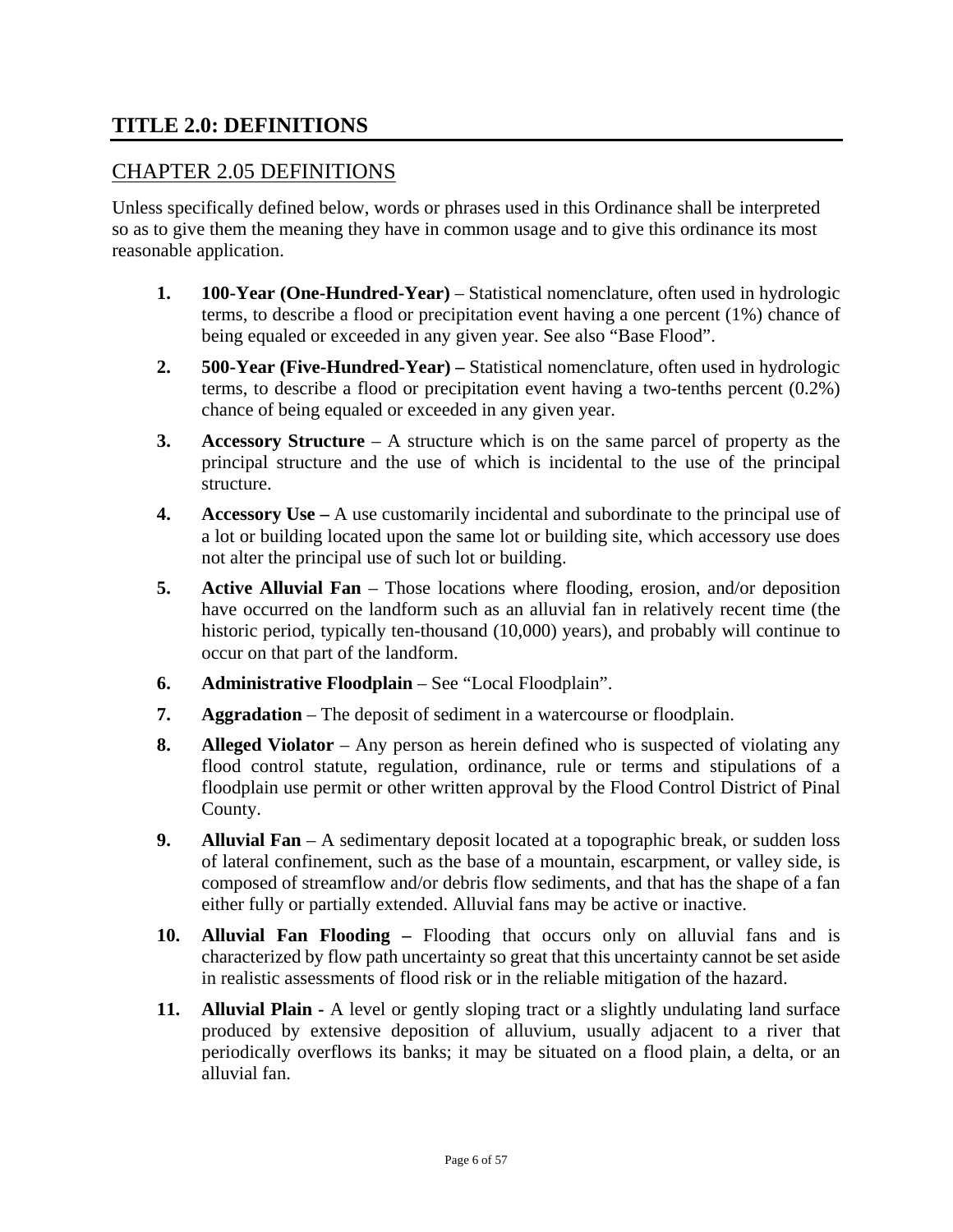- **12. Apex** A point on an alluvial fan below which the flow of the major stream that formed the fan becomes unpredictable and alluvial fan flooding may occur.
- **13. Appeal** A request for a review of the Floodplain Administrator's final decision or interpretation of any provision of this ordinance.
- **14. Approximate Study** A study which delineates floodplains based on the most reliable sources available where neither a floodplain nor a floodway has been determined by detailed engineering methodology.
- **15. Area Drainage Master Plan (ADMP)** A plan that is typically conducted subsequent, and in response to, the findings of an ADMS. The ADMP identifies the preferred alternatives of those identified in an ADMS. An ADMP provides minimum criteria and standards for flood control and drainage relating to land use and development.
- **16. Area Drainage Master Study (ADMS)** A study to develop stormwater hydrology and hydraulics for a watershed, to define drainage watercourses and systems, identify potential flood hazard areas, drainage problems, and recommend solutions and standards for sound floodplain and stormwater management. The ADMS may identify alternative solutions to a given flooding or drainage problem. See also "Watercourse Master Plan."
- **17. Area of Jurisdiction –** The one percent (1%) annual chance (100-year) delineated floodplains in the Pinal County, including public lands, excluding those incorporated areas of cities or towns which have elected to assume floodplain management powers and duties pursuant to A.R.S § 48-3610. For floodplain Management purposes, the area of jurisdiction includes Special Flood Hazard Areas, local Floodplains, delineated floodplains, and watercourses with contributing watersheds with flows greater than two hundred cubic feet per second (200cfs) in the unincorporated areas of the county.
- **18. Area of Special Flood Hazard –** The land located in the floodplain within a community subject to a one percent or greater chance of flooding in any given year. These areas are designated as Zone A, AE, AO, AH, and A1 through A30 on the Flood Insurance Rate Maps (FIRMs) and other areas determined by the criteria adopted by the Director of the Arizona Department of Water Resources. See also "Special Flood Hazard Area".
- **19. Back Fill** The placement of fill material within a specified depression, hole, or excavation pit below the surrounding adjacent ground level as a means of improving floodwater conveyance or to restore land to the natural elevations existing prior to excavation.
- **20. Base Flood –** A flood which has a one percent chance of being equaled or exceeded in any given year (also called the "100-year flood" or the "one percent (1%) annual chance flood").
- **21. Base Flood Elevation (BFE)** The elevation shown on the Flood Insurance Rate Map for Zones AE, AH, A1-30, that indicates the water surface elevation resulting from a flood that has a one percent or greater chance of being equaled or exceeded in any given year. Also means the calculated water surface elevation for zones, and/or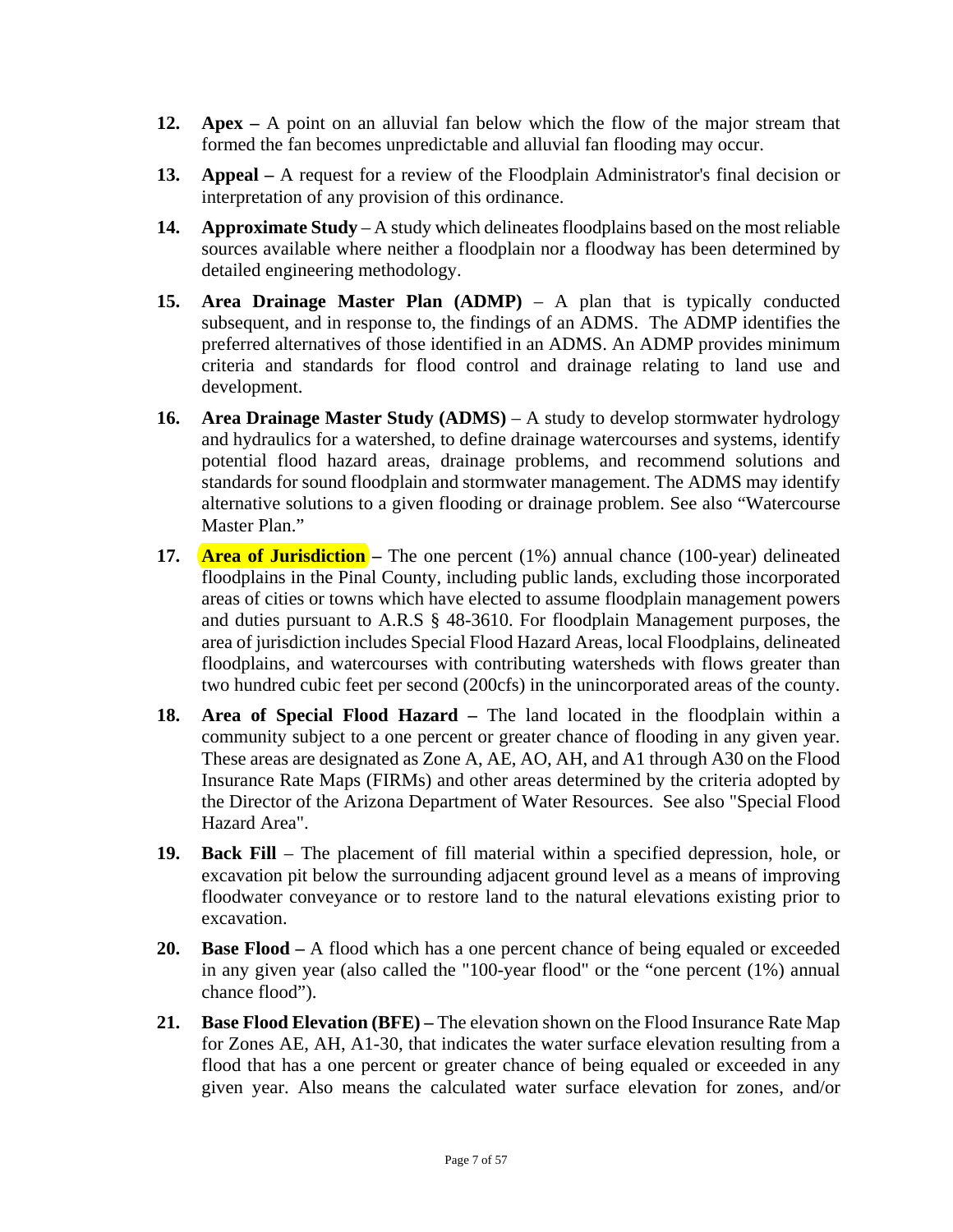regulatory floodplains, not listed above as determined by either an Arizona Registered Professional Civil Engineer or the Floodplain Administrator.

- **22. Basement –** Any area of the building having its floor sub-grade i.e., below ground level - on all sides.
- **23. Board** The Board of Directors of the Flood Control District of Pinal County. See also "Floodplain Board".
- **24. Breakaway Wall** A wall that is not part of the structural support system of a building and is intended through its design and construction to collapse under specific lateral loading forces, without causing damage to the building.
- **25. Building** A habitable or non-habitable walled and roofed structure that is principally above ground; this includes a gas or liquid storage tank or a manufactured home. For the purposes of the ordinance, the definition also includes carports, shade structures, and pole-barns.
- 26. **Building Site** The ground area of a building or buildings together with all contiguous open spaces as required by this title.
- **27. Cease and Desist Order** An order from the Pinal County Flood Control District prohibiting a person or entity to which it is directed from undertaking or continuing a particular activity or course of conduct.
- **28. Clearing/Grubbing –** The removal of vegetation without disturbance of existing land surface contours.
- **29. Commercial Development** Any development and/or structure constructed mainly for the purpose of conducting business, including but not limited to retail stores, restaurants, shopping centers, business offices, gas stations, etc.
- **30. Community** Any state, area or political subdivision thereof, or any Indian tribe or authorized tribal organization, or authorized native organization, which has authority to adopt and enforce floodplain management regulations for the areas within its jurisdiction.
- **31. Compensatory Storage** The replacement of the quantity of floodplain storage volume below the base flood elevation that is lost due to the import of fill material or the placement of structures by the proposed development.
- **32. Crawl Space** A type of basement in which one cannot stand up; the height may be as little as a foot and the surface is often soil; it is convenient access to pipes, substructures and a variety of other areas. A crawl space cannot be used as living space but may be used as storage.
- **33. Critical Facility/Critical Service**  Facilities and essential services including hospitals, emergency medical facilities, nursing homes and/or housing facilities likely to have occupants who may not be sufficiently mobile to avoid injury or death during a flood; police stations, fire stations, jails, prisons, emergency shelters, and/or emergency operation centers that are needed for public safety and/or flood response activities before, during and after a flood. Additionally, structures or facilities that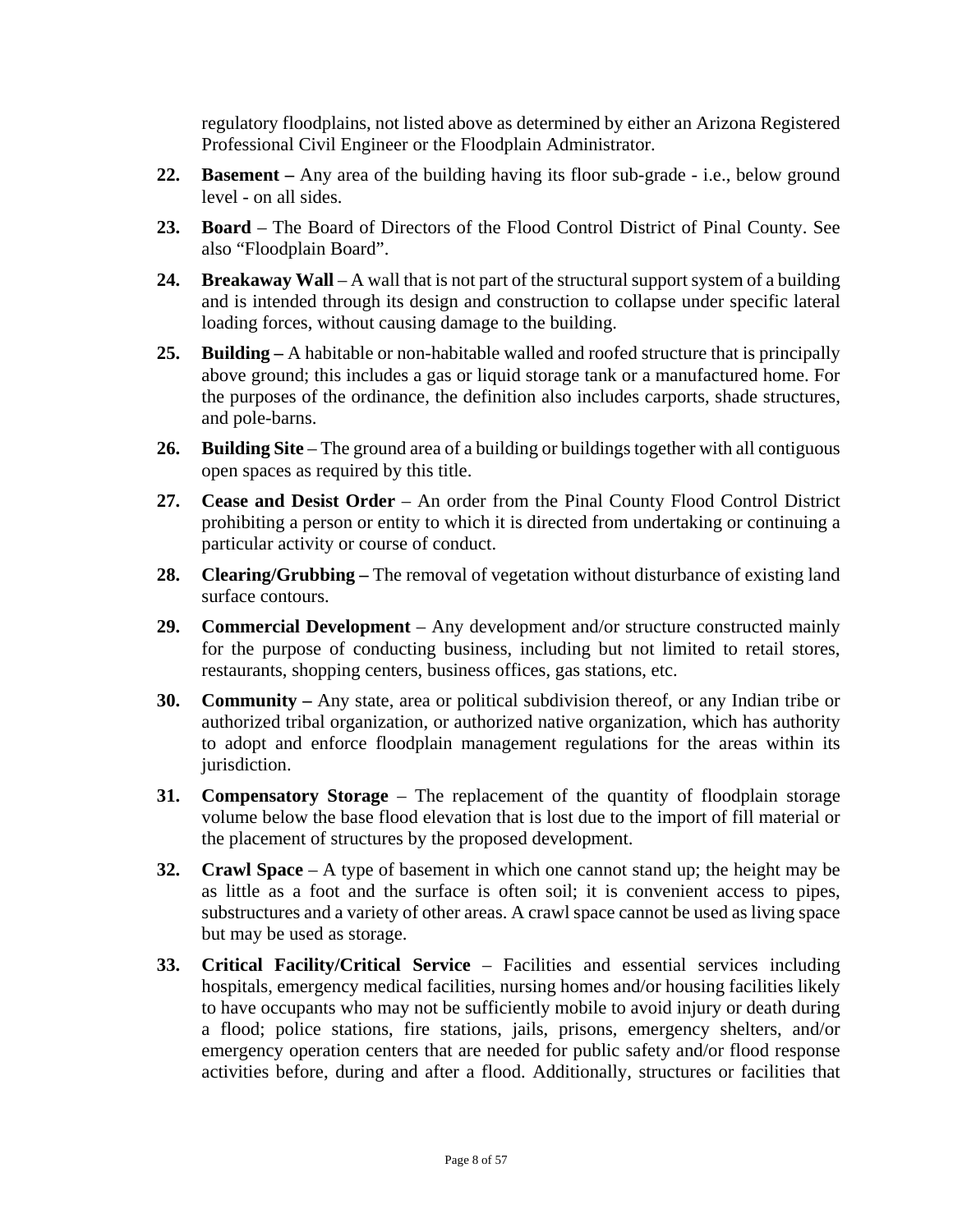produce, use, or store highly volatile, flammable, explosive, toxic, and/or waterreactive materials are also considered critical facilities.

- **34. Critical Feature** An integral and readily identifiable part of a flood protection system without which the flood protection provided by the entire system would be compromised.
- **35. Cumulative Tracking of Substantial Damage** The total cost of all repairs to a building damaged by any origin occurring over the previous five (5) year period that would cumulatively increase its market value by more than fifty percent (50%) of its market value prior to the damage occurring.
- **36. Cumulative Tracking of Substantial Improvement** The total cost of all improvements, modifications, repairs, or additions to an existing building occurring over the previous five (5) year period that would cumulatively increase its market value by more than fifty percent (50%) of its current market value. This includes structures determined to be substantially damaged, regardless of the actual repair work performed. This term does not, however, include either: A) Any project for improvement of a structure to correct existing violations of state or local health, sanitary or safety code specifications which have been identified by the local code enforcement official and which are the minimum necessary to assure safe living conditions; or B) Any alteration to an "historic structure," provided the alteration will not preclude the structure's continued designation as an "historic structure."
- **37. Degradation** The erosion of sediment in a watercourse or floodplain.
- **38. Delineated Floodplain** A graphical illustration of the area (e.g. mapped area) susceptible to inundation by a one percent (1%) annual chance flood based upon the results of an authorized study and which is included on either the Floodplain Management Maps for Pinal County or the Flood Insurance Rate Maps, or both.
- **39. Design Flow** The peak flow and peak volume of runoff resulting from the design storm generated within a defined area. Also called the design discharge.
- **40. Design Storm** The storm event that has a one percent (1%) annual chance of occurring within any given year which produces rainfall resulting in the peak design flow. Also called the 100-year storm (100-year or 100yr) that produces the peak design flow.
- **41. Detention System –** A type of flood control system which delays the downstream progress of floodwaters in a controlled manner, generally through the combined use of a temporary storage area and a metered outlet device which causes a lengthening of the duration of flow and thereby reduces downstream flood peaks.
- **42. Development** Any man-made change to improved or unimproved real estate including, but not limited to: buildings, walls, paved and unpaved roadways, railroads or other structures, mining, dredging, filling, grading, landscaping, paving, excavation, drilling, or the storage of equipment or materials.
- **43. Distributary Flow** A specific drainage pattern in which defined channels divide, such that the number channels increase in the downstream direction. Distributary flow areas have channels which split and rejoin in a complex pattern.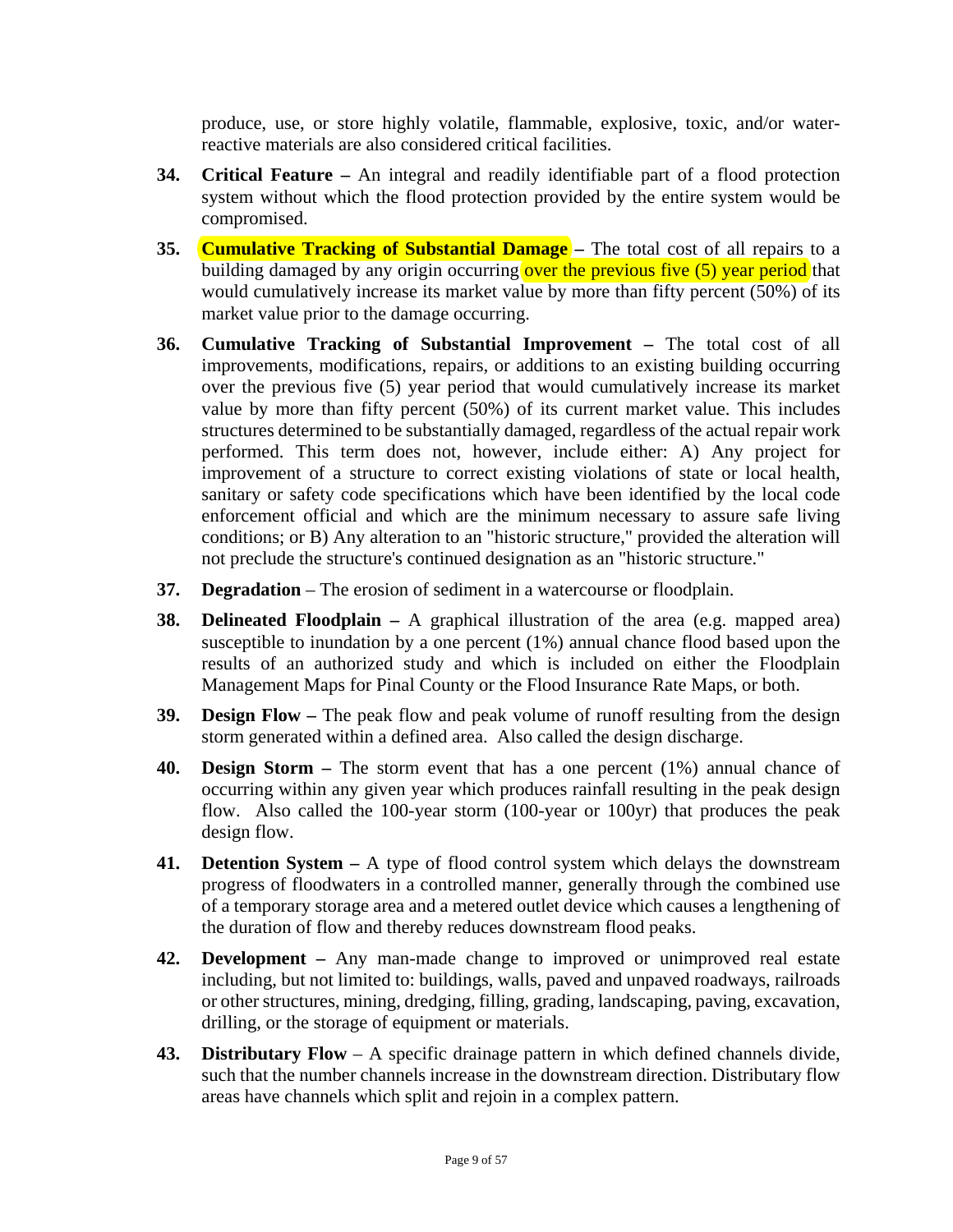- **44. District** The Pinal County Flood Control District.
- **45. Drainage Area** The upstream contributing area of land measured at a single point of drainage concentration which is expressed in units of area, also called a catchment area, watershed, or river basin.
- **46. Dwelling** A building or portion thereof designed or used exclusively for residential occupancy, including single-family dwellings, two-family dwellings, duplexes, townhouses, triplexes, manufactured homes, mobile homes, modular homes, and multiple-family dwellings, but not including hotels, motels, boarding, and lodging houses.
- **47. Dwelling Unit** A room or suite of two or more rooms that is designed for or is occupied by a person or persons for living purposes and having its own cooking and sanitary facilities.
- **48. Elevation Certificate**  A form created by the Federal Emergency Management Agency (FEMA) to certify elevations for a building. It is used to ensure compliance with the Floodplain Management Regulations and to determine the proper flood insurance premium rates. The form is updated periodically by FEMA and must be certificate by a Registered Professional Engineer or Surveyor.
- **49. Encroachment** The advance or infringement of uses, plant growth, fill, excavation, buildings, permanent structures or development into a floodplain, which may impede or alter the conveyance capacity or characteristics of a floodplain.
- **50. Encroachment Limit** The limit of encroachment into the floodplain for a subdivision, commercial or industrial development that will not exceed the standards of this Ordinance.
- **51. Enterprise** Any corporation, association, labor union or other legal entity.
- **52. Ephemeral Stream** A stream or portion of a stream which flows briefly in direct response to precipitation in the immediate vicinity, and whose channel is at all times above the groundwater reservoir.
- **53. Erosion** The process by which the land surface of the earth is worn away due to the transport of solids caused by the hydraulic action of flowing water.
- **54. Erosion Hazard Setback** The minimum horizontal distance between a structure and the watercourse as measured from the top edge of the highest channel bank or edge of the regulatory floodplain, based upon the water-surface elevation of the base flood, whichever is closer to the channel centerline**.**
- **55. Erosion Hazard Zone** The area of lateral extent outside of a watercourse, stream, wash, or river that is subject to or has the potential to be subjected to the natural or manmade process of erosion and/or lateral migration.
- **56. Exempt Use** Any use of the delineated floodplain specifically exempted from this Ordinance by applicable law.
- **57. Expansion to an Existing Manufactured Home Park or Subdivision** The preparation of additional sites or lots by the construction of facilities for servicing lots on which the manufactured homes are to be affixed (including, at a minimum, the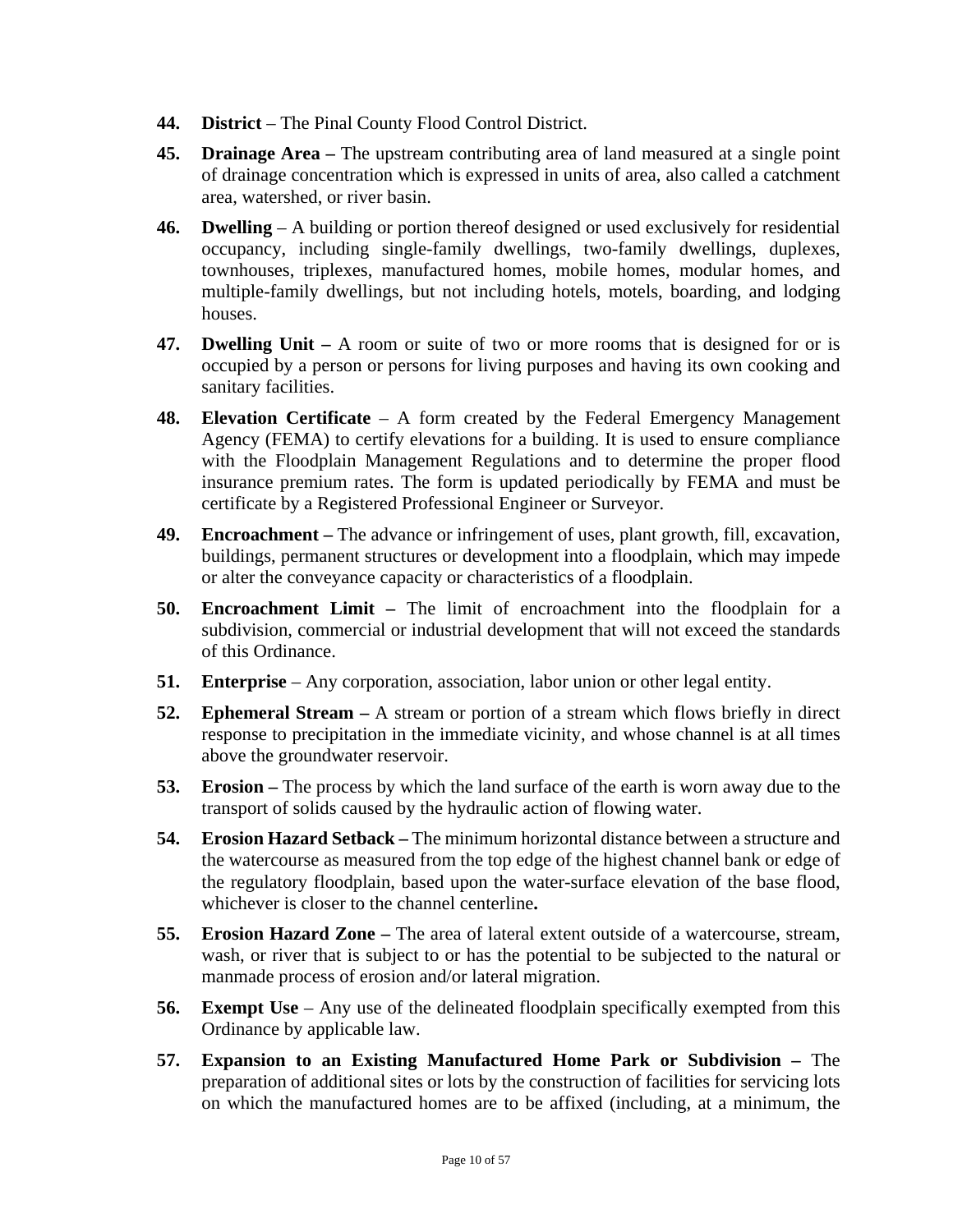installation of utilities, the construction of streets, and either final site grading or the pouring of concrete slabs).

- **58. Fill** The placement of soil material at a specified location to bring the ground surface up to a desired elevation.
- **59. Fill Material** Natural sands, dirt, soil and rock. For the purposes of floodplain management, fill material may include concrete, cement, soil cement, brick or similar material as approved by the Floodplain Administrator on a case by case basis.
- **60. Flood or Flooding** A general and temporary condition of partial or complete inundation of normally dry land areas from: A) the overflow of floodwaters; B) the unusual and rapid accumulation or runoff of surface waters from any source; and/or C) the collapse or subsidence of land along the shore of a lake or other body of water as a result of erosion or undermining caused by waves or currents of water exceeding anticipated cyclical levels or suddenly caused by an unusually high water level in a natural body of water, accompanied by a severe storm or by an unanticipated force of nature, such as flash flood or an abnormal tidal surge, or by some similarly unusual and unforeseeable event which results in flooding as defined in this definition.
- **61. Flood Control Board of Directors** The Board of Directors of the Flood Control District of Pinal County.
- **62. Flood Control District of Pinal County** A political subdivision of the State of Arizona authorized by A.R.S. § 48-3601 through § 48-3650. The terms "Flood Control District of Pinal County" and "Pinal County Flood Control District" are interchangeable.
- **63. Flood Control Structure** Any structure whose purpose, whether partially or wholly, is to control or mitigate the damages caused by floodwaters.
- **64. Flood Insurance Rate Map (FIRM)** The official map on which the Federal Emergency Management Agency (FEMA) or Federal Insurance Administration (FIA) has delineated both the areas of special flood hazards and the risk premium zones applicable to the community.
- **65. Flood Insurance Study (FIS)** The official report provided by the Federal Emergency Management Agency that includes flood profiles, Flood Insurance Rate Maps, and the water surface elevation of the base flood.
- **66. Flood Resistant Materials** Any building product capable of withstanding direct and prolonged contact without significant damage. Prolonged contact means at least 72 hours, and significant damage is any damage requiring more than low-cost cosmetic repairs (such as painting). Additional information can be found in the FEMA technical bulletins.
- **67. Floodplain or Flood-Prone Area** Any land area susceptible to being inundated by water from any source. See "Flood or Flooding".
- **68. Floodplain Administrator** The community official designated by title to administer and enforce the floodplain management regulations.
- **69. Floodplain Board** See "Flood Control Board of Directors".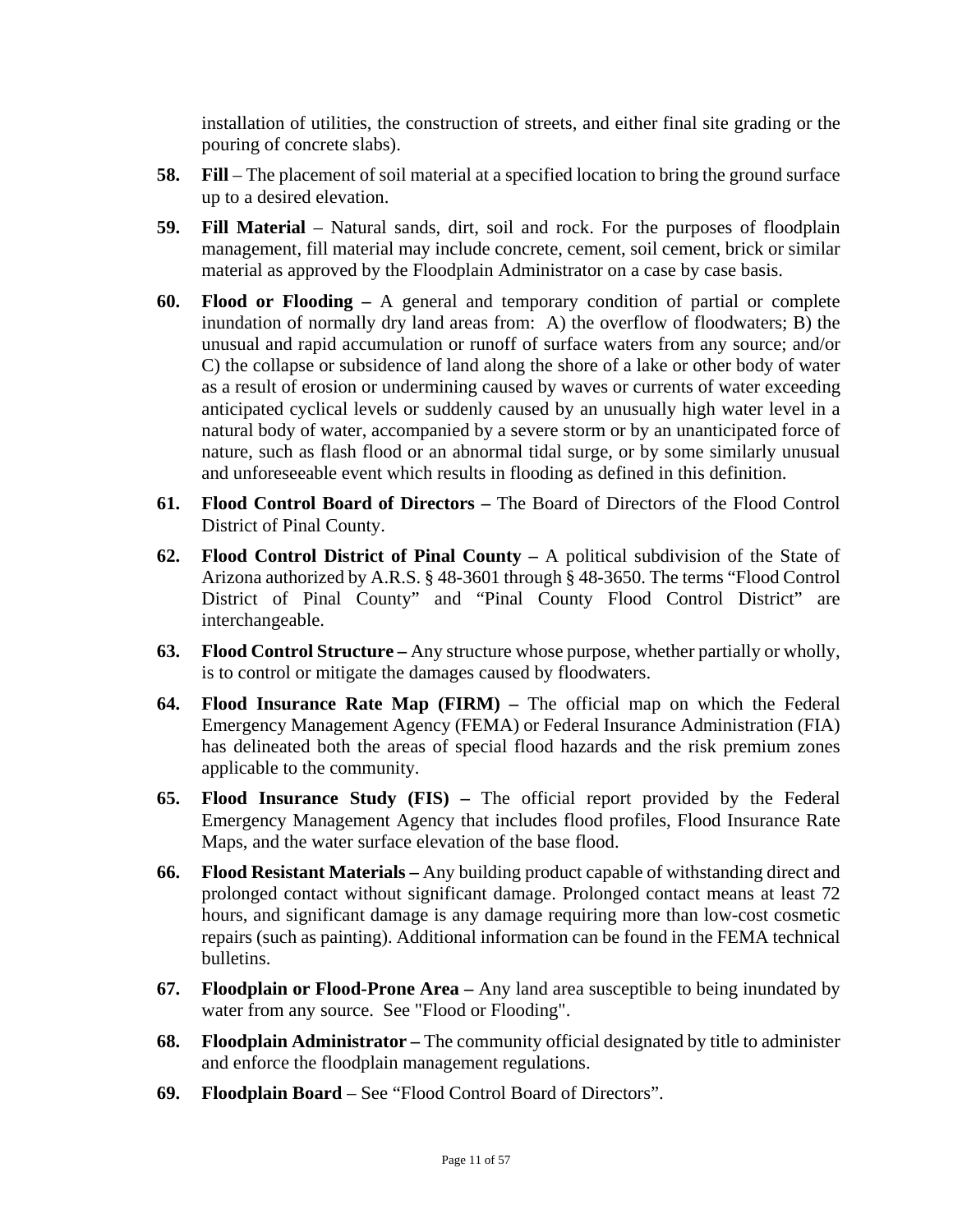- **70. Floodplain Development Permit** See "Floodplain Use Permit".
- **71. Floodplain Management** The operation of an overall program of corrective and preventive measures for reducing flood damage and preserving and enhancing, where possible, natural resources in the floodplain, including but not limited to emergency preparedness plans, flood control works, floodplain management regulations, and open space plans.
- **72. Floodplain Management Maps** Any map prepared by a Registered Professional Engineer that, in accordance with standard engineering practice, delineates the one percent annual chance floodplain as part of a study or analysis commissioned or adopted by the Pinal County Flood Control District.
- **73. Floodplain Management Maps for Pinal County** Maps which show a graphical representation of the floodplains in Pinal County which include Local Floodplains, Delineated Floodplains, Special Flood Hazard Areas, Erosion Hazard Zones, and watercourse or an area with a contributing watershed that have flows greater than two hundred cubic feet per second (200cfs) during a one percent (1%) annual chance flood event.
- **74. Floodplain Management Regulations** This Ordinance and other zoning ordinances, subdivision regulations, building codes, health regulations, special purpose ordinances (such as grading, drainage, stormwater, and erosion control) and other application of police power which control development in flood-prone areas. This term describes federal, state or local regulations in any combination thereof, which provide standards for preventing and reducing flood loss and damage.
- **75. Floodplain Use Permit (FUP)** A permit (license) issued by the Pinal County Flood Control District allowing development to occur within the one percent (1%) annual chance floodplain within the area of jurisdiction.
- **76. Flood Protection System** Those physical structural works for which funds have been authorized, appropriated, and expended and which have been constructed specifically to modify flooding in order to reduce the extent of the area within a community subject to "special flood hazard" and the extent of the depths of associated flooding. Such a system typically includes dams, reservoirs, levees, and dikes. These specialized flood modifying works are those constructed in conformance with sound engineering standards.
- **77. Floodproofing** Any combination of structural and nonstructural additions, changes, or adjustments to structures which reduce or eliminate flood damage to real estate or improved real property, water and sanitary facilities*,* structures, and their contents by means other than elevation.
- **78. Flood-Related Erosion** The collapse or subsidence of land along the shore of a lake or other body of water as a result of undermining caused by waves or currents of water exceeding anticipated cyclical levels or suddenly caused by an unusually high water level in a natural body of water, accompanied by a severe storm, or by an unanticipated force of nature, such as a flash flood or an abnormal tidal surge, or by some similarly unusual and unforeseeable event which results in flooding.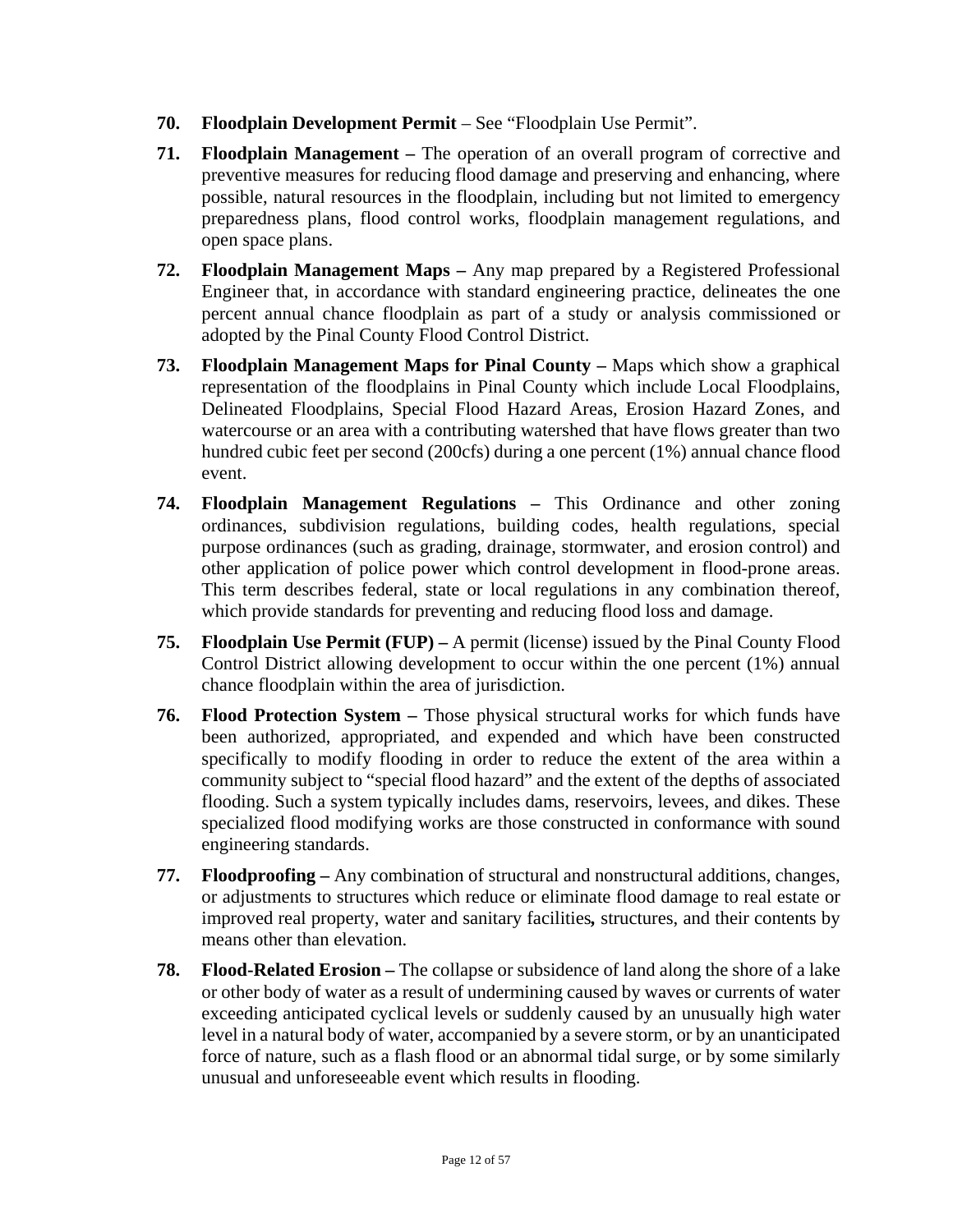- **79. Floodway** The channel of a river or other watercourse and the adjacent land areas that must be reserved in order to discharge the base flood without cumulatively increasing the water surface elevation more than a designated height. Also referred to as "Regulatory Floodway."
- **80. Floodway Fringe** The area of the floodplain on either side of the "Regulatory Floodway".
- **81. Freeboard** A factor of safety, usually expressed in feet above a flood level, for purposes of floodplain management. "Freeboard" tends to compensate for the many unknown factors that could contribute to flood heights greater than the height calculated for a selected size flood and floodway conditions, such as wave action, bridge openings, and the hydrological effect of urbanization of the watershed.
- **82. Functionally Dependent Use** A use which cannot perform its intended purpose unless it is located or carried out in close proximity to water. The term includes only docking facilities, port facilities that are necessary for the loading and unloading of cargo or passengers, and ship building and ship repair facilities, and does not include long-term storage or related manufacturing facilities.
- **83. Governing Body** The local governing unit, i.e. county or municipality, that is empowered to adopt and implement regulations to provide for the public health, safety and general welfare of its citizenry.
- **84. Grading** The disturbance of existing land elevations by human or mechanical means.
- **85. Habitable Structure** A structure that is safe and can be occupied in reasonable comfort, such that it is closed in against the weather, provides running water, access to decent toilets and bathing facilities, heating, and electricity.
- **86. Hardship** An exceptional or unusual impact to a property which is peculiar to the property involved, caused by application of this Ordinance. Mere economic hardship alone is not exceptional.
- **87. Hazardous Waste** Garbage, refuse, sludge from a waste treatment plant, water supply treatment plant or air pollution control facility, or other discarded materials, including solid, liquid, semisolid or contained gaseous material, resulting from industrial, commercial, mining, and agricultural operations or from community activities which because of its quantity, concentration, or physical, chemical or infectious characteristics may cause or significantly contribute to an increase in mortality or an increase in serious irreversible or incapacitating irreversible illness or pose a substantial present or potential hazard to human health or the environment if improperly treated, stored, transported, disposed of or otherwise managed or any waste identified as hazardous pursuant to A.R.S. § 49-922. Hazardous waste does not include solid or dissolved materials in irrigation return flows or industrial discharges which are point sources subject to permits under § 402 of the Federal Water Pollution Control Act (P.L. 92-500; 86 STAT. 816) as amended, or source, special nuclear or by-product material as defined by the Atomic Energy Act of 1954 (68 STAT. 919), as amended.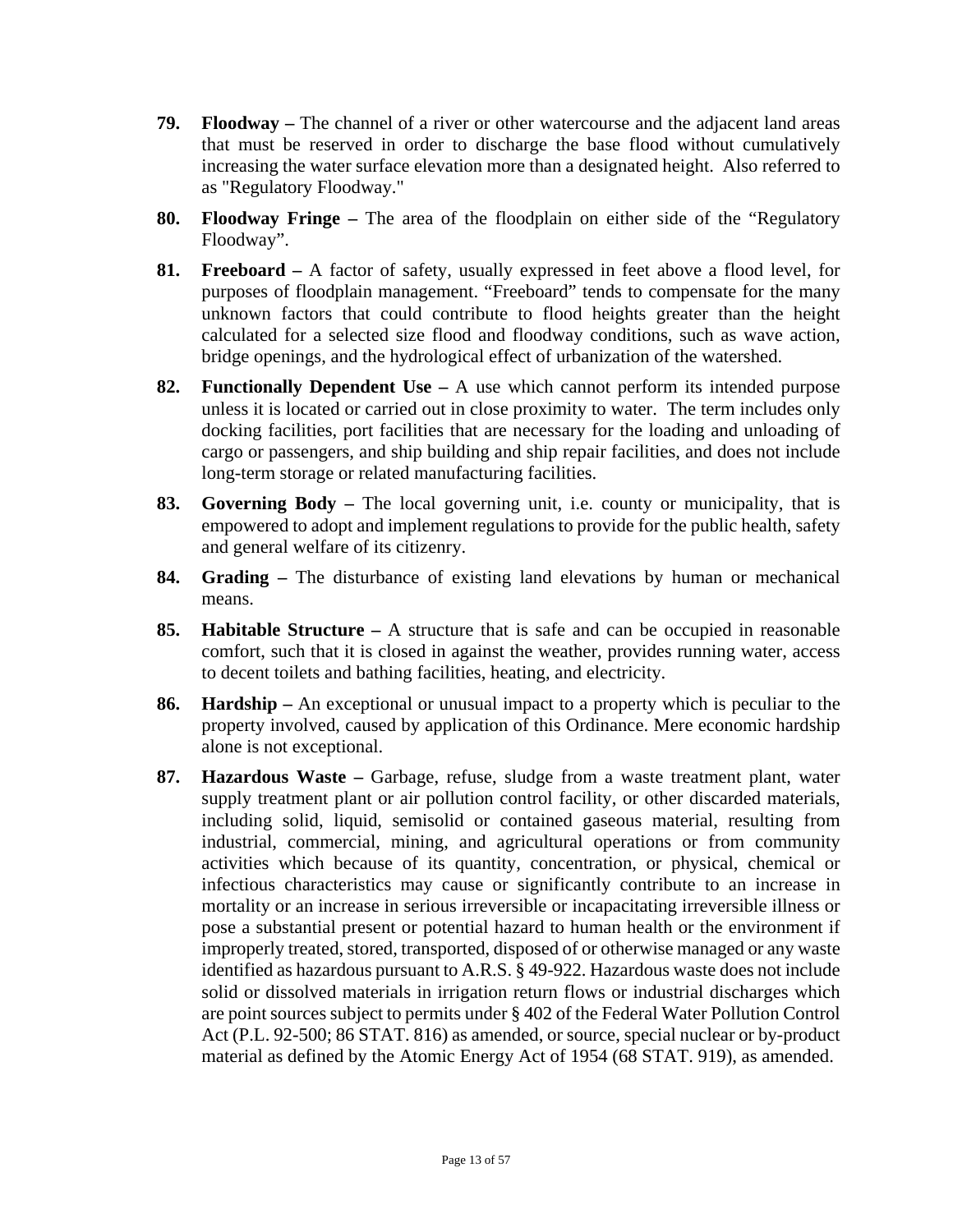- **88. Head Cut** A sudden downward change in channel bed elevation that propagates upstream resulting from a natural or manmade change to the sediment transport properties of the watercourse.
- **89. Highest Adjacent Grade** The highest natural elevation of the ground surface prior to construction next to the proposed walls of a structure.
- **90. Historic Structure** Any structure that is:
	- **A.** Listed individually in the National Register of Historic Places (a listing maintained by the Department of Interior) or preliminarily determined by the Secretary of the Interior as meeting the requirements for individual listing on the National Register;
	- **B.** Certified or preliminarily determined by the Secretary of the Interior as contributing to the historical significance of a registered historic district or a district preliminarily determined by the Secretary to qualify as a registered historic district;
	- **C.** Individually listed on a state inventory of historic places in states with historic preservation programs which have been approved by the Secretary of Interior; or
	- **D.** Individually listed on a local inventory of historic places in communities with historic preservation programs that have been certified either:
		- **1.** By an approved state program as determined by the Secretary of the Interior or
		- **2.** Directly by the Secretary of the Interior in states without approved programs.
- **91. Inactive Alluvial Fan** An alluvial fan where flood water typically is along incised channels and adjacent stable land.
- **92. Industrial Development –** Any development or structure constructed mainly for the purpose of production or distribution of products, materials, etc.
- **93. Intermittent Stream** A stream where portions flow continuously only at certain times of the year, for example when it receives water from a spring, ground-water source or from a surface source, such as melting snow (i.e. seasonal). At low flow there may be dry segments alternating with flowing segments.
- **94. Lateral Migration** The natural process by which the channel or channels of a stream, wash, watercourse, or river meanders and changes lateral position over time. Lateral migration can occur slowly as a function of natural erosion and sediment transport or rapidly as a result of a flood.
- **95. Local Floodplain** A one percent (1%) annual chance (100-year) floodplain delineated using accepted engineering methods as part of a drainage study, Area Drainage Master Study, Area Drainage Master Plan, Watercourse Master Plan, floodplain analysis or hydraulic modeling report but that which is not included as a Special Flood Hazard Area on the Federal Emergency Management Agency's Flood Insurance Rate Maps. Local Floodplains may also be draft or preliminary Special Flood Hazard Areas. For floodplain management purposes, Local Floodplains are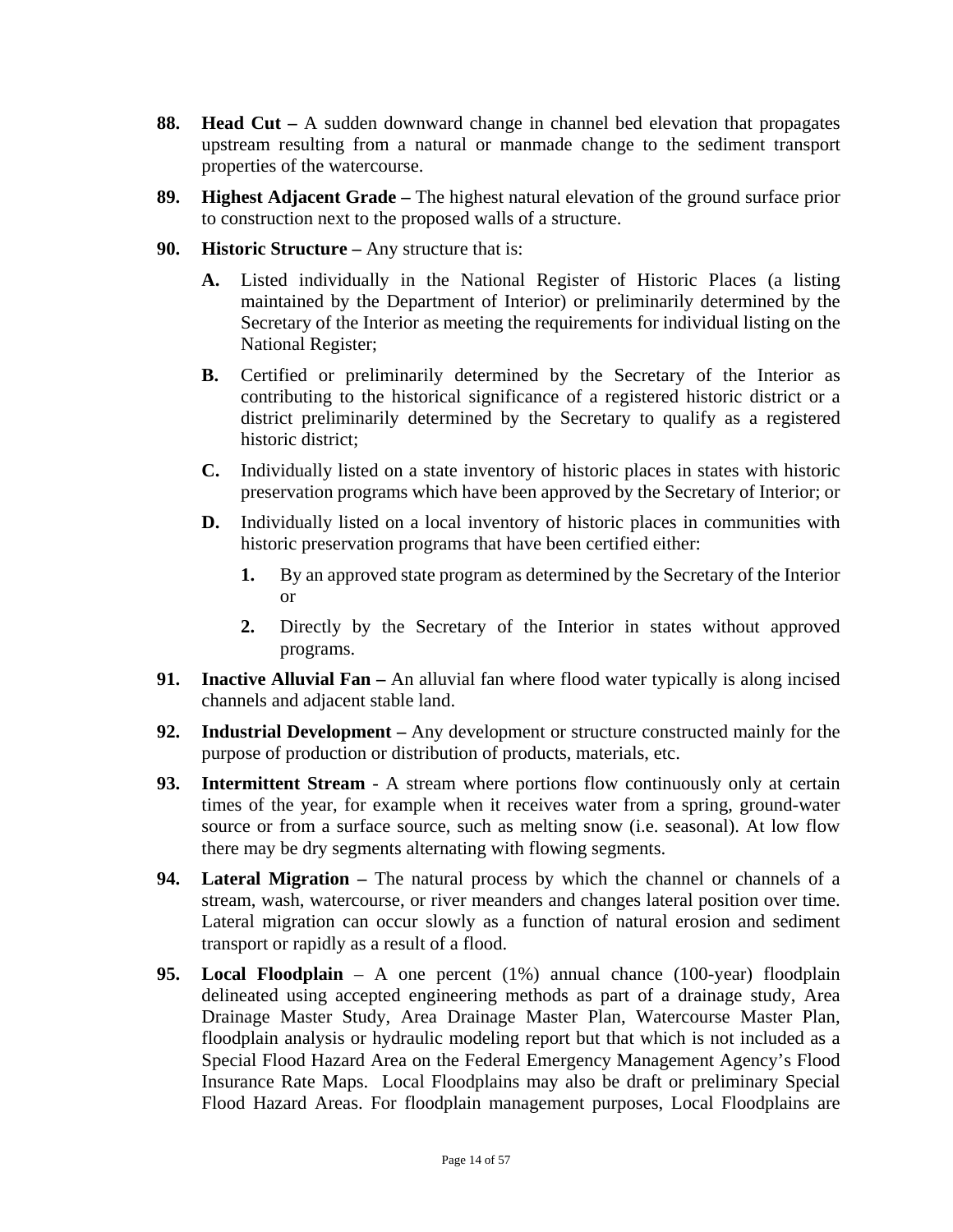regulated similarly to Special Flood Hazard Areas. Also referred to as a "Locally Mapped Floodplain."

- **96. Levee** A man-made structure, usually an earthen embankment, designed and constructed in accordance with sound engineering practices to contain, control or divert the flow of water so as to provide protection from temporary flooding. Said structures run parallel to the general direction of flow.
- **97. Levee System** A flood protection system which consists of a levee, or levees, and associated structures, such as closure and drainage devices, which are constructed and operated in accord with sound engineering practices.
- **98. Lowest Adjacent Grade** The lowest natural elevation of the ground surface prior to construction next to the proposed walls of a structure.
- **99. Lowest Floor** The lowest floor of the lowest enclosed area, including the basement. See "Basement." An unfinished or flood resistant enclosure, usable solely for parking of vehicles, building access or storage in an area other than a basement area is not considered a building's lowest floor, provided that such enclosure is not built so as to render the structure in violation of the applicable non-elevation design requirements of this ordinance.
- **100. Manufactured/Mobile Home** A structure, transportable in one or more sections, which is built on a permanent chassis and is designed for use with or without a permanent foundation when attached to the required utilities. The term "manufactured home" does not include a "recreational vehicle".
- **101. Manufactured Home Park or Subdivision** A parcel (or contiguous parcels) of land divided into two or more manufactured home lots for rent or sale.
- **102. Market Value** Replacement cost of a structure less depreciation since construction.
- **103. Master Planned Community** A development by one or more developers of real estate that consists of residential, commercial, education, health care, open space and recreational components and that is developed pursuant to a long-range, multiphase master plan providing comprehensive land use planning and staged implementation and development.
- **104. Mean Sea Level** For purposes of the National Flood Insurance Program, the National Geodetic Vertical Datum (NGVD) of 1929, North American Vertical Datum (NAVD) of 1988, or other datum, to which Base Flood Elevations shown on a community's Flood Insurance Rate Map are referenced.
- **105. Measurable Change** In the context of this ordinance, measureable changes include water surface elevation increases of one tenth (0.1) of a foot and/or velocity changes of plus or minus ten (10) percent.
- **106. Mining Reclamation Plan** A plan for sand and gravel operations that defines hydrologic and hydraulic constraints; outlines methods of excavation, operation and site development; and provides procedures for final site reclamation pursuant to the Arizona Aggregate Mined Land Reclamation Act in Title 27 of the Arizona Revised Statutes (A.R.S. § 27-1201, *et seq*.).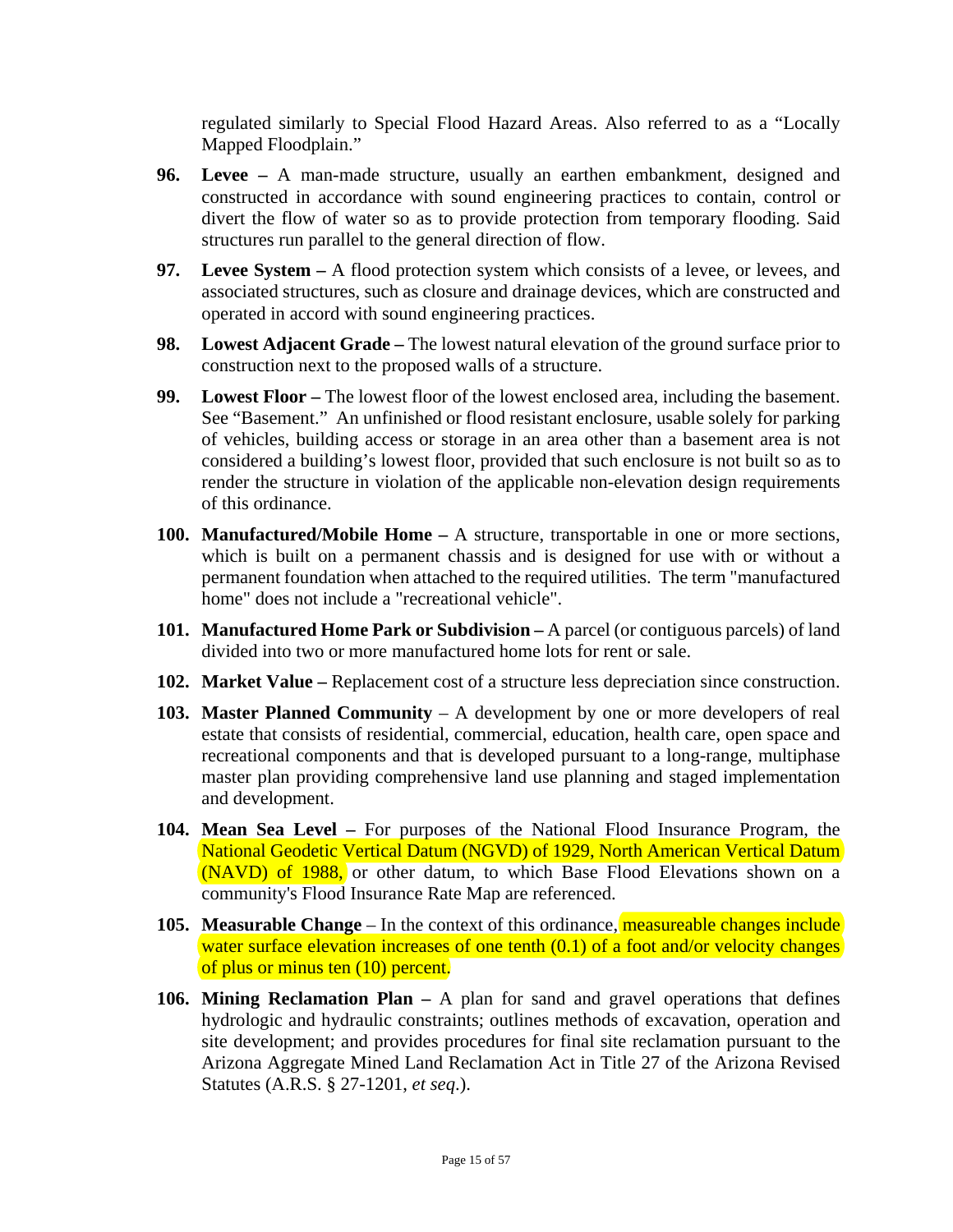- **107. Natural and Beneficial Functions of Floodplains** Includes, but is not limited to the following: natural flood and sediment storage and conveyance, water quality maintenance, groundwater recharge, biological productivity, fish and wildlife habitat, harvest of natural and agricultural products, recreation opportunities, and areas for scientific study and outdoor education. Effective date of the adopted floodplain delineation in which the land, building or permanent structure is located, or August 3, 1984, the effective date of A.R.S. § 48-3601 *et seq*., whichever is the earliest date.
- **108. Natural Channel** See "Watercourse"
- **109. New Construction** For the purposes of determining insurance rates, structures for which the "start of construction" commenced on or after the effective date of an initial Flood Insurance Rate Map or after December 31, 1974, whichever is later, and includes any subsequent improvements to such structures. For floodplain management purposes, "new construction" means structures for which the "start of construction" commenced on or after the effective date of a floodplain management regulation adopted by a community and includes any subsequent improvements to such structures.
- **110. Nonconforming Use** The use of any land, building or permanent structure lawfully existing either on the effective date of the adopted floodplain delineation in which the land, building or permanent structure is located, or August 3, 1984, the effective date of A.R.S. §48-3601 ET SEQ., whichever is the earliest date.
- **111. Obstruction** Including, but not limited to, any dam, wall, wharf, embankment, levee, dike, pile, abutment, protection, excavation, channelization, bridge, conduit, culvert, building, wire, fence, rock, gravel, refuse, fill, structure, vegetation or other material in, along, across or projecting into any watercourse which may alter, impede, retard or change the direction and/or velocity of the flow of water, or due to its location, its propensity to snare or collect debris carried by the flow of water, or its likelihood of being carried downstream.
- **112. One-hundred-Year Flood or 100-Year Flood** A common name for the flood having a one percent chance of being equaled or exceeded in any given year. See "Base flood or one percent (1%) annual chance flood."
- **113. Perennial Stream**  A stream or portion of a stream that flows year-round, is considered a permanent stream, and for which baseflow is maintained by ground-water discharge to the streambed due to the ground-water elevation adjacent to the stream typically being higher than the elevation of the streambed.
- **114. Person** An individual, or the individual's agent, a firm, partnership, association, corporation, municipality or an agent of the aforementioned groups, or this state or its agencies or political subdivisions.
- **115. Ponding** A type of floodplain in which flood levels are controlled by a structure that blocks or restricts flow, in which no well-defined channel exists, and where the flood water has near-zero velocity.
- **116. Program**  The National Flood Insurance Program authorized by 42 U.S.C. 4001- 4128.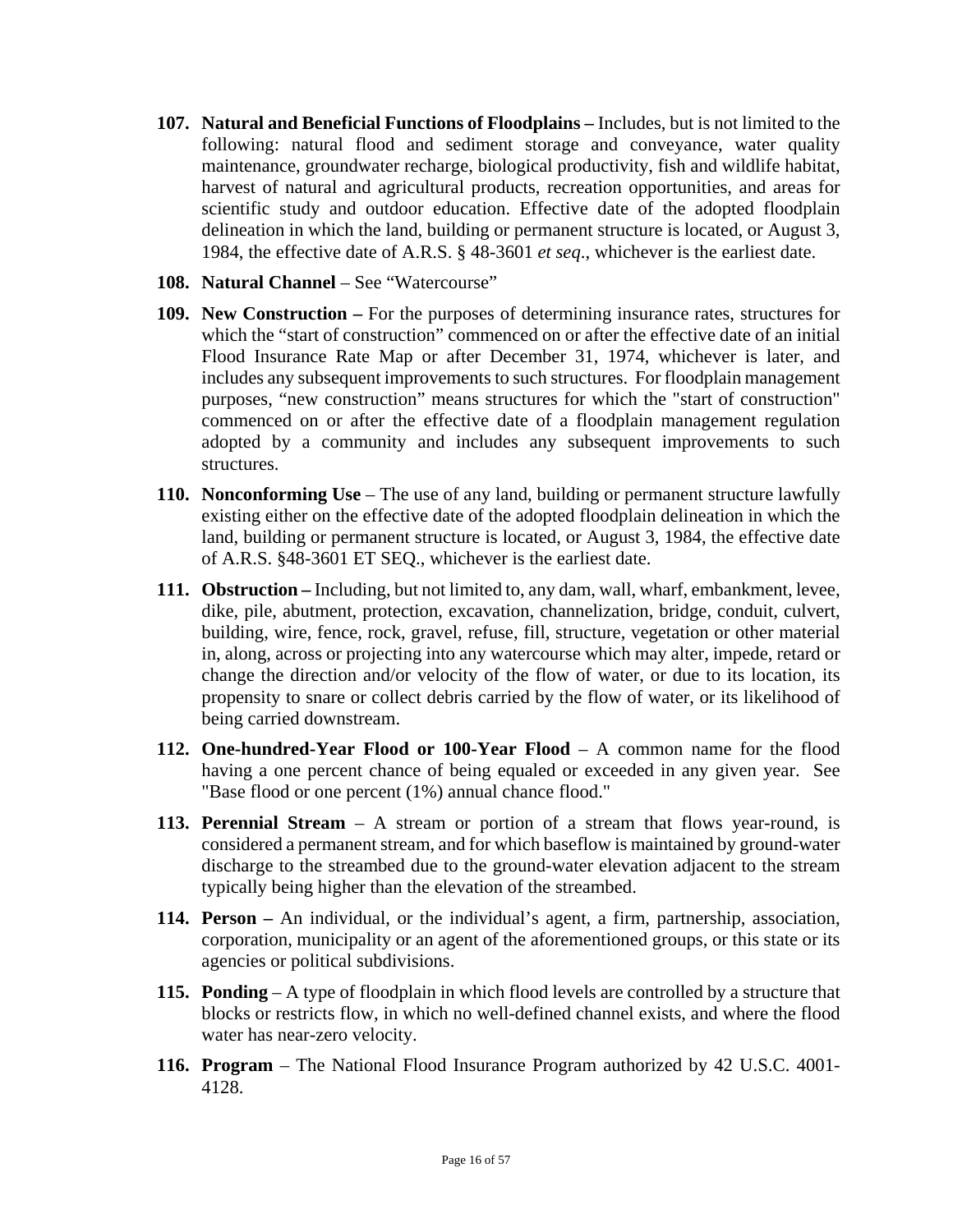- **117. Program Deficiency** A defect in a community's floodplain management regulations or administrative procedures that impairs effective implementation of those floodplain management regulations.
- **118. Reach** A hydraulic engineering term used to describe longitudinal section of a stream or watercourse.
- **119. Recreational Vehicle** A vehicle which is:
	- **A.** Built on a single chassis;
	- **B.** Four hundred (400) square feet or less when measured at the largest horizontal projection;
	- **C.** Designed to be self-propelled or permanently towable by a light-duty truck; and
	- **D.** Designed primarily not for use as a permanent dwelling but as temporary living quarters for recreational, camping, travel, or seasonal use.
- **120. Regulatory Flood Elevation (RFE)** An elevation one (1) foot above the base flood elevation for a watercourse for which the base flood elevation has been determined and shall be determined by the criteria developed by the Director of the Arizona Department of Water Resources for all other watercourses.
- **121. Regulatory Floodplain –** A floodplain regulated by this ordinance which includes Special Flood Hazard Areas, Delineated Floodplains, Local Floodplains, or a watercourse or an area with a contributing watershed that have flows greater than two hundred cubic feet per second (200cfs) during a one percent (1%) annual chance flood event.
- **122. Regulatory Floodway** The channel of a river or other watercourse and the adjacent land areas that must be reserved in order to discharge the base flood without cumulatively increasing the water surface elevation more than a designated height. See also "Floodway".
- **123. Regulatory Watercourse**  Any watercourse conveying on-site or off-site runoff in excess of two hundred cubic feet per second (200cfs) during the design storm or any watercourse that has been designated by FEMA as having a Special Flood Hazard Area.
- **124. Remediation** Returning a site that has been disturbed to an acceptable condition of flow conveyance, erosion control, and environmental compliance by actions of the property owner or their representative.
- **125. Remedy a Violation** To bring the structure or other development into compliance with State or local floodplain management regulations, or if this is not possible, to reduce the impacts of its noncompliance. Ways that impacts may be reduced include protecting the structure or other affected development from flood damages, implementing the enforcement provisions of the ordinance or otherwise deterring future similar violations, or reducing State or Federal financial exposure with regard to the structure or other development.
- **126. Repetitive Loss Structure** A structure, covered by a contract for flood insurance issued pursuant to the National Flood Insurance Act, that has incurred flood-related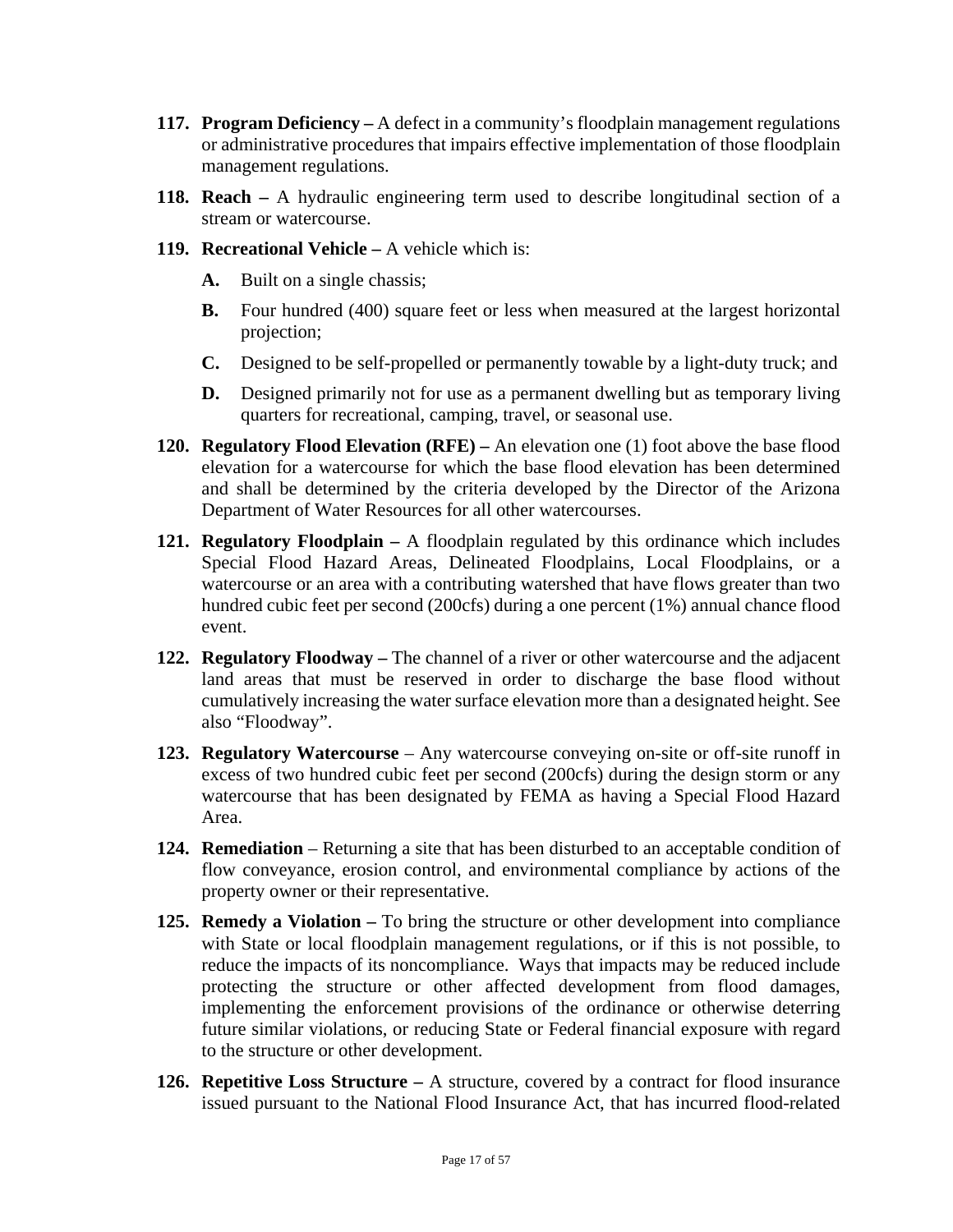damages on two separate occasions during any ten (10) year period for which the cost of repairs at the time of each such event, on the average, equals or exceeds twenty five percent (25%) of the market value of the structure before the damage occurred. This is also known as "repetitive loss".

- **127. Retention System** A system that stops the progression of runoff in a controlled manner through the use of storage facilities, allowing for the release of the runoff through natural percolation or through a man-made infiltration system such as a dry well.
- **128. Riparian Area** Vegetation, habitats, or ecosystems that are associated with bodies of water (streams or lakes) or are dependent on the existence of perennial, intermittent, or ephemeral surface or subsurface water drainage.
- **129. River Morphology** The study of the channel pattern and the channel geometry at several points along a river channel, including the network of tributaries within the drainage basin. Also known as channel morphology; fluviomorphology; stream morphology.
- **130. Riverine** Relating to, formed by, or resembling a river (including tributaries), stream, brook, etc.
- **131. Sand and Gravel Mining** The excavation and removal of aggregates and sediments from the earth.
- **132. Setback** The minimum horizontal distance between a structure and the top edge of the highest channel bank of a watercourse.
- **133. Solid Waste**  Any garbage, trash, rubbish, refuse, sludge from a waste treatment plant, water supply treatment plant or pollution control facility and other discarded material, including solid, liquid, semisolid or contained gaseous material but not including domestic sewage or hazardous waste.
- **134. Solid Waste Landfill** Either a public or private facility at which solid waste is placed on or in land for the purpose of long-range storage or disposal. Solid waste landfill does not include a land application unit, surface impoundment, injection well, compost pile or agricultural on-site disposal areas covered under A.R.S. § 49-766.
- **135. Sheet Flow Area** Flow that occurs overland in places where there are no defined channels, the flood water spreads out over a large area at a uniform depth. This also referred to as overland flow.
- **136. Special Flood Hazard Area (SFHA)** An area in the floodplain subject to a one percent (1%) or greater chance of flooding in any given year. It is shown on a Flood Insurance Rate Map as Zone A, AO, AE, AH or A99.
- **137. Split Flow** A split flow is a physical condition where runoff divides and continues along hydraulically-separate flow paths.
- **138. Start of Construction** Includes substantial improvement and other proposed new development and means the date the building permit was issued, provided the actual start of construction, repair, reconstruction, rehabilitation, addition, placement, or other improvement was within 180 days from the date of the permit. The actual start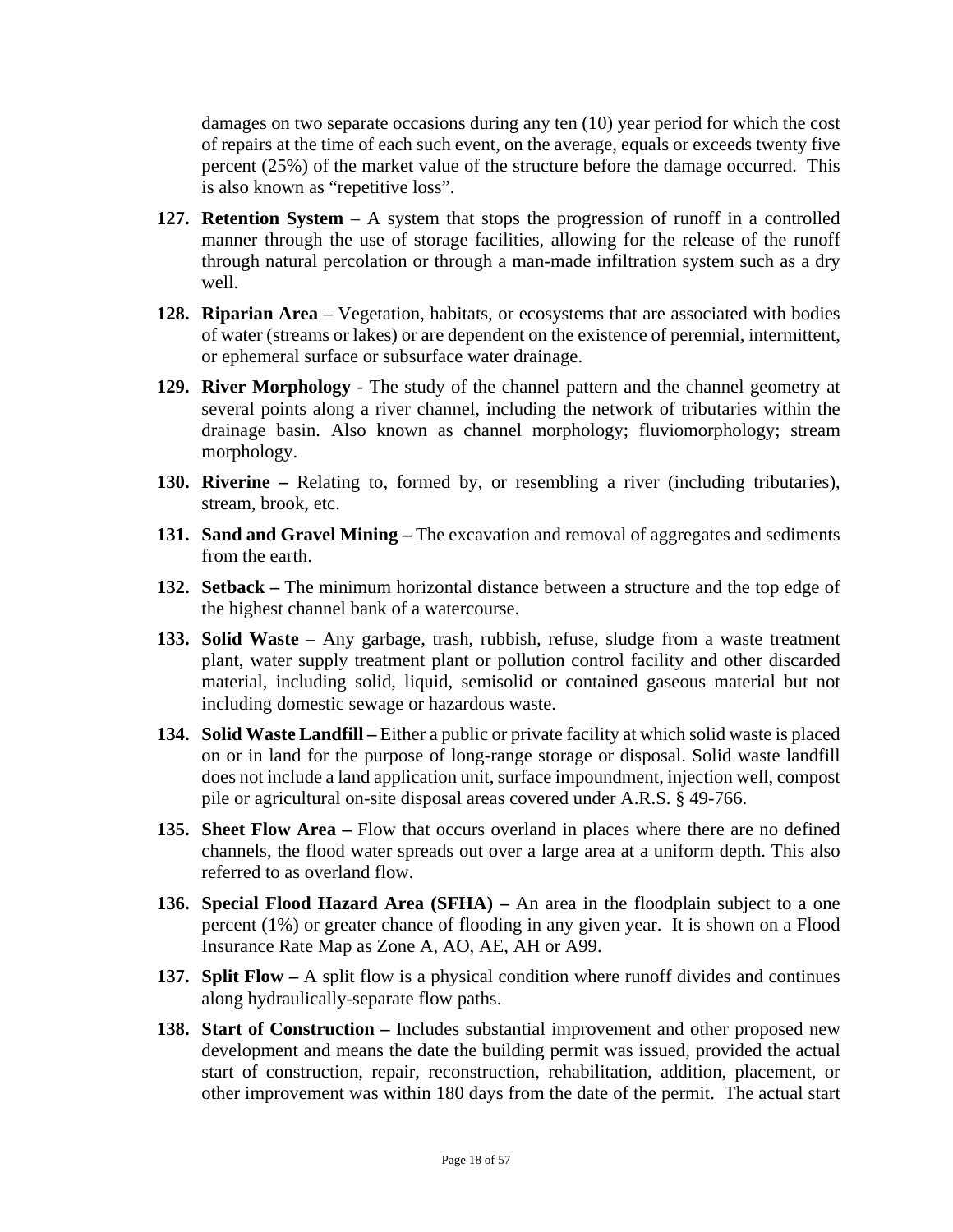means either the first placement of permanent construction of a structure on a site, such as the pouring of slab or footings, the installation of piles, the construction of columns, or any work beyond the stage of excavation; or the placement of a manufactured home on a foundation. Permanent construction does not include land preparation, such as clearing, grading, and filling; nor does it include the installation of streets and/or walkways; nor does it include excavation for a basement, footings, piers, or foundations or the erection of temporary forms; nor does it include the installation on the property of accessory buildings, such as garages or sheds not occupied as dwelling units or not part of the main structure. For a substantial improvement, the actual start of construction means the first alteration of any wall, ceiling, floor, or other structural part of a building, whether or not that alteration affects the external dimensions of the building.

- **139. State Standards** Documents defining standards for floodplain management adopted by the Director of the Arizona Department of Water Resources pursuant to A.R.S. § 48-3605(A).
- **140. Structure** anything constructed or erected above the natural grade.
- **141. Subdivision** Improved or unimproved land or lands divided or proposed to be divided for the purpose of sale or lease, whether immediate or future, into six or more lots, parcels or fractional interests. Includes a stock cooperative, lands divided or proposed to be divided as part of a common promotional plan and residential condominiums and does not include the exceptions as listed in A.R.S. § 32-2101.
- **142. Subsidence** A lowering in the elevation of the ground surface, a process which occurs as the underlying aquifer is drained, resulting in decreased volume because of pore collapse and compression of the sediment materials.
- **143. Substantial Damage** Damage of any origin sustained by a structure whereby the cost of restoring the structure to its before damaged condition would equal or exceed fifty (50) percent of the market value of the structure before the damage occurred.
- **144. Substantial Improvement** Any reconstruction, rehabilitation, addition, or other improvement of a structure, the cost of which, as determined by a licensed contractor or engineer, equals or exceeds fifty (50) percent of the pre-improved market value or the appraised value as determined by a competent appraiser whichever may be higher of the building or structure before the "start of construction" of the improvement. This term includes structures which have incurred "substantial damage", regardless of the actual repair work performed. The term does not, however, include either: A) Any project for improvement of a structure to correct existing violations or state or local health, sanitary, or safety code specifications which have been identified by the local code enforcement official and which are the minimum necessary to assure safe living conditions; or B) Any alteration of a "historic structure", provided that the alteration will not preclude the structure's continued designation as a "historic structure".
- **145. Variance** A grant of relief from all or a portion of the requirements of this ordinance which permits construction in a manner that would otherwise be prohibited by this ordinance.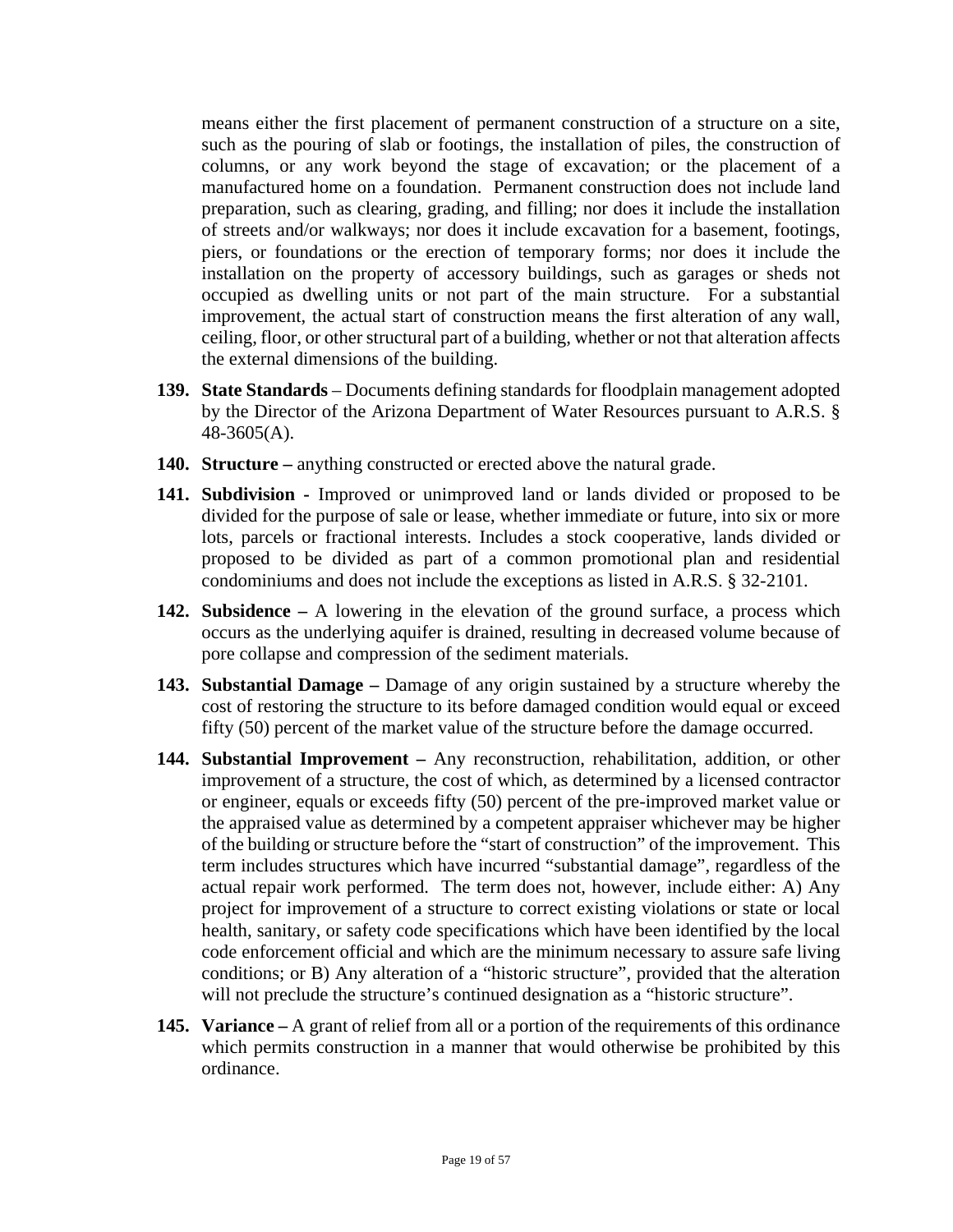- **146. Violation** The failure of a structure or other development to be fully compliant with the community's floodplain management regulations. A structure or other development without the elevation certificate, other certifications, or other evidence of compliance required in this ordinance is presumed to be in violation until such time as that documentation is provided.
- 147. Waiver To modify or substitute one technical requirement or standard for another where provisions in this Ordinance allow the Floodplain Administrator to exercise technical judgment in establishing permit requirements, for example, waiving erosion setback requirements based on geotechnical evidence.
- **148. Water Surface Elevation** The height, in relation to the National Geodetic Vertical Datum (NGVD) of 1929, North American Vertical Datum (NAVD) of 1988, or other datum, of floods of various magnitudes and frequencies in the floodplains of coastal or riverine areas.
- **149. Watercourse** A lake, river, creek, stream, wash, arroyo, channel or other topographic feature on or over which waters flow at least periodically. Watercourse includes specifically designated areas in which substantial flood damage may occur.
- **150. Watercourse Master Plan** A hydrologic and hydraulic plan for a watercourse that examines the cumulative impacts of existing development and future encroachment in the floodplain and future development in the watershed on potential flood damages, and establishes technical criteria for subsequent development so as to minimize potential flood damages for all flood events up to and including the five hundred-year (500yr) flood.
- **151. Watershed** See "Drainage Area".
- **152. Wildlife Corridor** Natural features such as Riparian Areas, canyons, ridgelines, and other landscapes features that constrain wildlife movements in more restricted paths. Sometimes called wildlife linkage.
- **153. Working Day**  A working day is defined as a full eight (8) hour day between the hours of 8AM and 4:30PM local time. Working days do not include weekends (Saturdays and Sundays) or federal holidays. Documents and permit applications submitted after 12:00PM on any given work day will be considered submitted on the following work day.
- **154. Zone A**  An area with an approximate delineation of a floodplain and in which base flood elevations have not been determined. See also "Special Flood Hazard Area."
- **155. Zone AE**  An area with a detailed delineation of a floodplain and in which Base Flood Elevations have been determined. A floodway may be a part of this delineation. See also "Special Flood Hazard Area."
- **156. Zone AH**  An area with flood depths of one (1) to three (3) feet (usually areas of ponding); Base Flood Elevations have been determined. See also "Special Flood Hazard Area."
- **157. Zone AO**  An area with Flood depths of one (1) to three (3) feet (usually areas of sheet flow on sloping terrain); average flood depths have been determined. For areas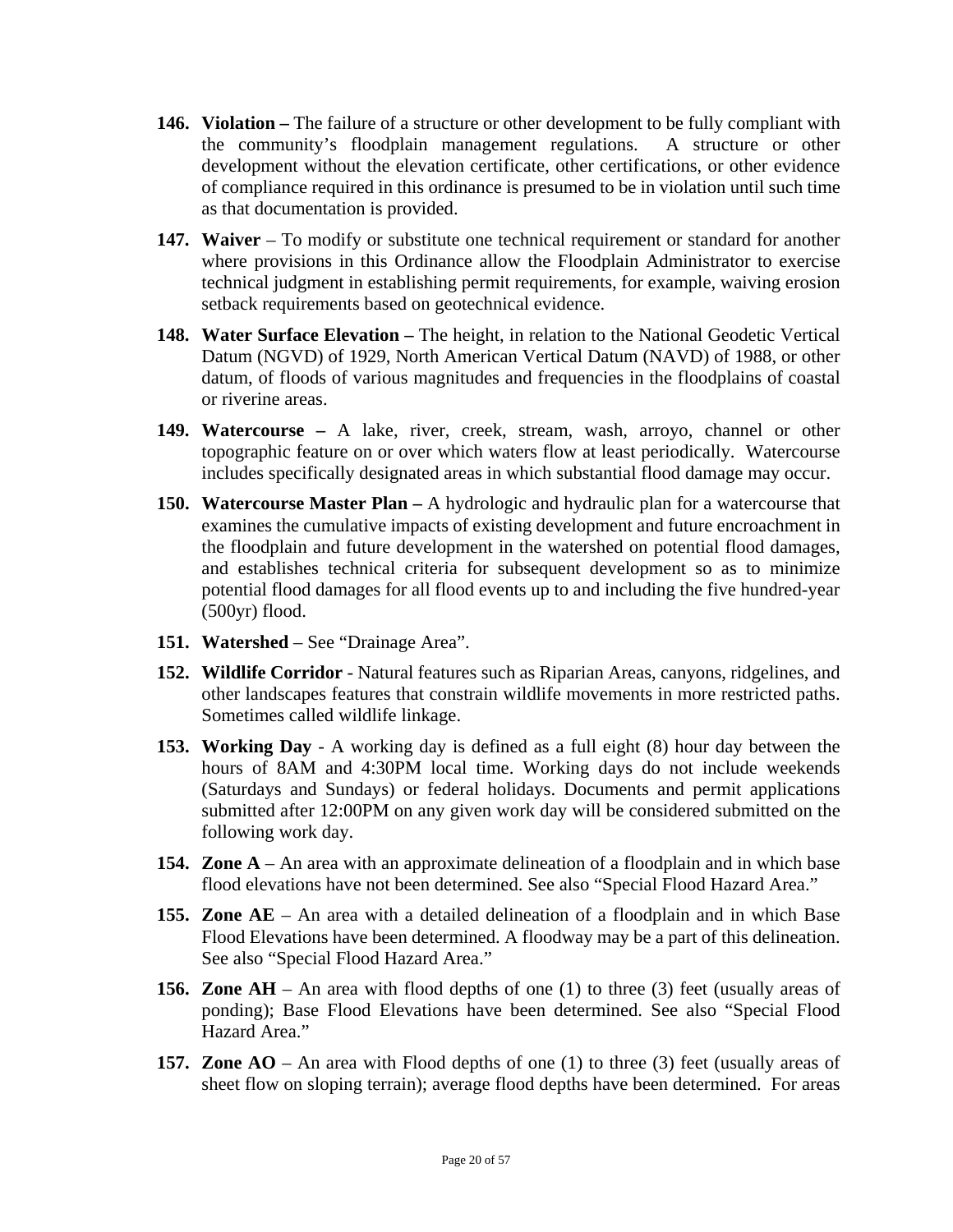of alluvial fan flooding, velocities may have also been determined. See also "Special Flood Hazard Area."

- **158. Zone AR**  Special Flood Hazard Area formerly protected from the one percent annual chance flood by a flood control system that was subsequently decertified. Zone AR indicates that the former flood control system is being restored to provide protection from the one percent annual chance or greater flood. See also "Special Flood Hazard Area."
- **159. Zone A99**  An area to be protected from the one percent annual chance flood by a Federal flood protection system under construction; no Base Flood Elevations are determined. See also "Special Flood Hazard Area."
- **160. Zone D**  An area in which flood hazards are undetermined, but possible.
- **161. Zone X (shaded)**  Areas of the two-tenths percent (0.2%) annual chance flood, areas of the one percent (1%) annual chance floodplain with average depths of less than one (1) foot or with drainage areas less than one (1) square mile; and areas protected by levees from the one percent (1%) annual chance flood.
- **162. Zone X**  Areas determined to be outside of the one percent (1%) and two-tenths percent (0.2%) annual chance floodplains.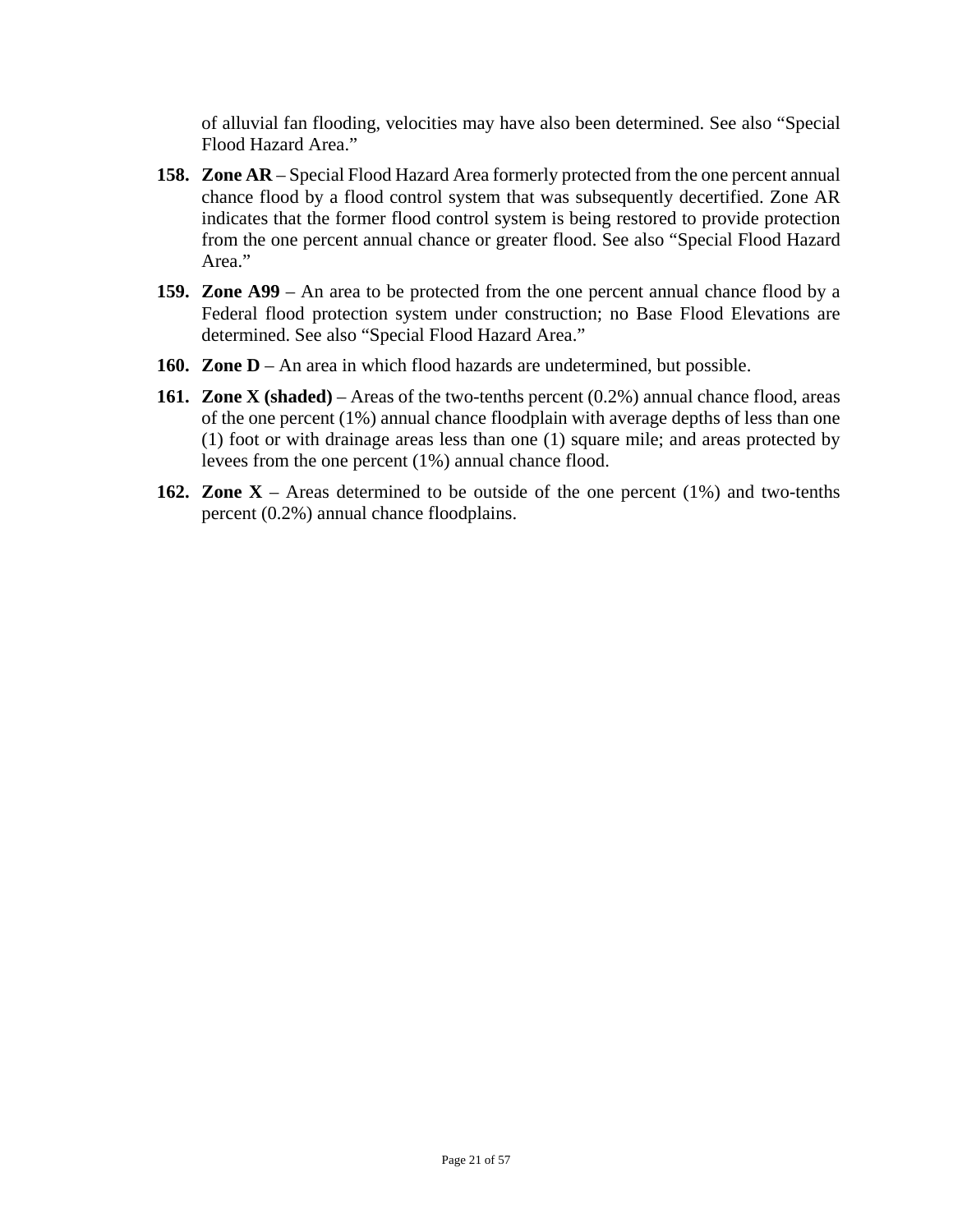# CHAPTER 3.05 APPLICABILITY AND AREA OF JURISDICTION

The areas of special flood hazard identified by the Federal Emergency Management Agency in a scientific and engineering report entitled "The Flood Insurance Study (FIS) for **Pinal County, Arizona & Incorporated Areas, Dated: December 4, 2007**" with accompanying FIRMs, and all subsequent amendments and/or revisions, are hereby adopted by reference and declared to be a part of this ordinance. This FIS and attendant mapping is the minimum area of applicability of this ordinance and may be supplemented by studies for other areas which allow implementation of this ordinance and which are recommended which are recommended to the Board of Directors by the floodplain administrator. The Flood Control Board of Directors, within its area of jurisdiction, shall delineate (or may, by rule, require developers of land to delineate) for areas where development is ongoing or imminent, and thereafter as development becomes imminent, floodplains consistent with the criteria developed by the Federal Emergency Management Agency and the Director of the Arizona Department of Water Resources.The FIS and FIRM panels are on file at Pinal County Offices located in Florence, Arizona.

This Ordinance shall apply to all Regulatory Floodplains within the boundaries of the Pinal County except those incorporated cities and towns which have adopted a resolution in accordance with A.R.S. § 48-3610.

# CHAPTER 3.10 FLOOD HAZARD STUDIES, OTHER FLOODPLAIN DELINEATIONS

Whenever the District determines through a flood hazard study, watercourse master plan or other flood related study authorized by the Board that a flood related hazard exists due to such factors such as high-velocity flows, erosion, sediment transport, deposition, unstable soil conditions or land subsidence, the Floodplain Administrator shall designate such hazard areas on the Floodplain Management Maps for Pinal County. The Floodplain Administrator shall establish technical criteria and enforce rules and regulations for subsequent development that meet or exceed criteria adopted by the Director, Arizona Department of Water Resources and when appropriate such studies may be forwarded to the Federal Emergency Management Agency.

#### CHAPTER 3.15 RULES

When not inconsistent with the context, words used in the present tense include the future tense, words in the singular include the plural; words in the plural include the singular. Words or phrases used in this Ordinance shall be interpreted so as to give them the meaning they have in common usage. The word "shall" is mandatory and the word "may" is permissive. No provision of this Ordinance shall be construed to require written authorization for those exceptions set forth in A.R.S. § 48-3613(B) nor shall the Board of Directors prohibit said exceptions; however, those exceptions must comply with A.R.S. § 48-3613(C), which states, "Before any construction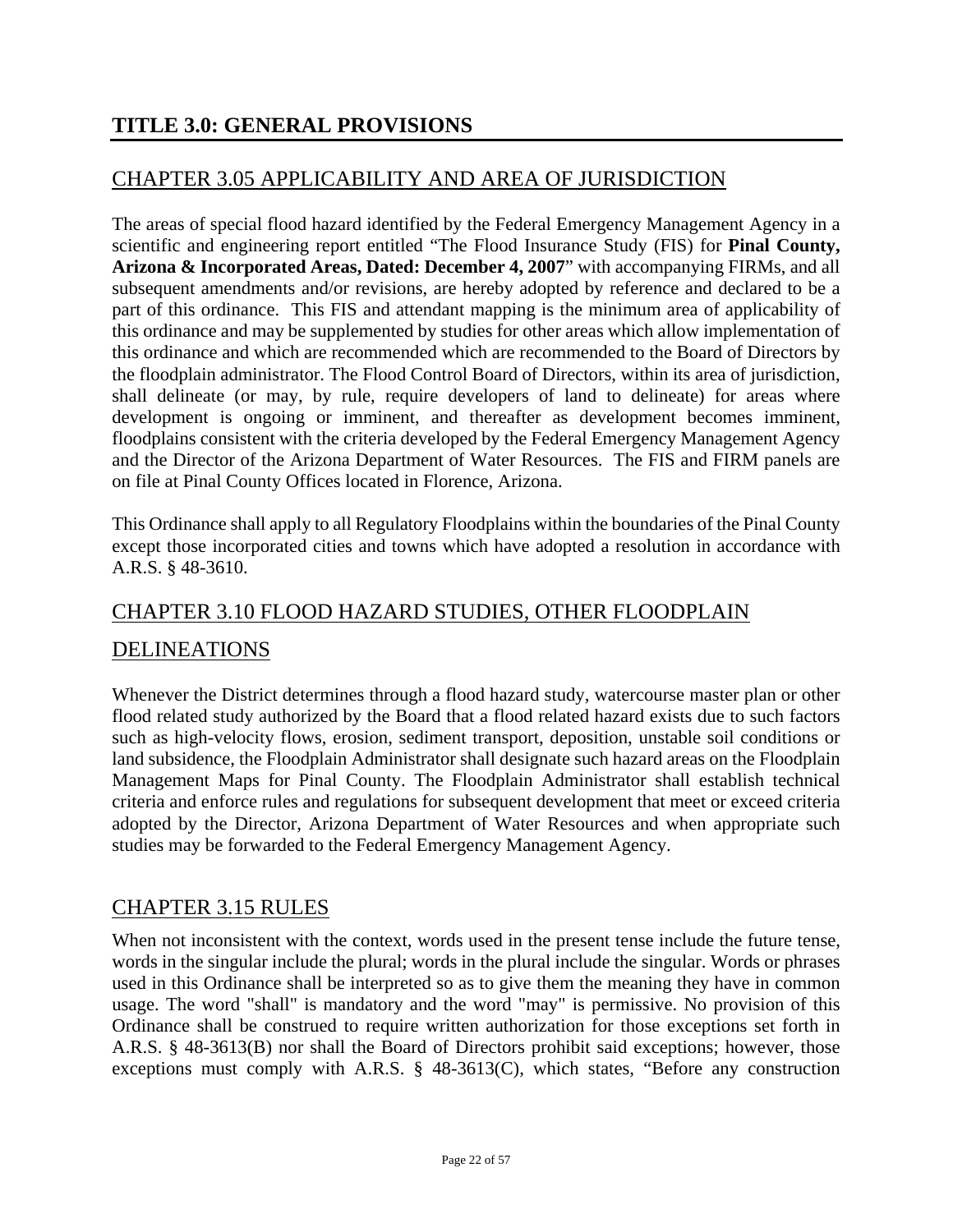authorized by A.R.S. § 48-3613(B) may begin, the person must submit plans for the construction to the Board for review and comment".

#### CHAPTER 3.20 CONSTRUCTION AND INTERPRETATION

- **3.20.010.** Nothing contained in this Ordinance shall be construed to limit or repeal any powers granted to the Pinal County Flood Control District under state statute. This Ordinance is not intended to repeal, abrogate, or impair any existing applicable requirements under federal, state, city, county, or other special district code, regulation, statute, or Ordinance.
- **3.20.020.** This Ordinance is not intended to repeal, abrogate or impair any existing easements, covenants or deed restrictions. However, where this Ordinance and another ordinance, easement, covenant or deed restriction conflict or overlap, whichever imposes the more stringent restrictions shall prevail.
- **3.20.030.** In the interpretation and application of this Ordinance, all provisions shall be:
	- **A.** Considered as minimum requirements;
	- **B.** Liberally construed in favor of the governing body; and
	- **C.** Deemed neither to limit nor repeal any other powers granted under state statutes.

#### CHAPTER 3.25 WARNING AND DISCLAIMER OF LIABILITY

The degree of flood protection required by this Ordinance is considered the minimum reasonable for regulatory purposes and is based on scientific and engineering considerations. Larger floods than what are regulated under this Ordinance can and will occur on rare occasions. Flood heights may be increased by man-made or natural causes. This Ordinance does not imply that land outside the areas of special flood hazards, regulatory floodplains, erosion hazard areas or uses permitted within such areas will be free from flooding or flood damages. This Ordinance shall not create liability on the part of Pinal County, any officer or employee thereof, the State of Arizona, the Federal Insurance Administration, or the Federal Emergency Management Agency, for any flood damages that result from reliance on this Ordinance or any administrative decision lawfully made there under.

#### CHAPTER 3.30 SEVERABILITY

This Ordinance and the various parts thereof are hereby declared to be severable. Should any section of this Ordinance be declared by the courts to be unconstitutional or invalid, such decision shall not affect the validity of this Ordinance as a whole, or any portion thereof, other than the section so declared to be unconstitutional or invalid.

#### CHAPTER 3.35 STATUTORY EXCEPTIONS

**3.35.010.** In accordance with A.R.S. § 48-3609(I), unless expressly provided, this and any regulation adopted pursuant to this article do not affect: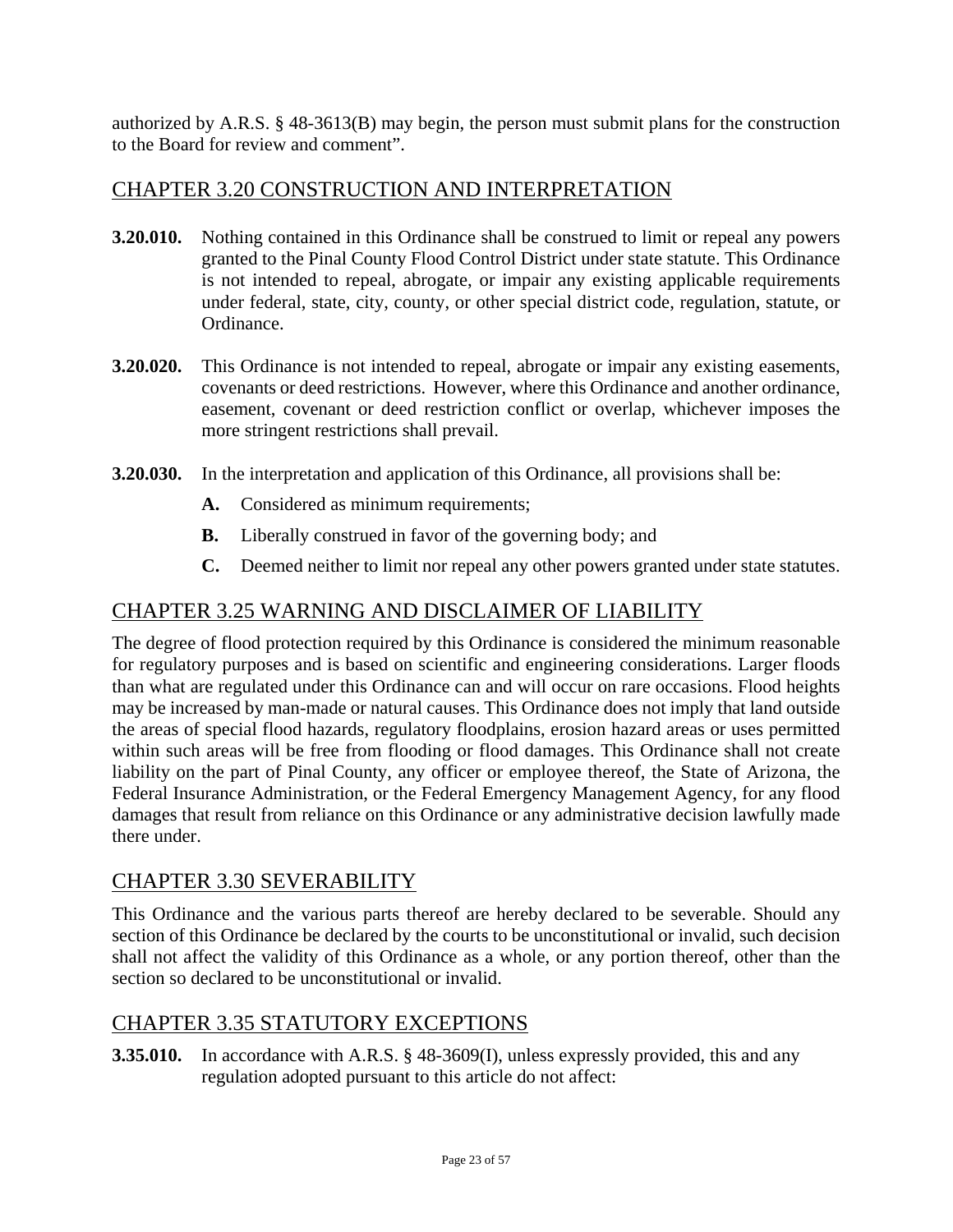- **A.** Existing legal uses of property or the right to continuation of such legal use. However, if a nonconforming use of land or a building or structure is discontinued for twelve months, or destroyed to the extent of fifty percent (50%) of its value as determined by a competent appraiser or Pinal County floodplain administrator, any further use shall comply with this Ordinance and regulations of Pinal County.
- **B.** Reasonable repair or alteration of property for the purposes for which the property was legally used on August 3, 1984, or any regulations affecting such property takes effect, except that any alteration, addition or repair to a nonconforming building or structure which would result in increasing its flood damage potential by fifty percent (50%) or more shall be either floodproofed or elevated to or above the regulatory flood elevation. This does not preclude the requirement to obtain a Floodplain Use Permit to track the valuation of changes to the existing non-conforming structures.
- **C.** Reasonable repair of structures constructed with the written authorization required by A.R.S. § 48-3613.
- **D.** Facilities constructed or installed pursuant to a Certificate of Environmental Compatibility issued pursuant to A.R.S. Title 40, Chapter 2, Article 6.2; and
- **E.** In accordance with A.R.S. § 48-3613(D), in addition to other penalties or remedies otherwise provided by law, this state, a political subdivision or a person who may be damaged or has been damaged as a result of the unauthorized diversion, retardation or obstruction of a watercourse has the right to commence, maintain and prosecute any appropriate action or pursue any remedy to enjoin, abate or otherwise prevent any person from violating or continuing to violate this section or regulations adopted pursuant to A.R.S. Title 48, Chapter 21, Article 1. If a person is found to be in violation of this Section, the court shall require the violator to either comply with this Section if authorized by the Floodplain Board or remove the obstruction and restore the watercourse to its original state. The court may also award such monetary damages as are appropriate to the injured parties resulting from the violation including reasonable costs and attorney fees.
- **3.35.020.** In accordance with A.R.S. § 48-3613, before any authorized construction begins for the exemptions listed below, the responsible person must submit plans for the construction to the Floodplain Administrator for review and comment; however, written authorization shall not be required, nor shall the District prohibit:
	- **A.** The construction of bridges, culverts, dikes and other structures necessary to the construction of public highways, roads and streets intersecting or crossing a watercourse;
	- **B.** The construction of storage dams for watering livestock or wildlife, structures on banks of a watercourse to prevent erosion of or damage to adjoining land if the structure will not divert, retard or obstruct the natural channel of the watercourse or dams for the conservation of floodwaters as permitted by A.R.S. Title 45, Chapter 6;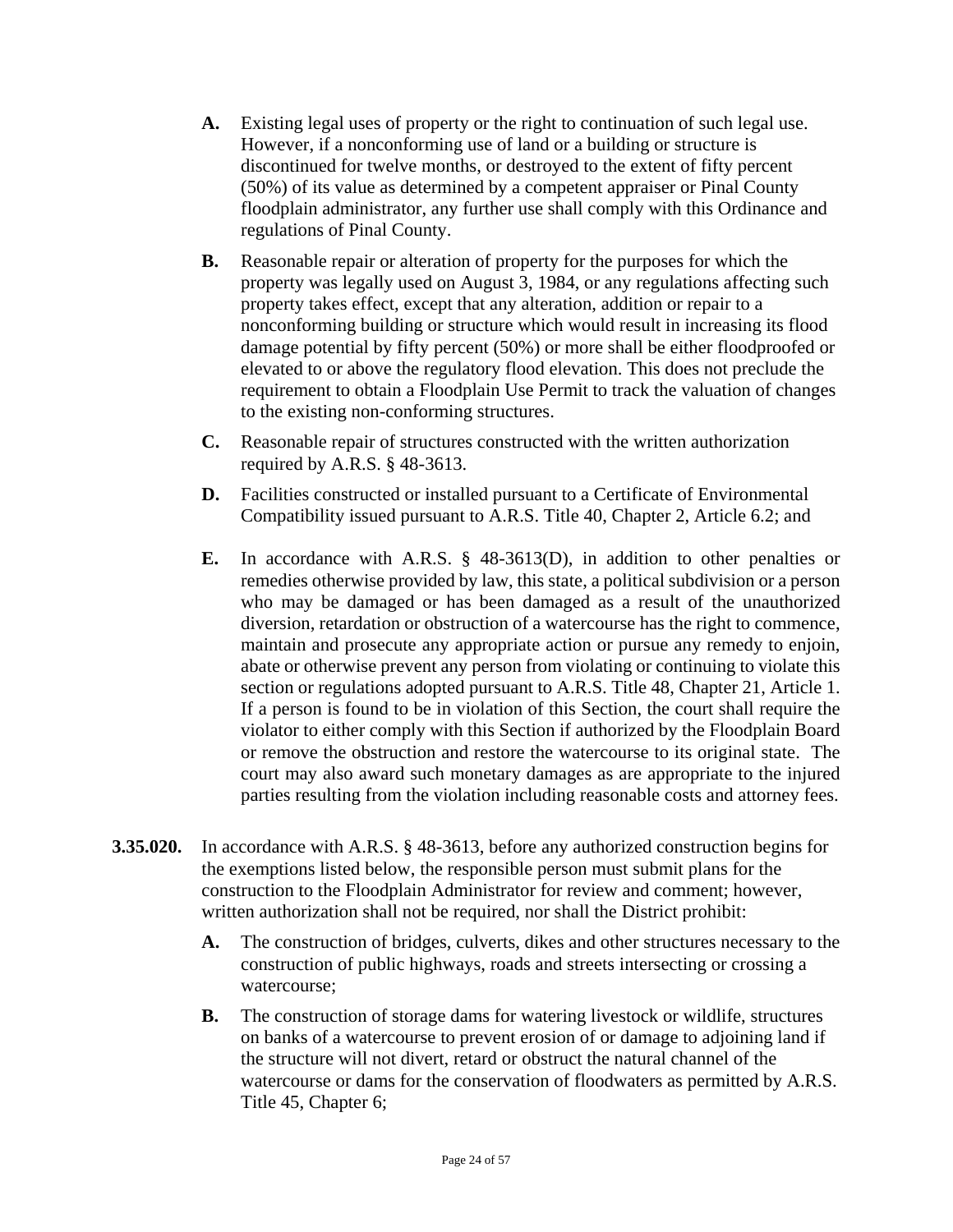- **C.** Construction of tailing dams and waste disposal areas for use in connection with mining and metallurgical operations. This paragraph does not exempt those sand and gravel operations that may divert, retard or obstruct the flow of waters in any watercourse from complying with and acquiring authorization from the Flood Control Board of Directors pursuant to regulations adopted by the Flood Control Board of Directors under this article;
- **D.** Other construction upon determination by the Floodplain Board that written authorization is unnecessary;
- **E.** Any flood control district, county, city, town or other political subdivision from exercising powers granted to it under A.R.S. Title 48, Chapter 21, Article 1;
- **F.** The construction of streams, waterways, lakes and other auxiliary facilities in conjunction with development of public parks and recreation facilities by a public agency or political subdivision; and
- **G.** The construction and erection of poles, towers, foundations, support structures, guy wires and other facilities related to power transmission as constructed by any utility whether a public service corporation or a political subdivision.
- **3.35.030.** Written authorization is not required for the installation or operation of remote monitoring stations or remote sensing stations, such as those used to collect streamflow, precipitation, solar, weather, wind, and/or air quality data provide the device occupies a footprint no greater than 25 square feet. However, the responsible person must submit plans for the construction of such monitoring stations to the Floodplain Administrator for review and comment.
- **3.35.040.** This section shall not exempt any person from obtaining a Floodplain Use Permit as set forth in this Ordinance for any use which alters, diverts, retards or obstructs the flow of water and creates a danger or hazard to life or property in the area.
- **3.35.050.** These exemptions do not preclude any person from liability if that person's actions increase flood hazards to any other person or property.

# **[Remainder of this page intentionally left blank]**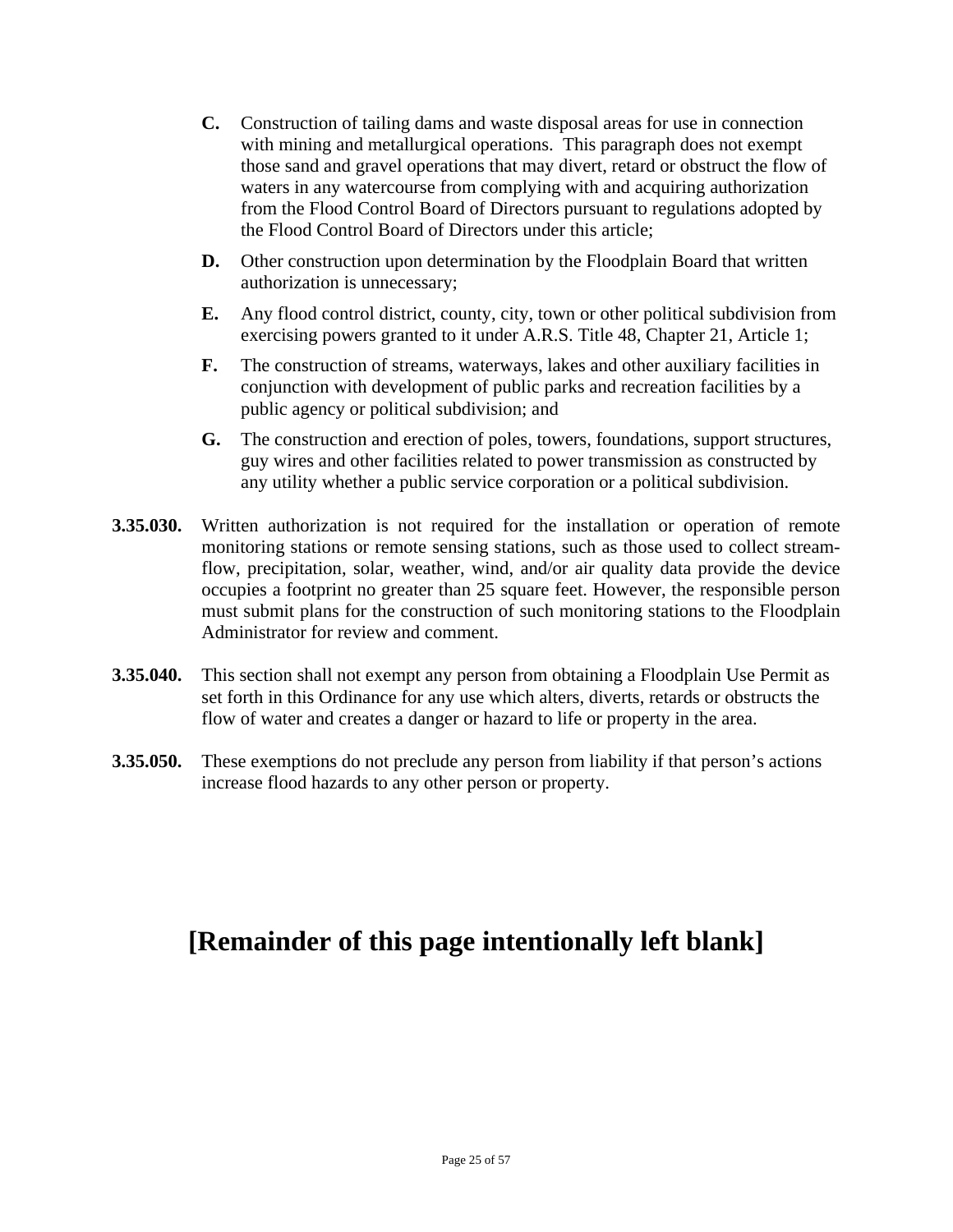#### **TITLE 4.0: ADMINISTRATION**

#### CHAPTER 4.05 DESIGNATION OF THE FLOODPLAIN ADMINISTRATOR

The County Engineer or his or her designee is hereby appointed to administer, implement and enforce the provisions of this Ordinance.

# CHAPTER 4.10 DUTIES & RESPONSIBILITIES OF THE FLOODPLAIN ADMINISTRATOR

Duties of the Floodplain Administrator shall include, but not be limited to:

**4.10.010.** Establish Technical Criteria and Rules

The Floodplain Administrator shall establish technical criteria and enforce rules and regulations for subsequent development that meet or exceed criteria adopted by the Director, Arizona Department of Water Resources. This may include the creation/adoption of design manuals, technical guidance documents, standard or typical plans, and substantive policy statements.

- **4.10.020.** Review all floodplain use permits to determine that:
	- **A.** The permit requirements of this Ordinance, applicable statutes, and federal codes have been satisfied;
	- **B.** Applicants have certified that all other required state and federal permits have been obtained  $[44 \text{ C.F.R. Ch. } 50, 60.2(a)(1) \text{ and } (2)]$ ;
	- **C.** Structures are reasonable safe from flooding from the one percent (1%) annual chance flood event;
	- **D.** In areas where a floodway has not been designated, the proposed development does not adversely affect the carrying capacity of areas where Base Flood Elevations have been determined.
	- **E.** The proposed development does not result in an Adverse Impact to adjacent properties.
- **4.10.030.** Review all Development Permits

Review all Development Permits to determine whether a Floodplain Use Permit is required or not.

**4.10.040.** Review Permit Applications for Substantial Improvement and Substantial Damage:

Review all development permits for improvements and/or damages to existing structures to determine if the application of the substantial improvement rules apply, including establishing a definition of market value determination and verifying that the estimated improvement and/or repair costs are less than 50% of the market value of the structure.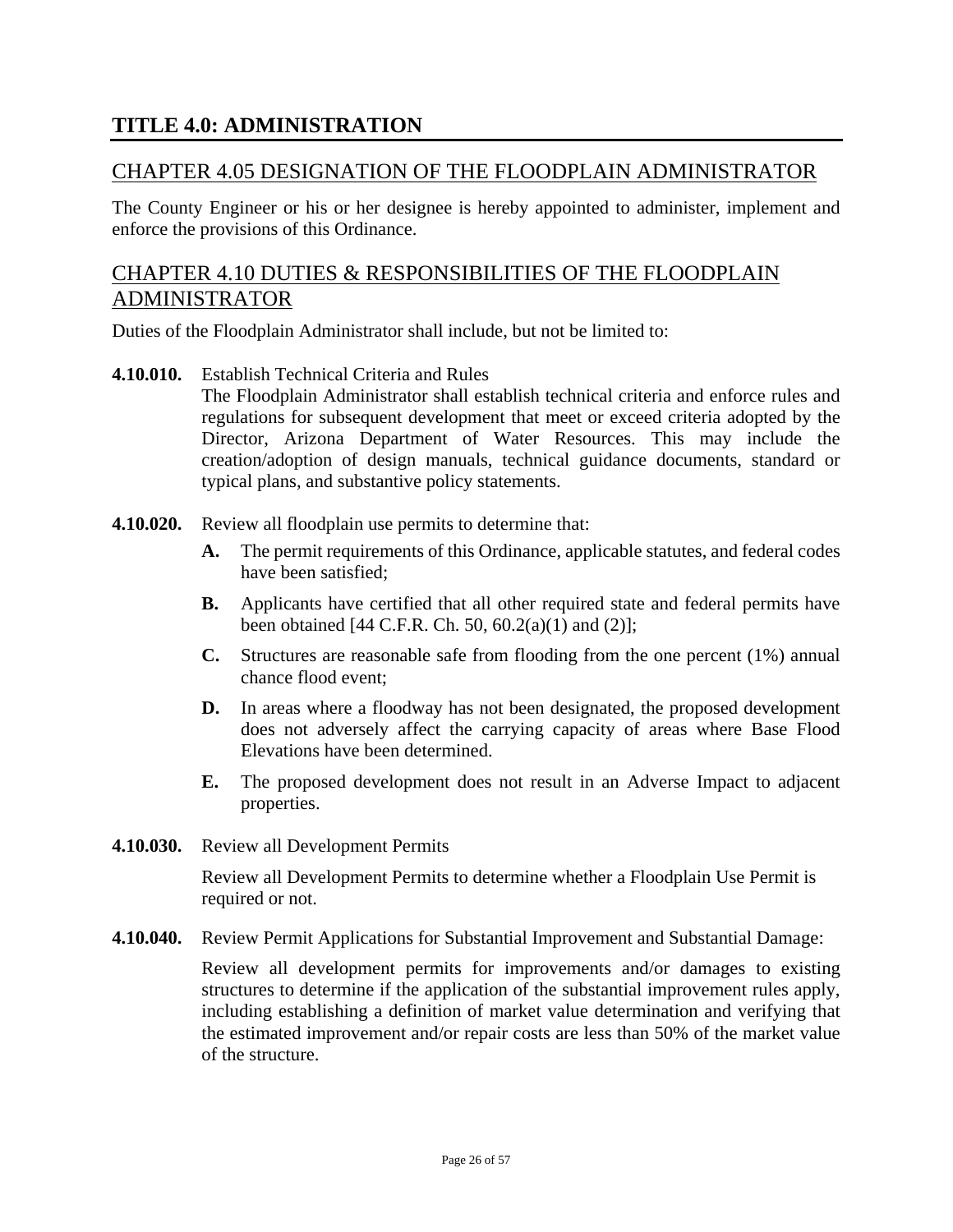- **A.** The sum values of separate repairs, additions, remodels, and/or reconstruction qualify as a cumulative substantial damage or substantial improvement when counted over a rolling five (5) year period provided said structure has not been shown to be or otherwise brought into conformance with this Ordinance.
- **B.** Using FEMA publication FEMA 758, "Substantial Improvement/Substantial Damage Desk Reference," develop procedures for identifying and administering requirements for substantial improvement and substantial damage, to include defining "Market Value".
- **C.** Assure procedures are coordinated with other departments and divisions and implemented by community staff.
- **4.10.050.** Utilize Other Base Flood Data as necessary:

When base flood elevation data has not been provided in accordance with Section **3.05**, the Floodplain Administrator shall obtain, review and reasonably utilize any base flood elevation data available from a federal, state or other source, in order to administer Section **6.0**. Any such information shall be consistent with the requirements of the Federal Emergency Management Agency and the Director of the Arizona Department of Water Resources. The most recent and most technically and/or scientifically correct data will be considered the best available data for the purposes of administering this Ordinance.

#### **4.10.060.** Obtain and Maintain Records for Public Inspection

The Floodplain Administrator shall obtain and maintain for public inspection and make available as needed for Flood Insurance Policies the following records:

- **A.** The certified regulatory elevation required in Section 6.05.030.A, , & E, and 6.25.020; and
- **B.** The certification requirement in Section 6.05.030., B, &; and
- **C.** The floodproofing certification required in Section 6.05.030.C; and
- **D.** Maintain a record of all variance actions, including justification for their issuance.
- **E.** Obtain and maintain improvement and damage calculations required in Section 4.10.030.
- **F.** Permit records for improvements to structures over the life of the structure.
- **G.** Copies of both the effective and historic Flood Insurance Rate Maps as well as the Flood Insurance Studies that support them.
- **H.** Records for all other activities such as flood mitigation projects, board actions, and the issuance of substantive policy statements.
- **I.** Subdivision certification required in (6.20.020.A.2);
- **J.** Floodway Encroachment documentation required in  $(6.35.020)$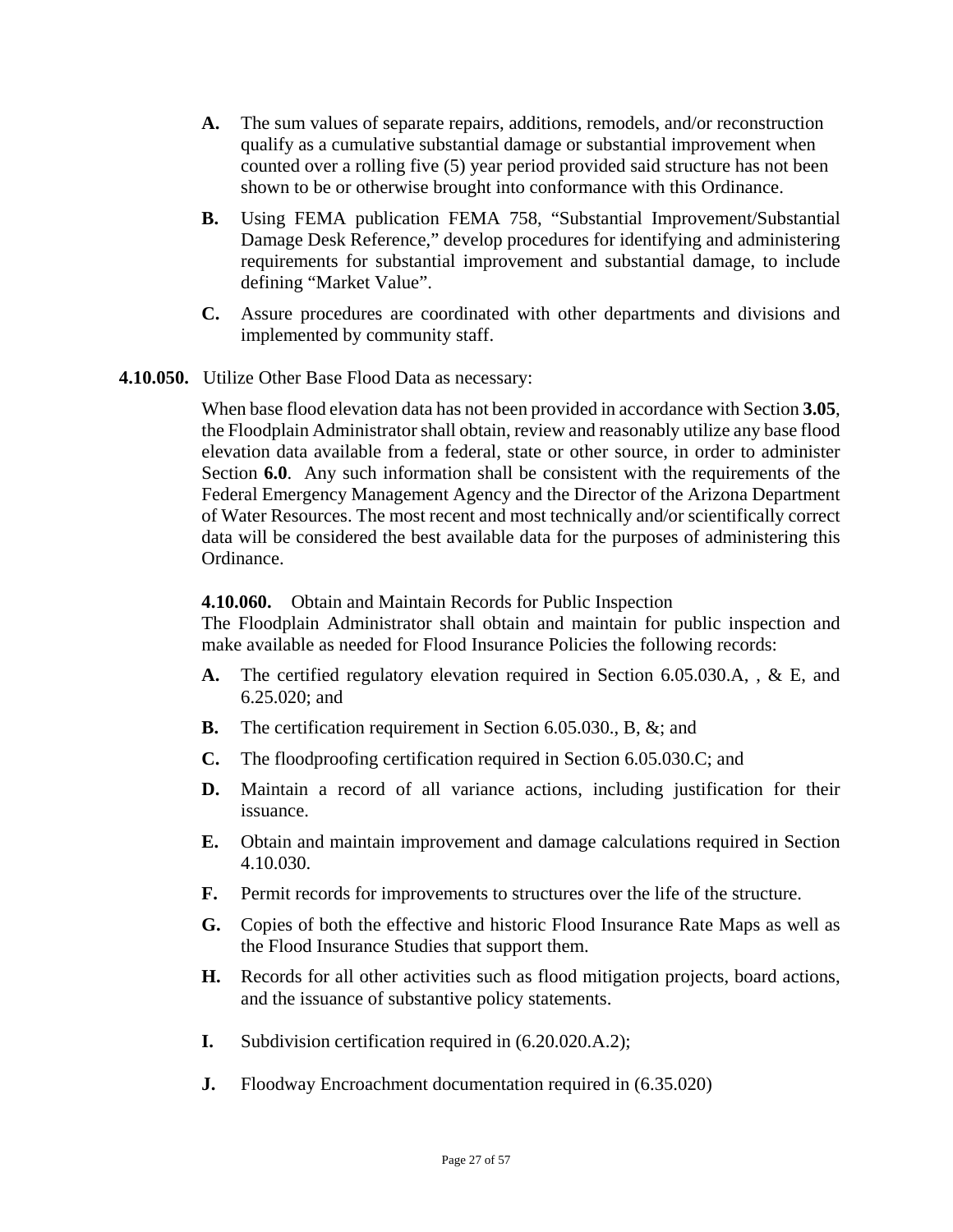#### **4.10.060.** Notification of Other Entities

- **A.** Whenever a watercourse is to be altered or relocated:
	- **1.** Notify adjacent communities and the Arizona Department of Water Resources prior to such alteration or relocation of a watercourse, and/or submit evidence of such notification to the Federal Emergency Management Agency through appropriate notification means; and
	- **2.** Assure that the flood carrying capacity of the altered or relocated portion of said watercourse be maintained.
- **B.** Base flood elevation and rate of flow due to physical alterations:
	- **1.** Base flood elevations may increase or decrease resulting from physical changes affecting flooding conditions. As soon as practicable, but not later than six (6) months after the date such information becomes available, the Floodplain Administrator shall notify the Federal Emergency Management Agency of the changes by submitting technical or scientific data in accordance with Volume 44 Code of Federal Regulations section 65.3. Such a submission is necessary so that upon confirmation of those physical changes affecting flooding conditions, risk premium rates and floodplain management requirements will be based upon current data.
	- **2.** Within one hundred and twenty (120) days after completion of construction of any flood control protective works which changes the rate of flow during the flood or the configuration of the floodplain upstream or downstream from or adjacent to the project, the person or agency responsible for installation of the project shall provide to the governing bodies of all jurisdictions affected by the project a new delineation of all floodplains affected by the project. The new delineation shall be done according to the criteria adopted by the Director of the Arizona Department of Water Resources.
- **C.** Corporate Boundary Changes:
	- **1.** Notify the Federal Emergency Management Agency of acquisition by means of annexation, incorporation or otherwise, of additional areas of jurisdiction.

#### **4.10.070.** Map Determinations

Make interpretations, where needed, as to the exact location of the boundaries of the areas of special flood hazards (e.g., where there appears to be a conflict between a mapped boundary and actual field conditions). The floodplain administrator shall determine the boundary using the best technical data available. The person contesting the location of the boundary shall be given a reasonable opportunity to appeal the interpretation as provided in **Section 7.0**. In the event presently platted or mapped special flood hazards and/or regulatory floodplains, floodways and erosion hazard areas are different than previously approved special flood hazards and/or regulatory floodplains, floodways and erosion hazard areas, the most recent information shall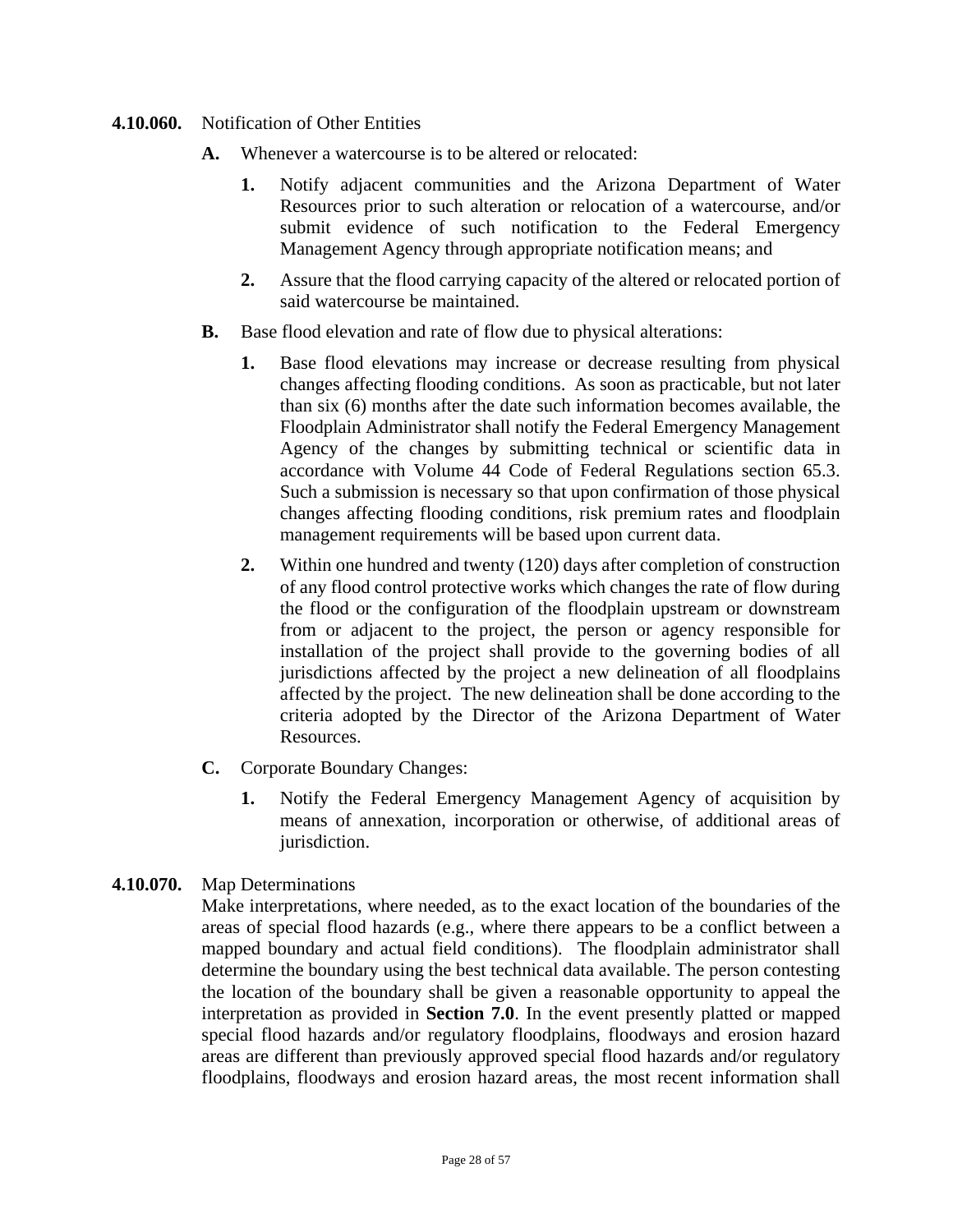apply.

- **4.10.080.** Remedial Actions Take actions on violations of this Ordinance as required in **Section 1.15** herein.
- **4.10.090.** Collection of Fees Collect Fees as designated and approved by the Flood Control Board of Directors.
- **4.10.100.** Develop and/or Approve Standards and Procedures Develop and/or approve Standards and/or Procedures (including but not limited to Substantial Damage, Substantial Improvement, etc.) for use by the Pinal County Flood Control District in enforcing, administering and/or interpreting the requirements and restrictions of this Ordinance.
- **4.10.110.** Applications to FEMA Requiring Community Signature Any applications to the Federal Emergency Management Agency (FEMA) that require the signature of the Community Official, such as applications for a Letter of Map revision (LOMR) and a Conditional Letter of Map Revision (CLOMR), shall be submitted to the Floodplain Administrator for review. They shall then be recommended by the Floodplain Administrator for approval or denial to the Board of Directors. If approved, the Chair of the Board shall sign as the Community Official on behalf of Pinal County Flood Control District.
- **4.10.120.** Coordination The Board of Directors and the Floodplain Administrator shall coordinate the provisions of this Regulation with all other interested and affected political subdivisions, federal and state agencies, as required by A.R.S. § 48-3609 and § 48- 3610.

**[Remainder of this page intentionally left blank]**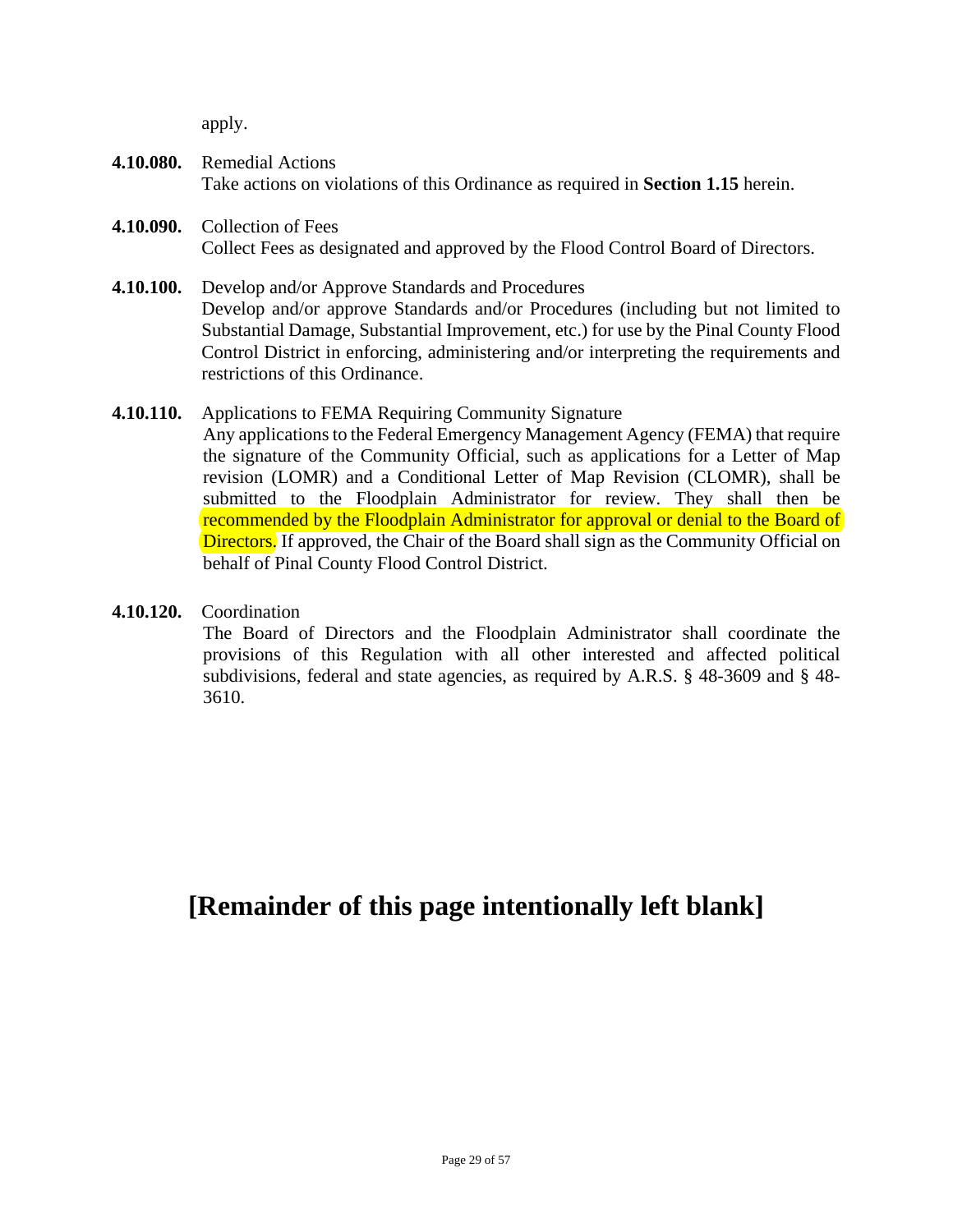#### **TITLE 5.0: FLOODPLAIN USE PERMIT**

#### CHAPTER 5.05 FLOODPLAIN USE PERMIT

- **5.05.010.** A Floodplain Use Permit shall be obtained before construction or development, including placement of manufactured homes, structures, and accessory structures, construction of walls or fences, and additions, modifications or repairs to an existing structure, within any Regulatory Floodplain or Erosion Hazard Zone.
- **5.05.020.** For Critical Facilities/Critical Structures, a Floodplain Use Permit shall be required prior to the start of any construction, development, addition, repair, or modification within Regulatory Floodplain, or two-tenths percent (0.2%) annual chance floodplain or Erosion Hazard Zone.
- **5.05.030.** Application for a Floodplain Use Permit shall be made on forms furnished by the Floodplain Administrator.
- **5.05.040.** Upon receiving an application for a Floodplain Use Permit, the Floodplain Administrator may require that the applicant to submit the following, as applicable:
	- **A.** Plans, in duplicate drawn, to scale showing the nature, location, dimensions, and elevation of the area in question; existing and proposed structures, fill, storage of materials, drainage facilities; and the location of the foregoing, specifically, the following information is required:
		- **1.** Proposed elevation in relation to mean sea level, of the lowest floor (including basement or garage) of all structures, in Zone AO, elevation of existing highest adjacent natural grade and proposed elevation of lowest floor of all structures, certified by a register professional engineer or surveyor.
		- **2.** Proposed elevation in relation to mean sea level to which any nonresidential structure will be floodproofed;
		- **3.** Certification by a registered professional engineer that the floodproofing methods for any non-residential structure meet the floodproofing criteria in **Section 6.05.030.B**;
		- **4.** Base Flood Elevation data for subdivision proposals or other development greater than 50 lots or 5 acres, whichever is the lesser,
		- **5.** Description of the extent to which any watercourse will be altered or relocated as a result of proposed development.
		- **6.** A statement or certification that the proposed development meets the minimum requirements of the ordinance and that the development does not result in an adverse effect to adjacent properties.
	- **B.** Where special circumstances necessitate more detailed information, the applicant must furnish any or all of the following as deemed necessary by the Floodplain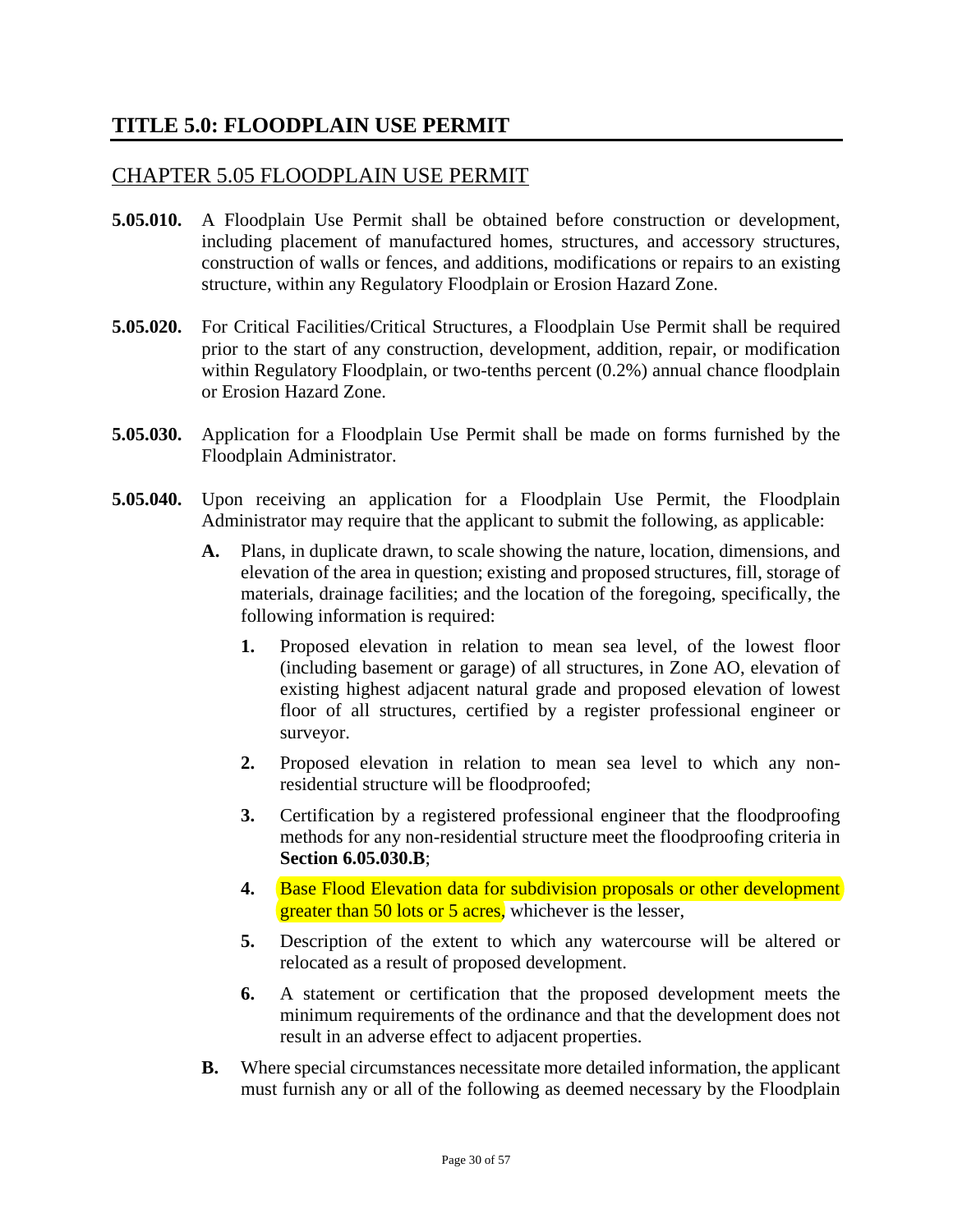Administrator for the evaluation of the safety of the proposed use, the effects of the proposed use upon flood flows and adjacent properties, and other factors necessary to render a decision on the suitability of the proposed use:

- **1.** One or more cross-sections showing the existing shape of the channel, elevation of land areas adjoining each side of the channel, cross-sectional areas to be occupied by the proposed development, and high water information (if available);
- **2.** A profile showing the elevation and slope of the bottom of the channel or flow line of the stream or watercourse;
- **3.** A topographic survey of sufficient quality and accuracy to adequately determine property elevations, flood depths or elevations, and building floor elevations.
- **4.** Specifications for building construction and materials, flood proofing, filling, excavating, channel improvements, storage of materials, water supply, sanitary facilities;
- **5.** An engineering study prepared by an Arizona registered professional civil engineer outlining the effects of the development will have on the flow of water through the area being developed and the surrounding areas. This study will be for the purpose of evaluating possible flood hazards and shall, where necessary, include consideration of the effects of the development on flood heights, water velocities, direction of flow, sedimentation and /or erosion, volume of flows, channel shape and size, type of channel banks and other items that may be pertinent, and the resultant effects on structures, land, banks, etc. for the adjacent regulatory floodplain and the surrounding area.
- **C.** Prior to either pouring of the first slab, or the finished floor inspection, the applicant shall submit to the Floodplain Administrator a pre-construction certification of elevation, in compliance with the provisions of the Floodplain Use Permit, prepared by either an Arizona registered land surveyor or civil engineer. A final construction elevation certificate must be prepared just prior to the issuance of the Certificate of Occupancy. Such certification shall be maintained in the office of the Pinal County.
- **5.05.030.** Notice of Development, Agency Coordination It shall be the duty of the Floodplain Administrator, through the Flood Control District and Floodplain Administration Office of Pinal County (also known as the Pinal County Flood Control District) to issue the Floodplain Use Permits required by this ordinance. The Floodplain Administrator may request, and shall receive, so far as may be necessary in the discharge of his duties, the assistance and cooperation of all departments, agencies, officials and public employees of Pinal County in the enforcement of this Ordinance. No license, permit, or other similar approval for any development which would be in conflict with the provisions of this Ordinance shall be issued by any department, official or employee of the county; and any such license,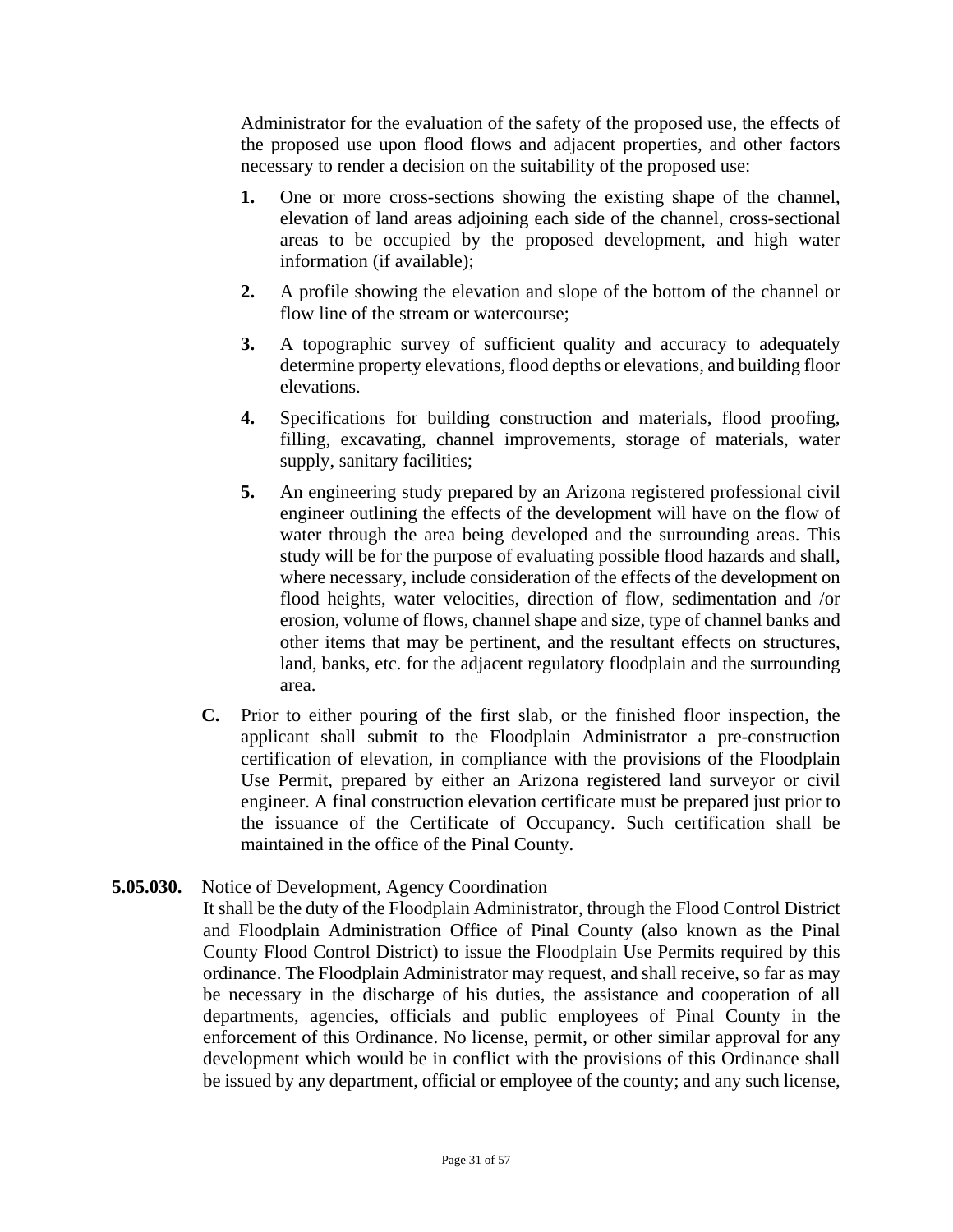permit or approval, if issued in conflict with the provisions of this Ordinance, shall be null and void.

**5.05.040.** Specific Permit Conditions Authorized.

All Floodplain Use Permits may be subject to conditions or restrictions designed to reduce or mitigate the potential danger or hazard to life or property resulting from development within the Regulatory Floodplain, Floodway, or Erosion Hazard Zone, depending on site specific conditions and the nature of the development.

The applicant may be required to execute deed restrictions running with the land or be required to post performance bonds, assurances, or such other security as may be appropriate and necessary to assure the performance of the conditions or restrictions that may be imposed.

Examples of the conditions that may be imposed include, but are not limited to, the following:

- **A.** Modification of waste disposal and water supply facilities;
- **B.** Limitations on periods of use and hours of operation;
- **C.** Institution of operation and maintenance controls;
- **D.** Requirements for construction of channel modifications and other protective measures;
- **E.** Elevation of the lowest floor, including attached garages, to, or above, the regulatory flood elevation;
- **F.** Bank protection or armor plating on any proposed fill;
- **G.** Floodproofing measures for non-residential structures such as the following, which shall be designed to be consistent with an elevation one-half foot greater than the regulatory flood elevation for the particular area, flood velocities, durations, rate of rise, hydrostatic and hydrodynamic forces, and other factors associated with the base flood. The Floodplain Administrator may require the applicant submit a plan or document certified by an Arizona registered professional civil engineer that the floodproofing measures are consistent with an elevation one-half foot greater than the regulatory flood elevation and associated flood factors for the particular area. Examples of floodproofing measures that may be required include, but are not limited to:
	- **1.** Anchorage to resist floatation and lateral movement;
	- **2.** Installation of watertight doors, bulkheads and shutters;
	- **3.** Reinforcement of walls to resist water pressure;
	- **4.** Use of specialized paint, membranes or mortars to reduce seepage of water through walls;
	- **5.** Addition of mass or weight to structures to resist flotation;
	- **6.** Installation of pumps to lower water levels in structures;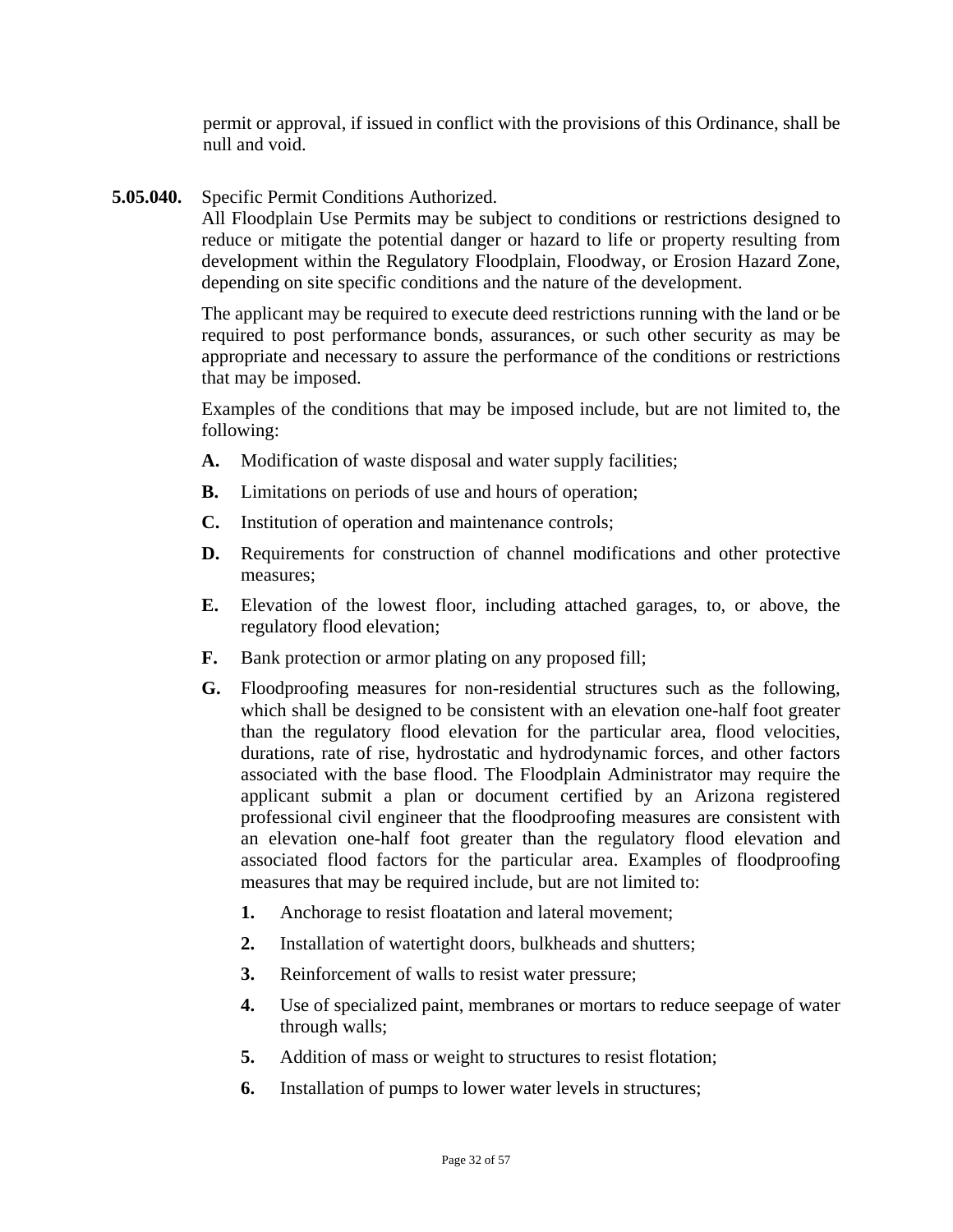- **7.** Construction of water supply and waste treatment systems so as to prevent the entrance of floodwaters;
- **8.** Pumping facilities for subsurface external foundation wall and basement floor pressures;
- **9.** Construction designed to resist rupture or collapse caused by water pressure or floating debris;
- **10.** Cutoff valves on sewer lines or the elimination of gravity flow basement drains.
- **5.05.050.** Permit Denial Conditions.
	- **A.** No permit shall be issued for any Development which is not in conformance with this Ordinance or any provision of law relating to such development. A Floodplain Use Permit may be denied if the proposed development fails to meet the requirements of this Ordinance or otherwise constitutes a danger or hazard to life or property. In making such a determination, the Floodplain Administrator shall consider the following factors:
		- **1.** The danger to life, person or property due to increased flood heights, velocities, or redirection of flow caused by the proposed development;
		- **2.** The danger that materials may be swept on to other lands;
		- **3.** The proposed water supply and/or sanitation systems of any development and the ability of these systems to prevent disease, contamination and unsanitary conditions if they should be flooded or eroded;
		- **4.** The susceptibility of the proposed development or its contents to flood or erosion damage and the effects of such damage on the individual owners;
		- **5.** The availability of alternative locations for the proposed use on the same property which are least likely to be or are not subject to flooding or erosion;
		- **6.** The compatibility of the proposed use with existing regulatory floodplain uses and with floodplain management programs anticipated in the foreseeable future;
		- **7.** The relationship of the proposed use to any comprehensive plan and floodplain management program for the area;
		- **8.** The access to the property line in times of flood for conventional and emergency vehicles;
		- **9.** The expected heights, velocity, duration, rate of rise and sediment transport of the floodwaters expected at the site under both existing and proposed conditions;
		- **10.** Documentation that all necessary permits have been obtained from state and federal agencies;
		- **11.** Documentation showing that the development does not have an Adverse Impact on adjacent properties.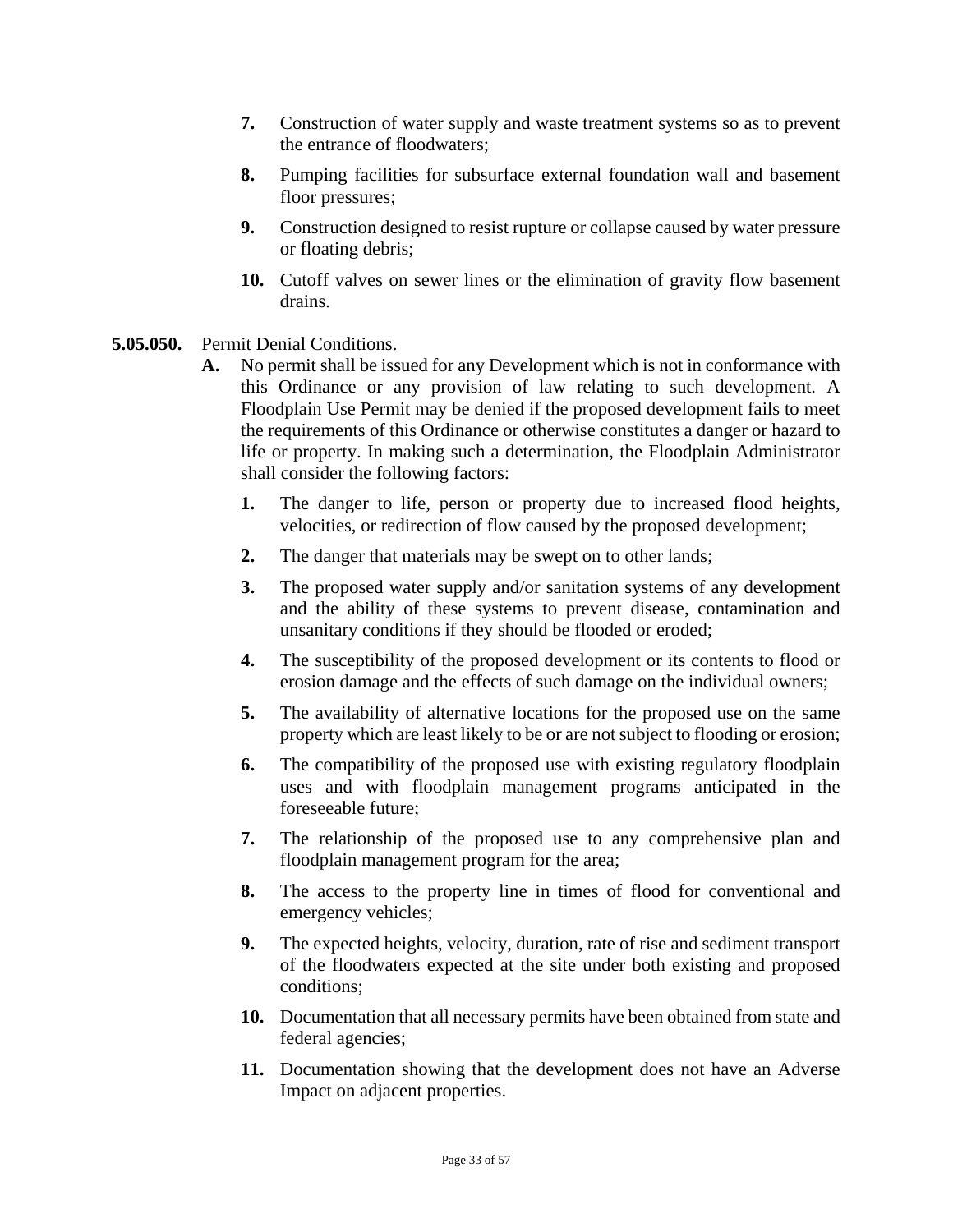- **12.** Such other factors which are relevant to the purposes of this Ordinance.
- **13.** Failure to respond to review comments or letters of a deficiency within a six month period.
- **5.05.060.** Permit Revocation.

The Floodplain Administrator may revoke a Floodplain Use Permit for failure of the permit holder to comply with the terms of the Permit. The Floodplain Administrator shall provide written notice of the revocation to the permit holder by registered mail or personal delivery. The notice shall describe the provisions of the permit which have not been complied with which lead to the determination to revoke the permit.

The person holding the Floodplain Use Permit may request a meeting with the Floodplain Administrator, where the merits of and reasons for revoking the permit are heard, within ten calendar days of the receipt of notice or personal delivery. After considering the issues and facts presented during the meeting, the Floodplain Administrator may revoke a previously issued Floodplain Use Permit. If no request for a meeting is made within ten calendar days from the receipt of notice or personal delivery, the permit shall be considered revoked. The permit holder may appeal the decision of the Floodplain Administrator by requesting a hearing before the Flood Control Board of Directors.

**5.05.070.** Natural and Beneficial Functions of the Floodplain and Protection of Environmentally Sensitive Areas

> Consistent with the Pinal County Comprehensive Plan, adopted November 18<sup>th</sup>, 2009, Pinal County Open Space and Trails Master Plan (2007), and the Pinal County Development Services Code, Pinal County Flood Control encourages the protection of distinctive natural environments. Areas that may be environmentally sensitive include floodplains, riparian areas, ephemeral, intermittent, and perennial streams, wetlands, subsidence and fissure zones, areas of steep slope, and Wildlife Corridors. Environmentally sensitive areas may require special consideration during the development design process.

#### CHAPTER 5.10 FLOODPLAIN CLEARANCE

- **5.10.010.** The Floodplain Administrator shall review all Development Permits to determine whether a Floodplain Use Permit is required. A Floodplain Clearance may be issued for development permits and/or the review of plans to determine that structures are located outside of the Regulatory Floodplain or the Erosion Hazard Zone; or for other incidental uses not requiring a Floodplain Use Permit. The Floodplain Administrator may charge a fee for such review.
- **5.10.020.** Before any construction authorized under Chapter 3.30 may begin, the person shall submit plans for construction to the Floodplain Administrator for review and comment and to determine whether a Floodplain Clearance or any of the exceptions set forth in Chapter 3.30 are applicable.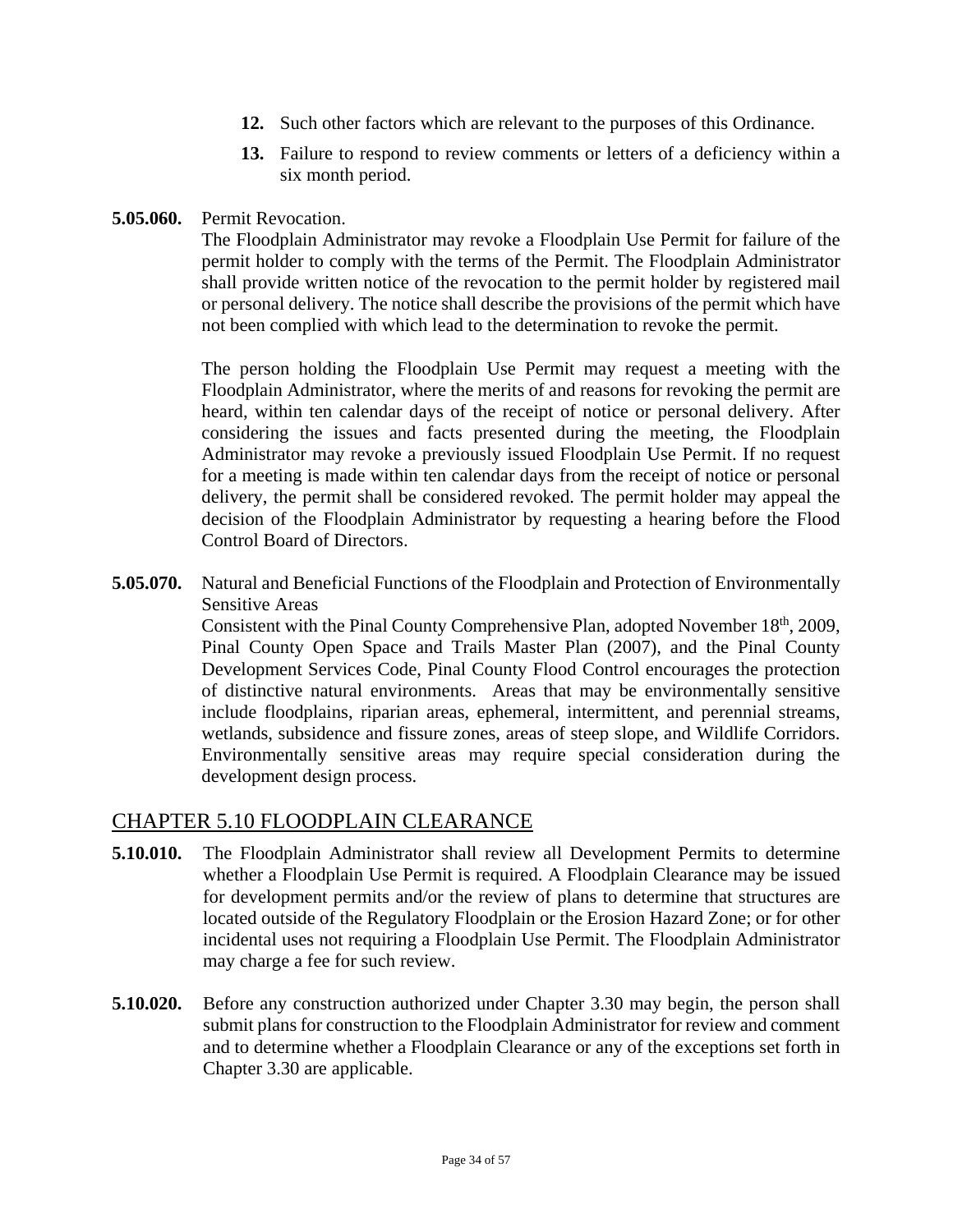# **TITLE 6.0: PROVISIONS FOR FLOOD HAZARD REDUCTION**

### CHAPTER 6.05 STANDARDS FOR GENERAL DEVELOPMENT & **CONSTRUCTION**

In Regulatory Floodplains and Erosion Hazard Zones the following standards apply:

#### **6.05.010.** Anchoring

- **A.** All new construction and substantial improvements shall be anchored to prevent flotation, collapse or lateral movement of the structure resulting from hydrodynamic and hydrostatic loads, including the effects of buoyancy; and.
- **B.** All manufactured homes shall meet the anchoring standards of **Section 6.25.030.**
- **6.05.020.** Construction Materials and Methods
	- **A.** All new construction and substantial improvements shall be constructed with materials and utility equipment resistant to flood damage;
	- **B.** All new construction and substantial improvements shall be constructed using methods and practices that minimize flood damage;
	- **C.** All new construction, substantial improvement and other proposed new development shall be constructed with electrical, heating, ventilation, plumbing, air conditioning equipment, and other service facilities designed and/or located so as to prevent water from entering or accumulating within the components during conditions of flooding; and
	- **D.** Adequate drainage paths shall be constructed around structures on slopes to guide floodwaters around and away from proposed or existing structures and must be maintained.
- **6.05.030.** Elevation and Floodproofing
	- **A.** New construction and substantial improvement/repair of any structure (except shade structures) shall have the lowest floor, including basement and/or attached garage, elevated to or above the Regulatory Flood Elevation. Nonresidential structures may meet the standards in **Section 6.05.030.B**. Upon the completion of construction of the building, the elevation of the lowest floor, including basement and/or attached garage, as well as the elevation of the lowest utility appurtenance servicing the building shall be certified by an Arizona Registered Civil Engineer or Arizona Registered Land Surveyor and provided to the Floodplain Administrator for review and approval.
		- **1.** For those structures located in Flood Zone AE or AH, the Base Flood Elevation is determined from the Flood Insurance Study (FIS) for Pinal County and/or the Flood Insurance Rate Map (FIRM).
		- **2.** For those structures located in **Flood Zone AO**, the structure shall have the lowest floor, including basement and/or attached garage, elevated higher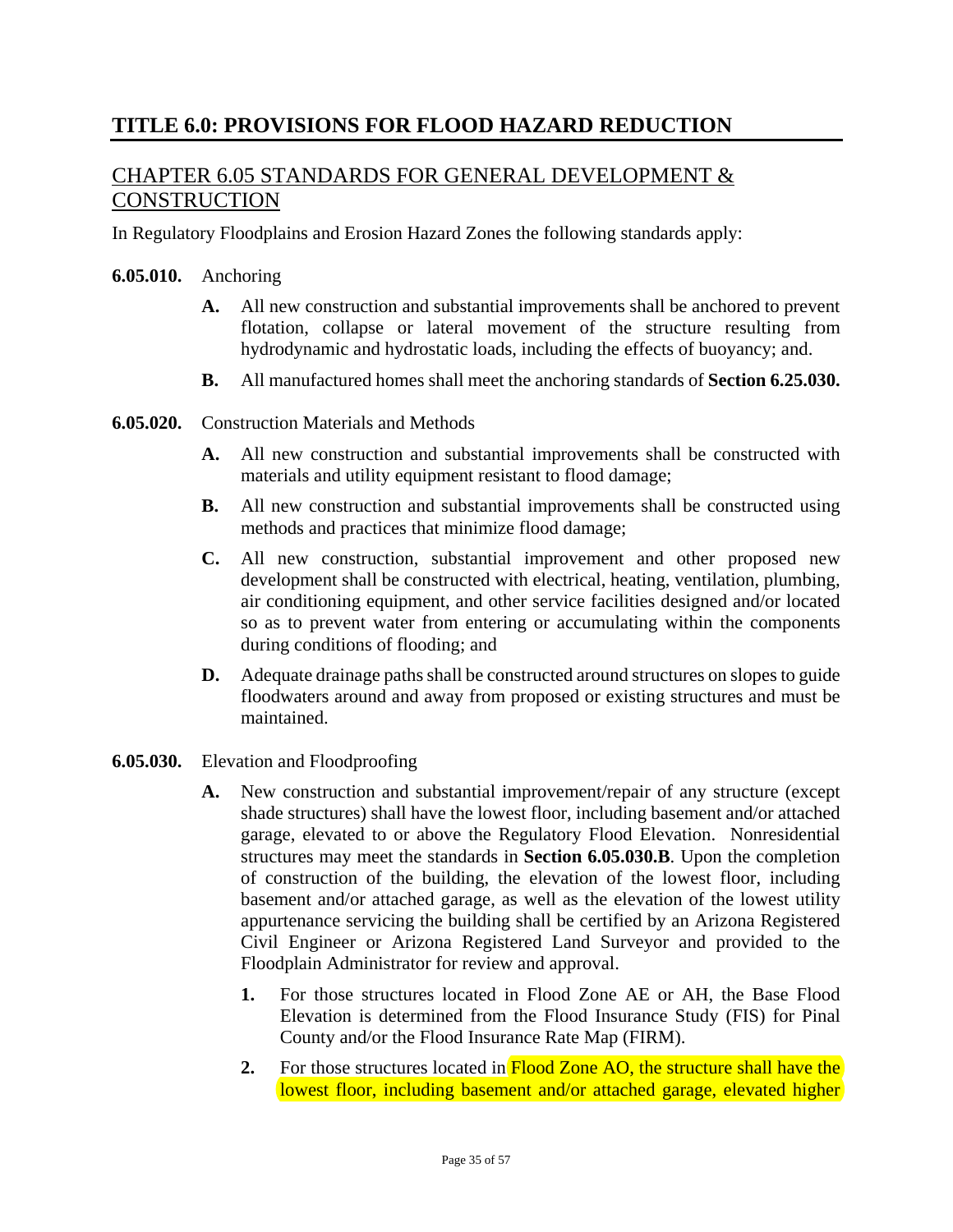than the highest adjacent, undisturbed, natural grade by at least one (1) foot higher than the depth number shown on the Flood Insurance Rate Map (FIRM), or at least four (4) feet if no depth number is specified.

- **3.** For those structures located in Flood Zone A where the Base Flood Elevation has not been determined, or for those structures located in a Locally Mapped Floodplain or any floodplain within the area of jurisdiction not listed above, the Based Flood Elevation is determined locally by the criteria set forth in **Section 4.10.040.**
- **B.** Nonresidential construction, new or substantial improvement/repairs, shall either be elevated in conformance with **Section 6.05.030.A**, or together with attendant utility and sanitary facilities;
	- **1.** Be floodproofed to an elevation of at least one foot (1ft) greater than the Regulatory Flood Elevation (RFE) consisting of a building that is watertight with walls substantially impermeable to the passage of water and constructed out of flood resistant materials;
	- **2.** Have structural components capable of resisting hydrostatic and hydrodynamic loads and effects of buoyancy; and
	- **3.** Be certified by an Arizona Registered Professional Civil Engineer that the standards of this subsection are satisfied. Such certifications shall be provided to the Floodplain Administrator for review and approval.
- **C.** For all new construction and substantial improvements/repairs of nonresidential structures, where the lowest floor is below the Regulatory Flood Elevation, or for residential structures where there exists a fully enclosed area below the lowest floor other than a basement, subject to flooding, and usable solely for parking of vehicles, storage or building access, shall be designed to automatically equalize hydrostatic flood forces on exterior walls by allowing for the entry and exit of floodwaters. Designs for meeting this requirement must either be certified by an Arizona Registered Civil Engineer OR meet or exceed the following minimum criteria:
	- **1.** A minimum of two (2) openings, in line with the direction of flow on opposing walls, having a total net area of not less than one (1) square inch for every square foot of enclosed area subject to flooding shall be provided.
	- **2.** The bottom of all openings shall be no higher than one (1) foot above grade.
	- **3.** Openings may be equipped with screens, louver, valves, or other coverings or devices provided that they permit the automatic entry and exit of floodwaters.
- **D.** Shade structures built with no solid (structural) foundation other than footings to support columns and having fewer than two (2) solid walls may be constructed at grade provided that all of the following conditions are met:
	- **1.** Be constructed out of **flood resistant materials** for the portion of the structure that is below the base flood elevation; and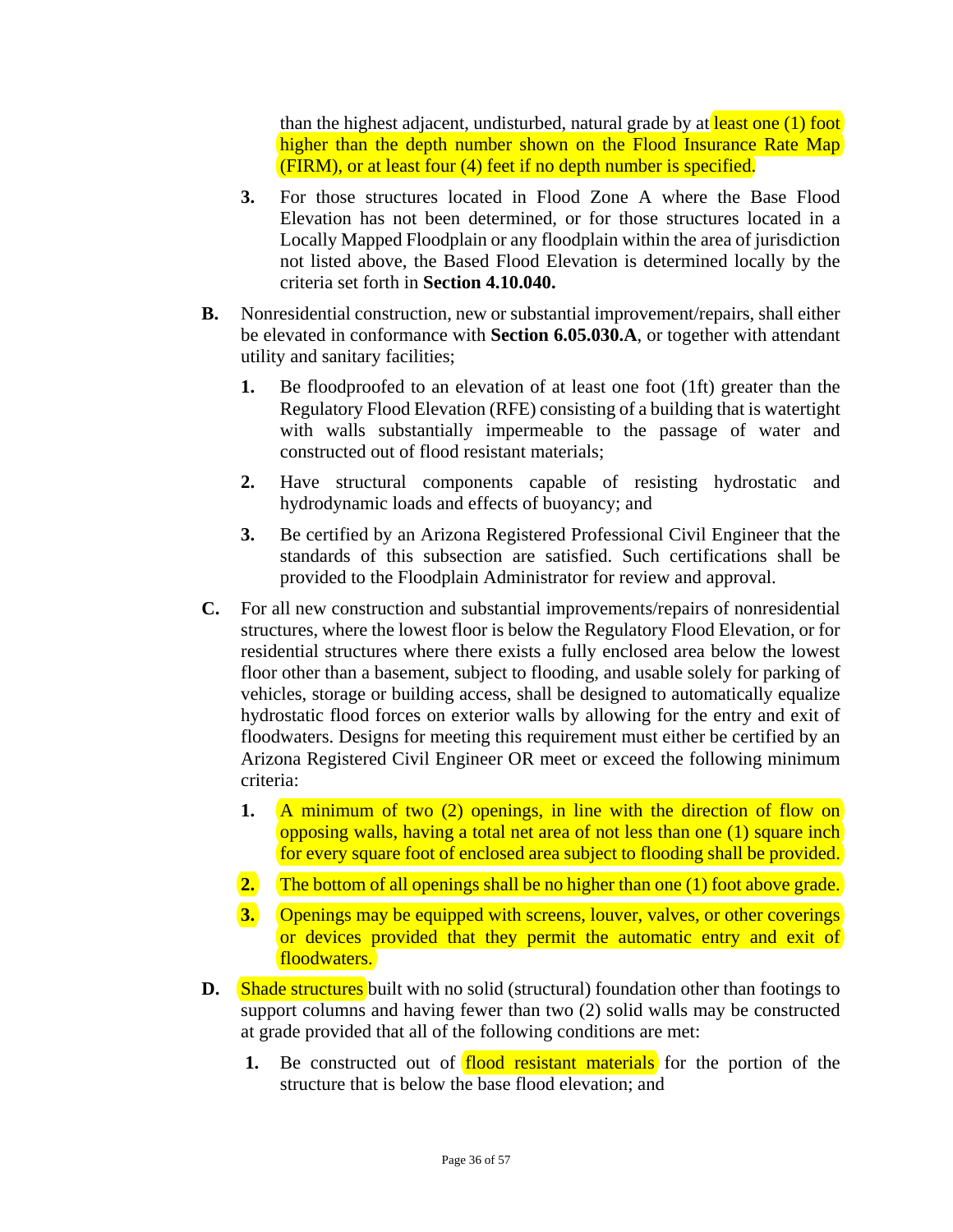- **2.** The owner must sign a **non-conversion agreement** which states that the owner will not enclose the shade structure or convert it into a habitable or non-habitable building. The use of the structure shall be limited to parking, access, and storage. The non-conversion agreement shall be recorded in the office of the Pinal County Recorder and shall be recorded in a manner so that it appears in the chain of title of the affected parcel of land.
- **E.** Utility appurtenances such as air conditioning units, swamp coolers, hot water heaters, propane tanks, etc servicing new construction or substantial improvements/repairs shall have their lowest point, elevated to or above the Regulatory Flood Elevation. In Zone AO, utility appurtenances shall have their lowest point elevated higher than the highest adjacent, undisturbed, natural grade of the building that is being served by at least one (1) foot higher than the depth number shown on the FIRM, or at least four (4) feet if no depth number is specified. Upon the completion of the building, the elevation of the lowest floor, including basement and/or attached garage, as well as the elevation of the lowest utility appurtenance servicing the building shall be certified by an Arizona Registered Civil Engineer or Arizona Registered Land Surveyor and provided to the Floodplain Administrator for review and approval.
- **F.** All shelter buildings constructed in support of a communications facility (radio, cellular, etc) shall have their lowest floor elevated at or above the Regulatory Flood Elevation. Modular or mobile shelter buildings shall be elevated such that their lowest horizontal structural member (bottom of structural frame) or the lowest point of any attached appliance, whichever is lower, is at or above the Regulatory Flood Elevation.
- **G.** Depending on the degree of encroachment into the Regulatory Floodplain, the Floodplain Administrator may require Compensatory Storage as part of the plan of development and Floodplain Use Permit approval in order to ensure that there is no increase in Base Flood Elevations.

# CHAPTER 6.10 STANDARDS FOR STORAGE OF MATERIALS AND EQUIPMENT

- **6.10.010.** The storage or processing of materials that could be injurious to human, animal or plant life if released due to damage from flooding is prohibited in the Regulatory Floodplain.
- **6.10.020.** Storage of other material or equipment may be allowed if not subject to damage by floods and if firmly anchored to prevent flotation, or if readily removable from the area within the time available after flood warning.

#### CHAPTER 6.15 STANDARDS FOR WASTE AND WASTE WATER DISPOSAL SYSTEMS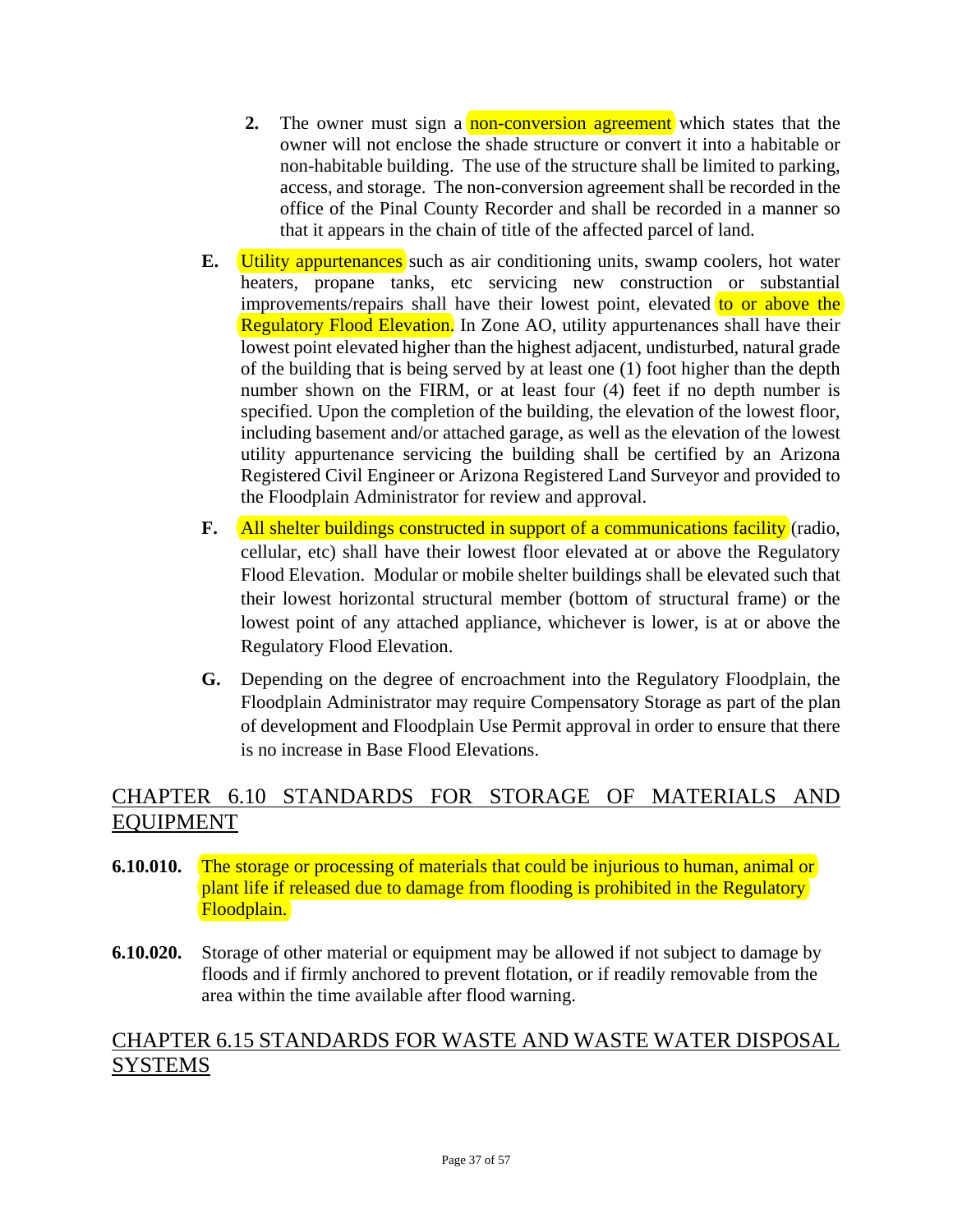- **6.15.010.** All new or replacement water supply, water treatment and sanitary sewage systems shall be designed to minimize or eliminate infiltration of flood waters into the system and discharge from systems into flood waters.
- **6.15.020.** On-site waste disposal systems shall not be located within the Regulatory Floodplain if there is a location outside of the Regulatory Floodplain on the property where any on-site waste disposal system of any type, including alternative systems, can be placed. On-site waste disposal systems shall be allowed within the regulatory floodplain only if it can be certified that there is no location outside the floodplain, on the lot or neighboring lots under the same ownership, where the on-site disposal system, or any alternative system, can be located outside the floodplain to avoid impairment or contamination during flooding.
- **6.15.030.** Waste disposal systems shall not be installed wholly or partially in a Regulatory Floodway.
- **6.15.040.** Waste disposal systems shall not be installed within the Erosion Hazard Zone of any Regulatory Watercourse.
- **6.15.050.** Waste Water Treatment plants and public or community septic systems shall not be installed wholly or partially within the regulatory floodway or the Erosion Hazard Zone of any Regulatory Watercourse.

#### CHAPTER 6.20 STANDARDS FOR SUBDIVISIONS (RESIDENTIAL, COMMERCIAL, INDUSTRIAL)

- **6.20.010.** Land may not be parceled or subdivided in such a manner to create lots unsuitable for development because of flood or erosion hazards. Whenever possible, all proposed building sites shall be outside any Regulatory Floodplain and/or Erosion Hazard zones.
- **6.20.020.** Requirement to Develop Base Flood Elevations.
	- **A.** All new subdivision proposals and other developments (including splits by record of survey, manufactured home parks and subdivisions) greater than or equal to fifty (50) units or five (5) acres, whichever is the lesser, affected by a Special Flood Hazard Area, as shown on the effective Flood Insurance Rate Maps (FIRMs), shall:
		- **1.** Identify the area of special flood hazard and the elevation of the base flood.
		- **2.** Identify on the final plans the elevation(s) of the proposed structure(s) and pads. If the site is filled above the base flood elevation, the final lowest floor and grade elevations shall be certified by a registered professional engineer or surveyor and provided to the Floodplain Administrator.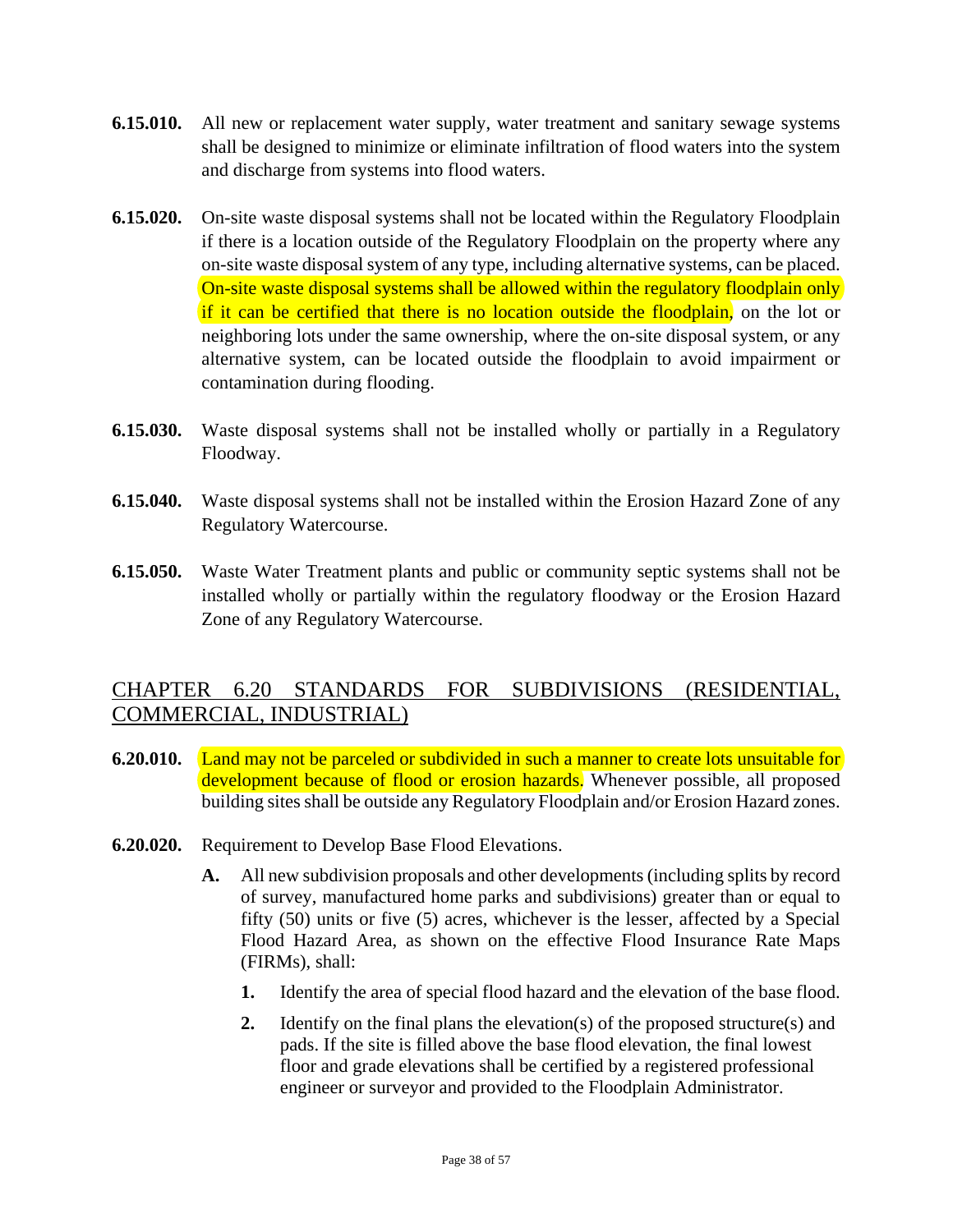- **3.** All subdivision proposals and other proposed development shall be consistent with the need to minimize flood damage.
- **4.** All subdivision proposals and other proposed development shall have public utilities and facilities such as sewer, gas, electrical and water systems located and constructed to minimize flood damage.
- **5.** All subdivision proposals and other proposed development shall provide adequate drainage infrastructure to reduce exposure to flood hazards.
- **B.** All drainage channels, natural or manmade, with a peak discharge of two hundred cubic feet per second (200cfs) or greater, during the base flood event (one percent (1%) annual chance event), shall have water surface elevations and erosion hazard setbacks calculated in accordance with standard engineering practice and shown in the design reports and on the improvement plans.
- **6.20.030.** Requirement for CLOMR/LOMR:
	- **A.** Any new subdivision that proposes to alter or modify any existing Special Flood Hazard Areas, as shown on the current Flood Insurance Rate Map (FIRM panels), must:
		- **1.** Submit a hydrologic and hydraulic analysis done in accordance with standard engineering practice to Pinal County as well as FEMA as part of a Conditional Letter of Map Revision (CLOMR). FEMA approval of the CLOMR must be supplied to the Flood Control District prior to the approval of the subdivision's final plat.
		- **2.** Subsequent to the approval of a final plat, a Floodplain Use Permit shall be applied for, and approval of said permit obtained, to authorize the construction of new infrastructure within the Special Flood Hazard Area. After construction of the proposed improvements is complete, a Letter of Map Revision (LOMR) shall be prepared and submitted to Pinal County as well as FEMA.
		- **3.** FEMA approval of the LOMR must be supplied to the Flood Control District, and the LOMR must become effective, prior to the issuance of any building permits for structures on lots located within in the Special Flood Hazard Area.
- **6.20.040.** Flood Control Structures: The use of above ground flood control structures such as levees, dams, dikes, berms, embankments, etc. to protect new residential structures or residential lots from flooding or to revise the current FIRM panels requires specific authorization by the Flood Control District Board of Directors before a plan of development, Floodplain Use Permit, Conditional Letter of Map Revision, or Letter of Map Revision will be approved. Such flood control structures, if authorized by the Flood Control Board of Directors, shall meet all applicable Federal Emergency Management Agency (FEMA) and Army Corps of Engineers engineering standards. This provision does not prohibit the use of fill material as a method of elevating structures above the Base Flood Elevation.
- **6.20.050.** Grading and Drainage improvement plans: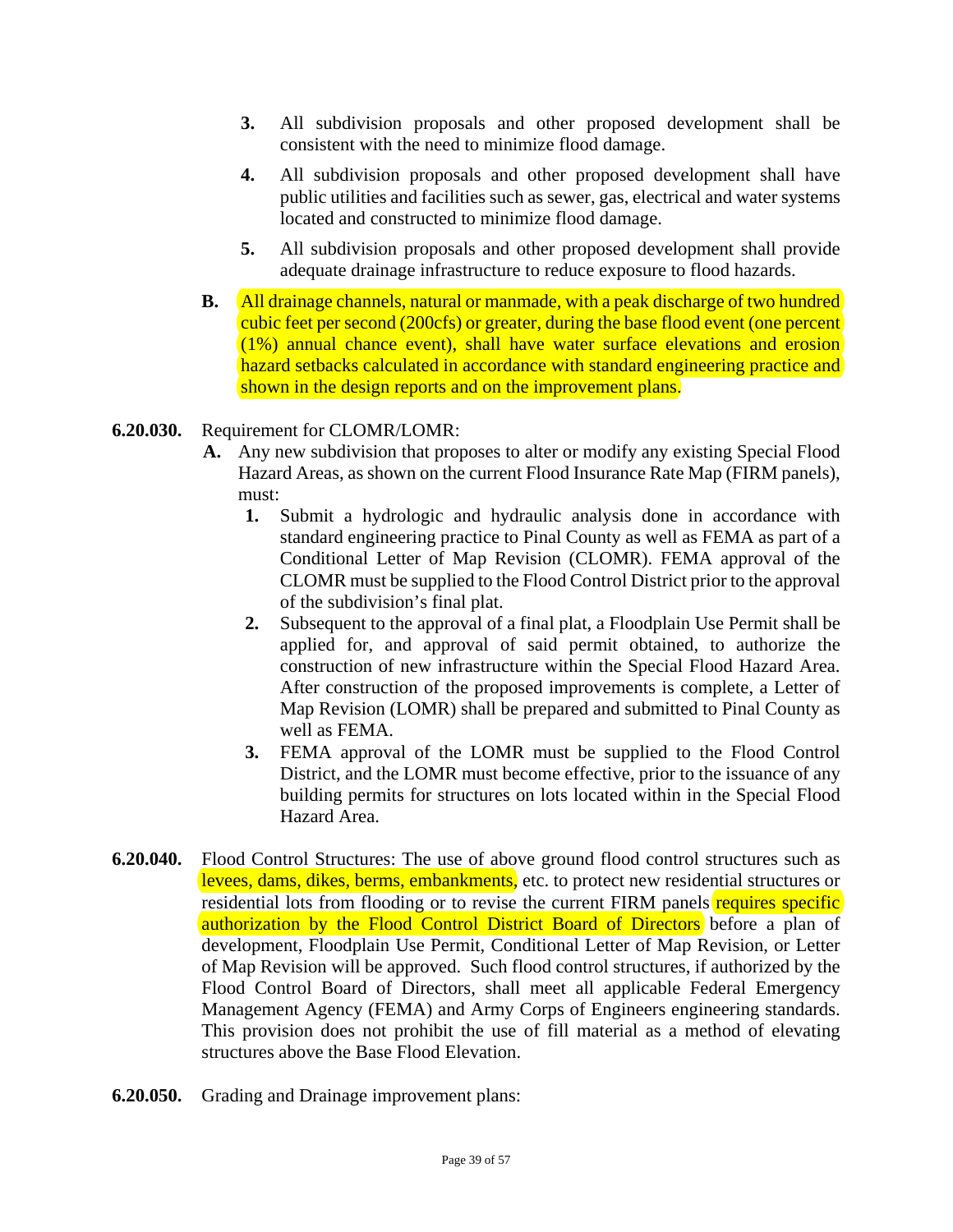- **A.** All development plans shall show proposed grading and improvements for areas which are subject to flooding, erosion, or which have drainage problems, and shall also show a description and location of all facilities proposed to alleviate flooding, erosion, or drainage problems within or outside the boundaries of the subdivision or development.
- **B.** All development plans must be accompanied by grading plans and drainage improvement plans as necessary to demonstrate:
	- **1.** The methods for floodproofing and/or flood control for the development, including sufficient lot grading information to demonstrate adequate finished pad elevations and/or drainage slopes to protect building foundations;
	- **2.** That improvements are compatible with the existing upstream and downstream drainage conditions and that any proposed grading and/or grade change will not have an adverse impact on surrounding property;
	- **3.** The methods of erosion and sediment control;
	- **4.** The methods of mitigating increased urban peak and volumetric floodwater runoff or discharge on downstream properties created as a result of the development.
- **C.** Proposed pad and lowest floor elevations for each lot shall be shown on the grading and drainage improvement plans.
- **D.** Prior to commencement of any site improvements or grading, a grading plan must be submitted to the Pinal County Flood Control District for review and approval. Detailed improvement plans for storm drains or channel improvements must also be submitted to the Flood Control District for review and approval.

#### CHAPTER 6.25 STANDARDS FOR MANUFACTURED HOMES

- **6.25.010.** Foundation Design Requirements: Placement of manufactured homes within Regulatory Floodplains having a **Base Flood Elevation greater than one foot of** flooding at the proposed building site shall have their foundations designed and certified by a Registered Professional Engineer licensed to practice in the state of Arizona. The foundation plan shall be submitted as part of the Floodplain Use Permit application and subject to review and approval by the Floodplain Administrator. If the base flood elevation is less than or equal to one foot of flooding at the proposed building site, the state standard plans for foundations in floodplains may be used in lieu of having a site specific foundation plan designed by an engineer.
- **6.25.020.** Elevation Requirements: All **manufactured homes** shall be elevated such that **their** lowest horizontal structural member (bottom of structural frame) is at or above the Regulatory Flood Elevation. All utility appurtenances and appliances shall be elevated such that their lowest point is elevated to or above the Regulatory Flood Elevation in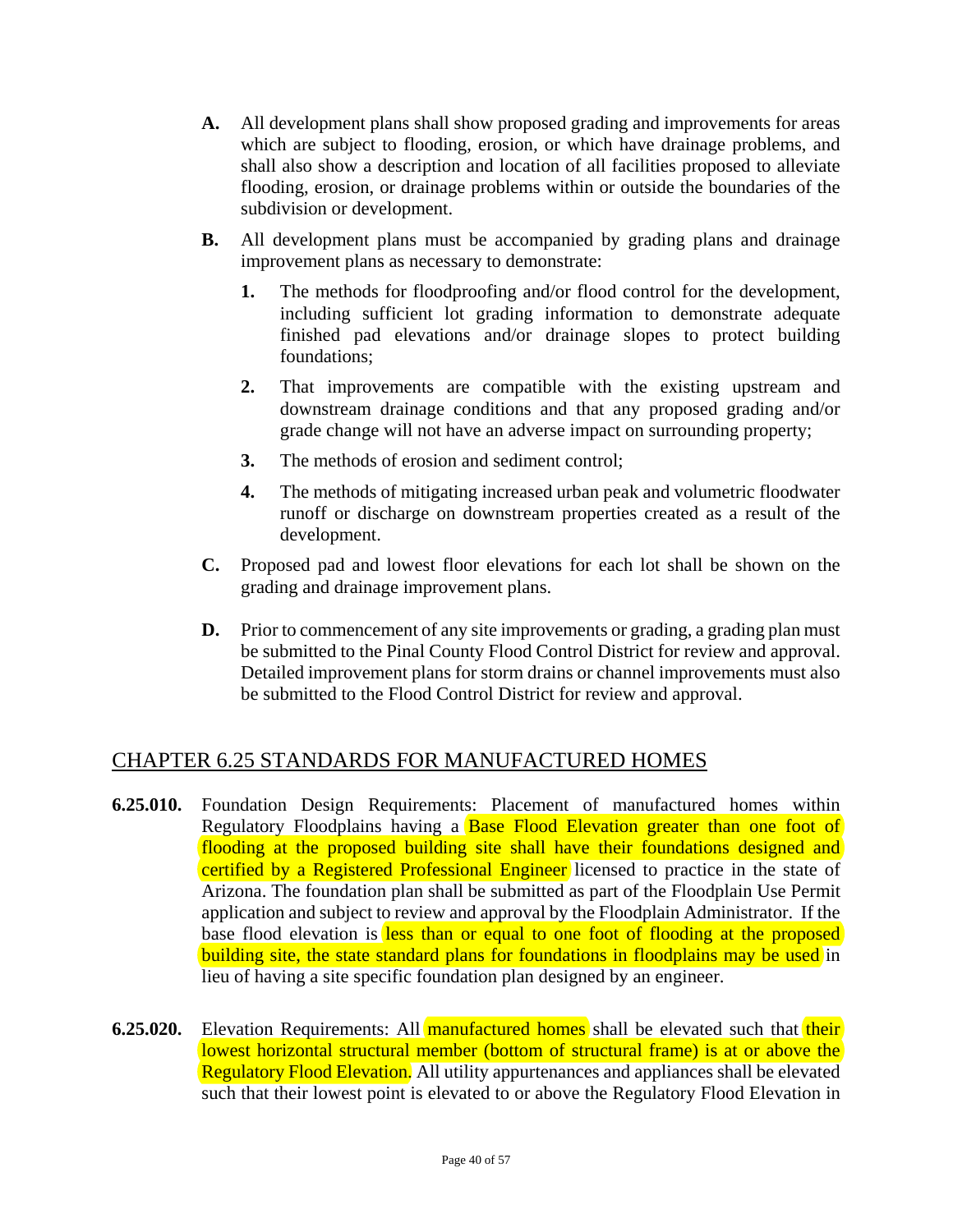accordance to **Section 6.05.030.E.**

- **6.25.030.** Anchoring Requirements: All manufactured homes shall be securely anchored to an adequately anchored foundation system to resist flotation, collapse or lateral movement. Methods of anchoring may include, but are not to be limited to, use of over-the-top or frame ties to ground anchors. This requirement is in addition to applicable state and local anchoring requirements for resisting wind forces.
- **6.25.040.** Manufactured Home Parks: For **new manufactured home** parks/subdivisions (including RV parks) or expansions to existing manufactured home parks/subdivisions (including RV parks) that equal or **exceed fifty percent (50%)** of the number of lots prior to expansion; and that are located within a Regulatory Floodplain or Erosion Hazard Zone, the following standards shall apply:
	- **A.** Adequate surface drainage and access for the hauler shall be provided;
	- **B.** All manufactured homes shall be placed on pads or lots elevated on compacted fill which shall be, at a minimum, at or above the Base Flood Elevation or on a stem wall or pilings such that the bottom of the structural frame or the lowest point of any attached appliances, whichever is lower, is at or above the Regulatory Flood Elevation.
- **6.25.050.** Skirting Requirements
	- **A.** If skirting is to be installed on a manufactured home that extends below the base flood elevation:
		- **1.** Materials used must be flood resistant; and,
		- **2.** Materials must be non-rigid and installed in such a way to allow them to break away during a flood; or,
		- **3.** Flood openings must be provided that meet the following criteria:
			- **a.** A minimum of two (2) openings, in line with the direction of flow on opposing walls, having a total net area of not less than one (1) square inch for every square foot of enclosed area subject to flooding shall be provided.
			- **b.** The bottom of all openings shall be no higher than one (1) foot above grade.
			- **c.** Openings may be equipped with screens, louver, valves, or other coverings or devices provided that they permit the automatic entry and exit of floodwaters.
- **6.25.060.** Certification Requirements:
	- **A.** Certification that the installation of a manufactured home meets all of the requirements of this section is required. Such certification shall be provided by the person installing the manufactured home, the owner, the developer of the manufactured home park or subdivision, or an agency regulating manufactured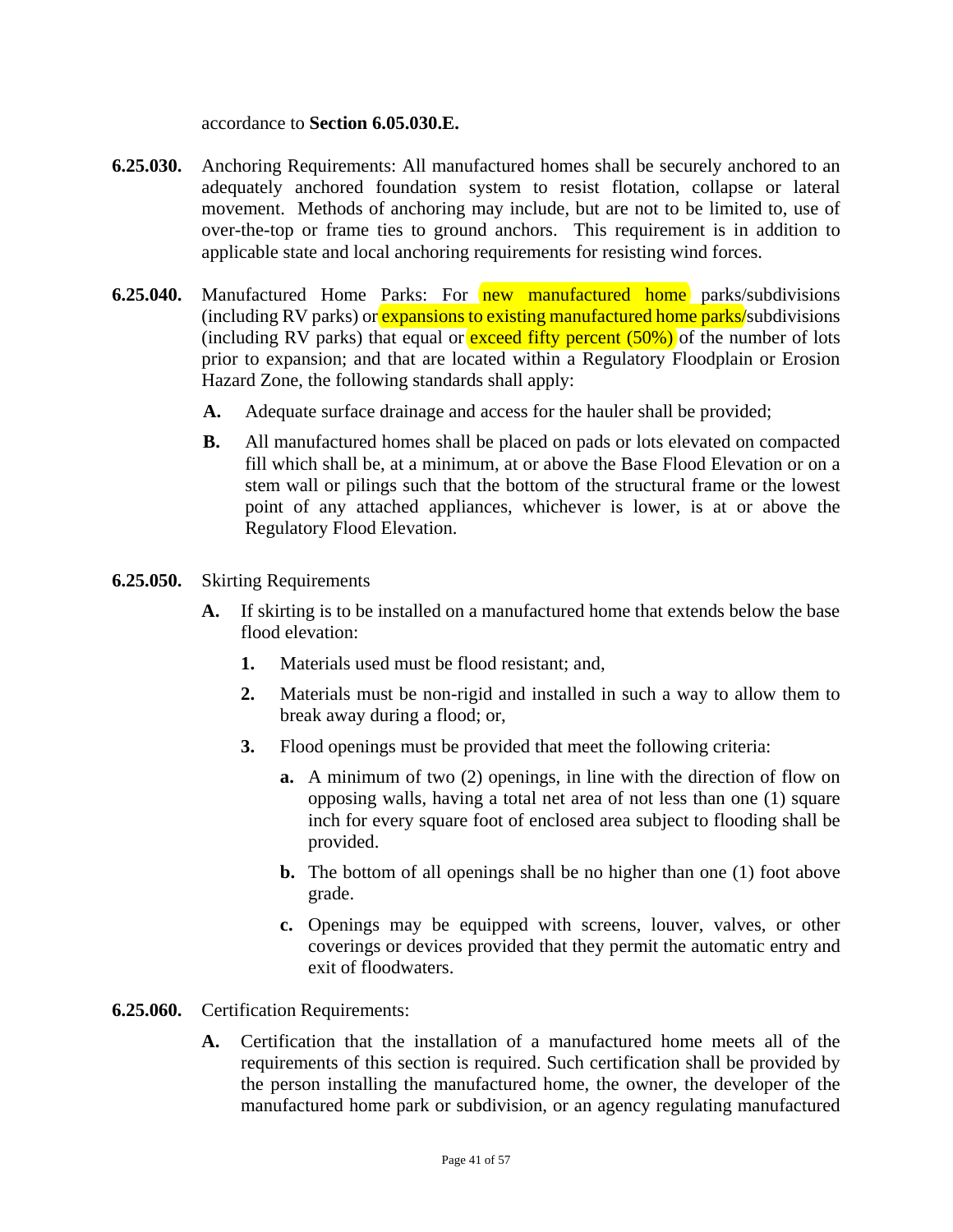home placement, whichever is deemed appropriate by the Floodplain Administrator.

**B.** A final elevation certificate shall be prepared by an Arizona Registered Land Surveyor and provided to the Floodplain Administrator for review and approval prior to the habitation of the structure.

#### CHAPTER 6.30 STANDARDS FOR RECREATIONAL VEHICLES

All recreational vehicles placed on site for temporary occupation, within a Special Flood Hazard Area, Regulatory Floodplain or Erosion Hazard Zone, shall either:

- **6.30.010.** Be on site for fewer than one hundred and eighty (180) consecutive days, and be fully licensed and ready for highway use. A recreational vehicle is ready for highway use if it is on its wheels or jacking system, is attached to the site only by quick disconnect type utilities and security devices, or
- **6.30.020.** Meet the permit requirements of **Title 5.0** of this Ordinance and the elevation and anchoring requirements for manufactured homes in **Section 6.25.**

#### CHAPTER 6.35 STANDARDS FOR FLOODWAYS

Located within certain Special Flood Hazard Areas established in **Section 3.05** are areas designated as Floodways. Since the floodway is an extremely hazardous area due to the velocity of floodwaters which carry debris, potential projectiles and erosion potential, no structure, excavation, or fill material (including fill material for private roads, per A.R.S. § 48-3613(B)(1)), deposit, obstruction, storage of material or equipment or other uses shall be permitted which alone or in combination with existing or future uses, in the opinion of the Floodplain Administrator, would cause an increase in the Base Flood Elevations or flood damage potential. Depending on the degree of encroachment into the Regulatory Floodway, the Floodplain Administrator may require Compensatory Storage as part of the plan of development and Floodplain Use Permit approval in order to ensure that there is no increase in Base Flood Elevations. The following floodway standards apply:

- **6.35.010.** Shade structures may be constructed in the floodway provided they meet the requirements of **Section 6.05.030.D.**
- **6.35.020.** New Structures, Encroachments, No Rise Certification: Encroachments to the Floodway, including fill, new construction, Substantial Improvements/Repairs resulting in an increase in the building footprint, and other new development are prohibited in a Floodway, unless certification by an Arizona Registered Professional Engineer is provided demonstrating that encroachments shall not result in any increase in flood levels during the occurrence of the base flood discharge. Where an encroachment analysis certifying that a proposed development will result in no rise of the Base Flood has been provided, new structures shall be elevated on posts, piers, or columns such that: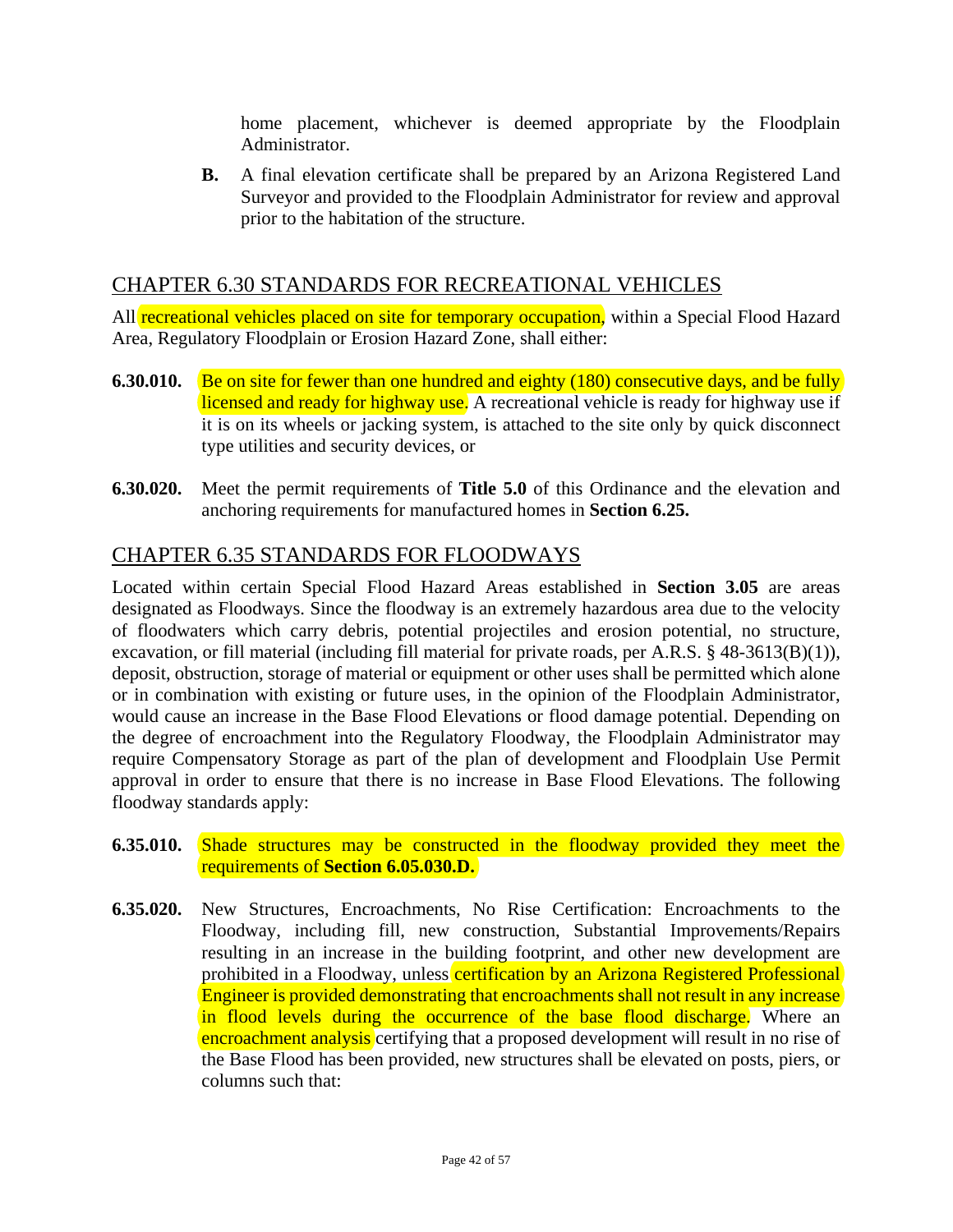- A. The lowest horizontal structural support of the building is at or above the Regulatory Flood Elevation; and,
- B. The area below the base flood elevation is kept open and clear to allow for the unimpeded passage of floodwaters during the Base Flood. Enclosure of the area below the Base Flood Elevation is prohibited; and,
- C. The area below the base flood elevation is constructed out of flood resistant materials; and,
- D. Certification that the above requirements have been met must be supplied to the Floodplain Administrator for review and approval.
- **6.35.030.** Substantial Improvements/Repairs, Replacement Buildings, and other Encroachments occurring within the footprint of an existing building, No Rise Certification: Encroachments to the Floodway, including substantial improvement and replacement structures occurring within the same footprint as an existing structure, are prohibited in a Floodway, unless certification by an Arizona Registered Professional Engineer is provided demonstrating that encroachments shall not result in any increase in flood levels during the occurrence of the base flood discharge. Where an encroachment analysis certifying that a proposed substantial improvement or replacement building will result in no rise of the Base Flood Elevation has been provided, the building must be elevated such that:
	- i. The lowest floor elevation of the building is at or above the Regulatory Flood Elevation; and,
	- ii. The area below the base flood elevation is constructed out of flood resistant materials; and,
	- iii. Certification that the above requirements have been met must be supplied to the Floodplain Administrator for review and approval; or,
	- iv. Substantial Improvements and/or the Replacement of non-residential buildings within the same footprint of an existing building may be flood proofed in accordance with section 6.05.030.B.
- **6.35.040.** In accordance with A.R.S § 49-767(B)(2) solid waste landfills or any part of such facility, whether public or privately owned, shall not be located wholly or partially within a Floodway or within one-half mile of a one hundred year (100yr) floodplain that has flows in excess of twenty-five thousand cubic feet per second (25,000cfs), as determined by the Floodplain Administrator or the Federal Emergency Management Agency.

#### CHAPTER 6.40 STANDARDS FOR EROSION HAZARD ZONES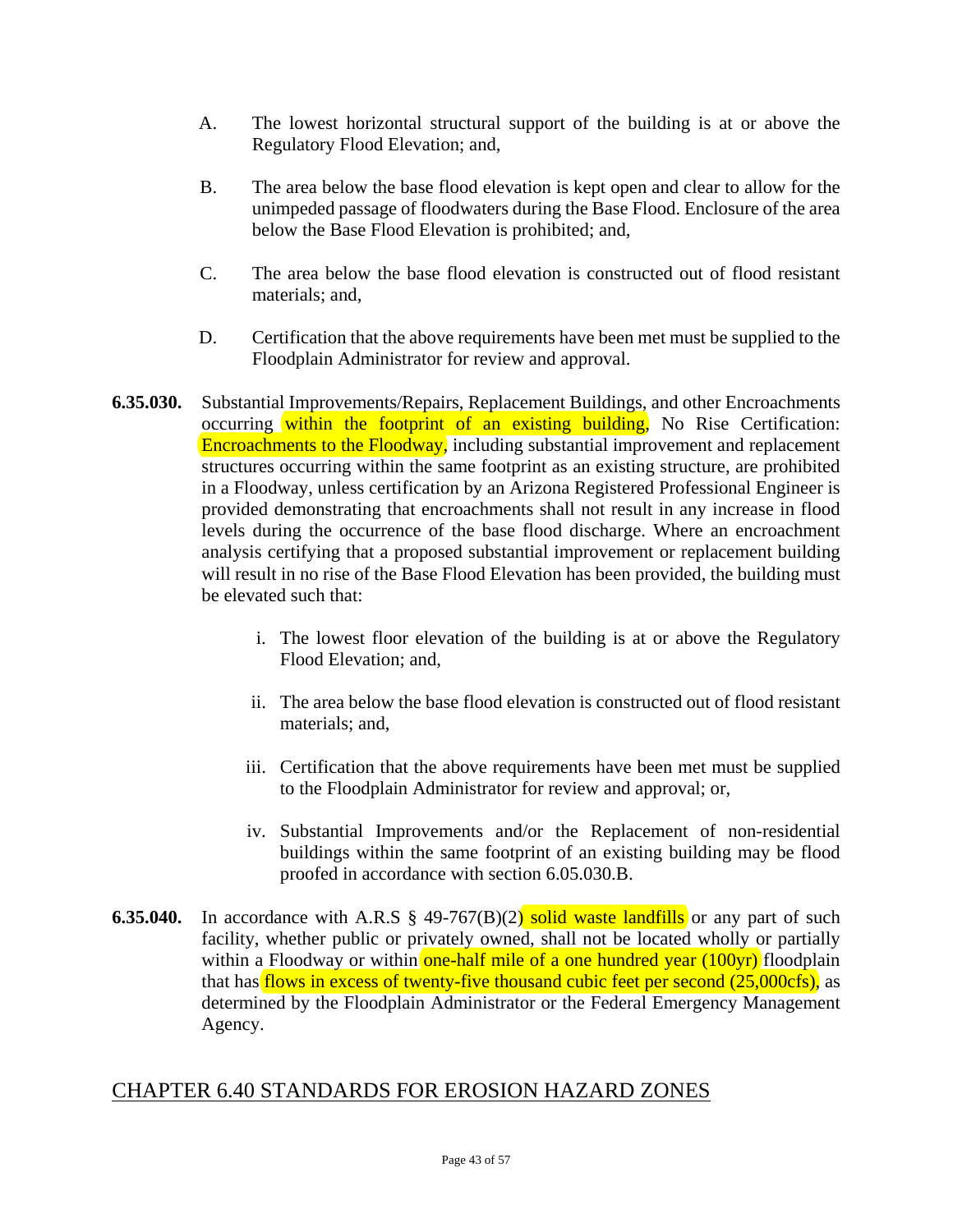The following conditions shall apply to all uses within the Erosion-Prone (Erosion Hazard) area:

- **6.40.010.** The Floodplain Administrator shall require permits for proposed construction and other development within all flood-related erosion-prone areas as known to the community.
- **6.40.020.** Permit applications shall be reviewed to determine whether the proposed site alterations and improvements will be reasonably safe from flood-related erosion and will not cause flood-related erosion hazards or otherwise aggravate the existing hazard.
- **6.40.030.** If a proposed development is found to be in the path of flood-related erosion or would increase the erosion hazard, such improvements shall be relocated or adequate protective measures shall be taken to avoid aggravating the existing erosion hazard.

#### CHAPTER 6.45 STANDARDS FOR CRITICAL FACILITIES/CRITICAL SERVICES

- **6.45.010.** Critical Facilities/Services should not be located in the Regulatory Floodplain if at all possible. If a Critical Facility/Service must be located in a the Regulatory Floodplain, it must be demonstrated that there is either a critical need to locate the Critical Facility/Service within the floodplain, and that there is not suitable alternative site, as determined by a rigorous alternative site evaluation report, performed by an Arizona Registered Civil Engineer.
- **6.45.020.** New or substantially improved or repaired Critical Facilities/Services located within a Regulatory Floodplain must be protected from the two-tenths percent (0.2%) annual chance flood event. Such protection is to include, but not limited to a lowest floor elevation a minimum of one (1) foot above the two-tenths percent (0.2%) annual chance floodplain water surface elevation, elevated access ramps, utilities and mechanical services, and adequately protected from both lateral and vertical erosion associated with the two-tenths percent (0.2%) annual chance floodplain.
- **6.35.030.** Critical Facilities and Services are prohibited from being constructed, or for existing facilities, being improved or repaired by an amount equal to or greater than fifty percent (50%) of the pre-improvement/repair market value within a Floodway.

#### CHAPTER 6.50 STANDARDS FOR SAND AND GRAVEL (AGGREGATE) MINING OPERATIONS

**6.50.010.** A Floodplain Use Permit for the extraction of sand and gravel or other materials within the Floodway Fringe shall be granted if the applicant can demonstrate that excavations shall not have a cumulative adverse impact nor be of such depth, width, length, or location as to present a hazard to life or property or to the watercourse in which they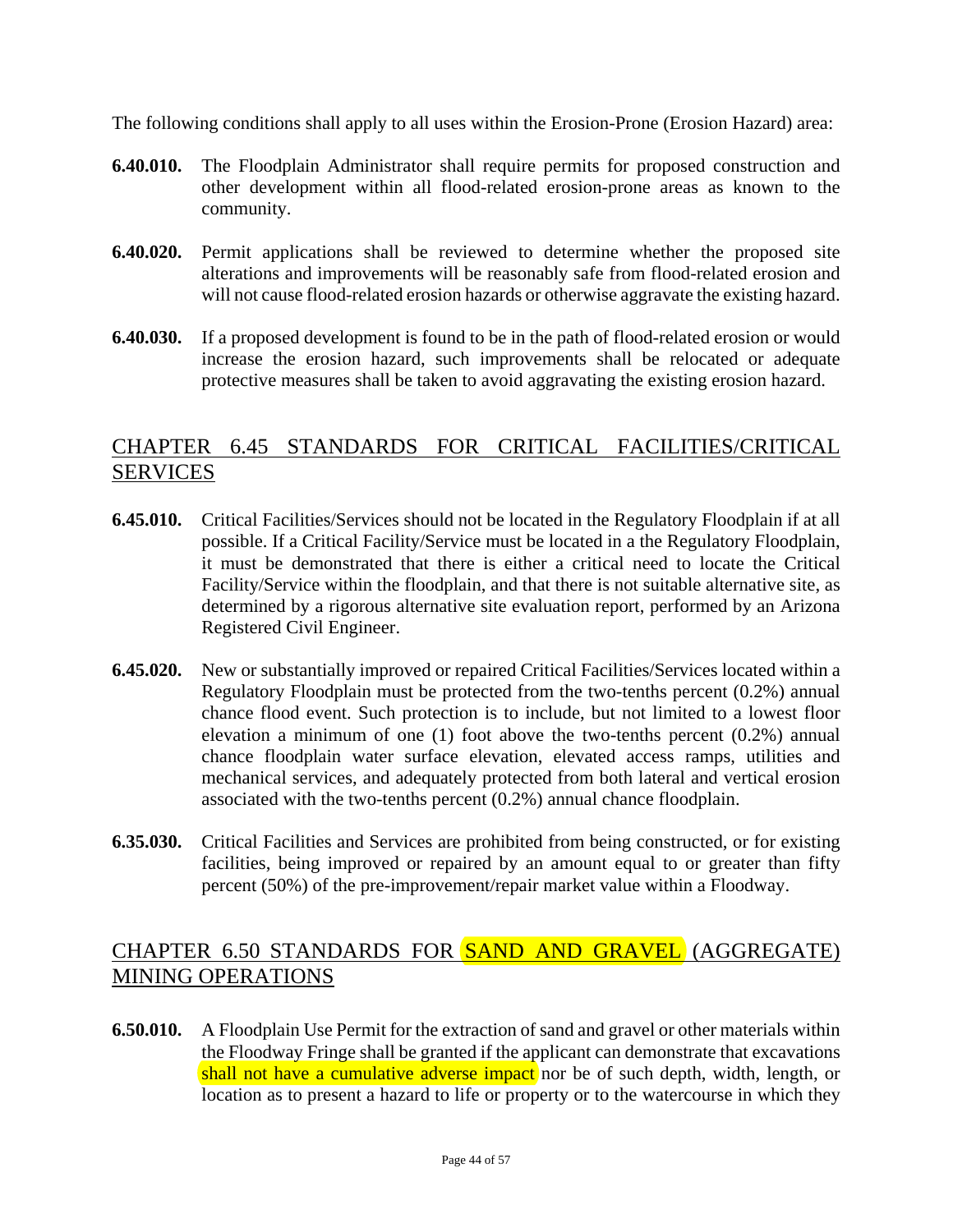are located and comply with any applicable Watercourse Master Plan adopted by the Board of Directors subject to the following conditions:

- a. Unprotected excavations shall not be permitted so close to any floodplain crossings, utility structures or facilities as to cause or have the potential to cause an adverse effect on such crossings, utilities or similar facilities.
- b. No stockpiling of tailings, overburden or sand and gravel which may obstruct, divert or retard the natural flow of tributaries to the main watercourse except as specifically approved by the Floodplain Administrator in the Floodplain Use Permit shall be permitted.
- c. Dikes or levees are permitted provided it can be shown by the applicant that such dikes or levees shall not adversely effect structures, road or utility crossings, other public or private property, shall not cause erosion or diversion of flood flows onto property outside of the delineated floodplain, and shall not create a danger to life or property.
- d. The plan of development shall include a plan of reclamation to leave the land when the approved use is terminated in such a condition as to maintain stability of the delineated floodplain or to an improved condition to enhance higher use of the land.
- e. A plan of development shall be submitted with an application for a Floodplain Use Permit to the Floodplain Administrator. The Floodplain Administrator shall determine whether an engineered plan shall be required and whether a sediment transport analysis is necessary.
- f. Any significant change, as determined by the Floodplain Administrator, in a previously approved plan of development shall require an application to amend the approved plan of development.
- g. In order to control erosion and to preserve the natural and beneficial functions of the floodplain, removal of vegetation shall be the minimum necessary for the development.
- h. The plan of development is subject to post-flood review and possible modification if necessary due to flood related changes in river morphology.
- i. Erosion Setbacks shall meeting Arizona State Standards or as approved by the Floodplain Administrator.
- **6.50.020.** A Floodplain Use Permit for the extraction of sand and gravel or other materials within the Floodway shall be granted if the applicant can demonstrate that excavations shall not have a cumulative adverse impact nor be of such depth, width, length, or location as to present a hazard to life or property or to the watercourse in which they are located and comply with any applicable Watercourse Master Plan adopted by the Board of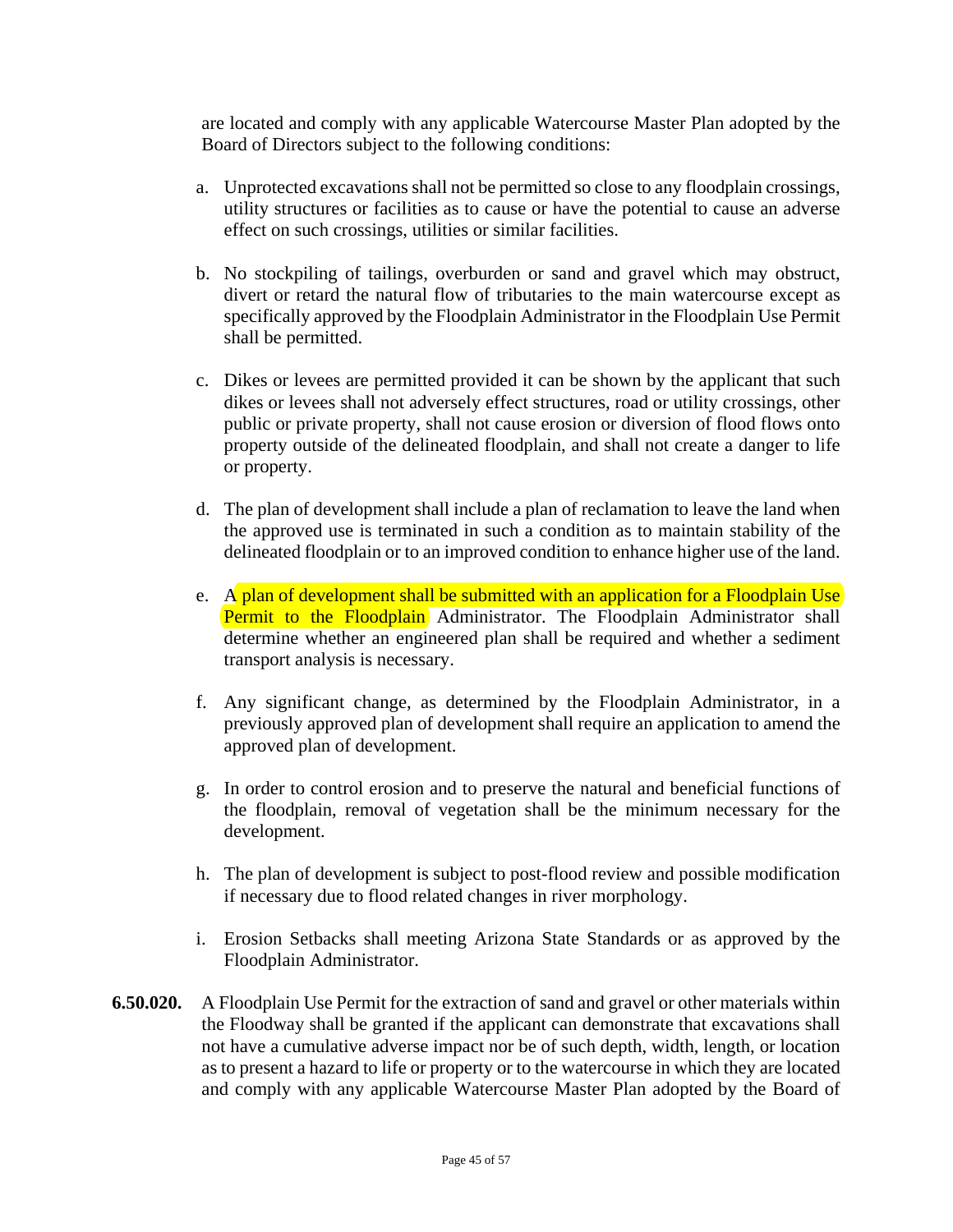Directors subject to the following conditions:

- a. Excavations shall not be permitted so close to any floodplain crossings, utility structures or facilities as to cause or have the potential to cause an adverse effect on such crossings, utilities or similar facilities.
- b. No stockpiling of tailings, overburden or sand and gravel which may obstruct, divert or retard the natural flow of tributaries to the main watercourse except as specifically approved by the Floodplain Administrator in the Floodplain Use Permit shall be permitted.
- c. A plan of development shall be submitted with an application for a Floodplain Use Permit to the Floodplain Administrator. The Floodplain Administrator shall determine whether an engineered plan shall be required and whether a sediment transport analysis is necessary.
- d. The plan of development shall include a plan of reclamation to leave the land when the approved use is terminated in such a condition as to maintain stability of the Floodway by backfilling, contouring, leveling, removal of equipment and materials or other appropriate means.
- e. Any significant change, as determined by the Floodplain Administrator, in a previously approved plan of development shall require an application to amend the approved plan of development.
- f. In order to control erosion and to preserve the natural and beneficial functions of the floodplain, removal of vegetation shall be the minimum necessary for the development.
- g. The plan of development is subject to post-flood review and possible modification if necessary due to flood related changes in river morphology.
- h. Erosion Setbacks shall meeting Arizona State Standards or as approved by the Floodplain Administrator.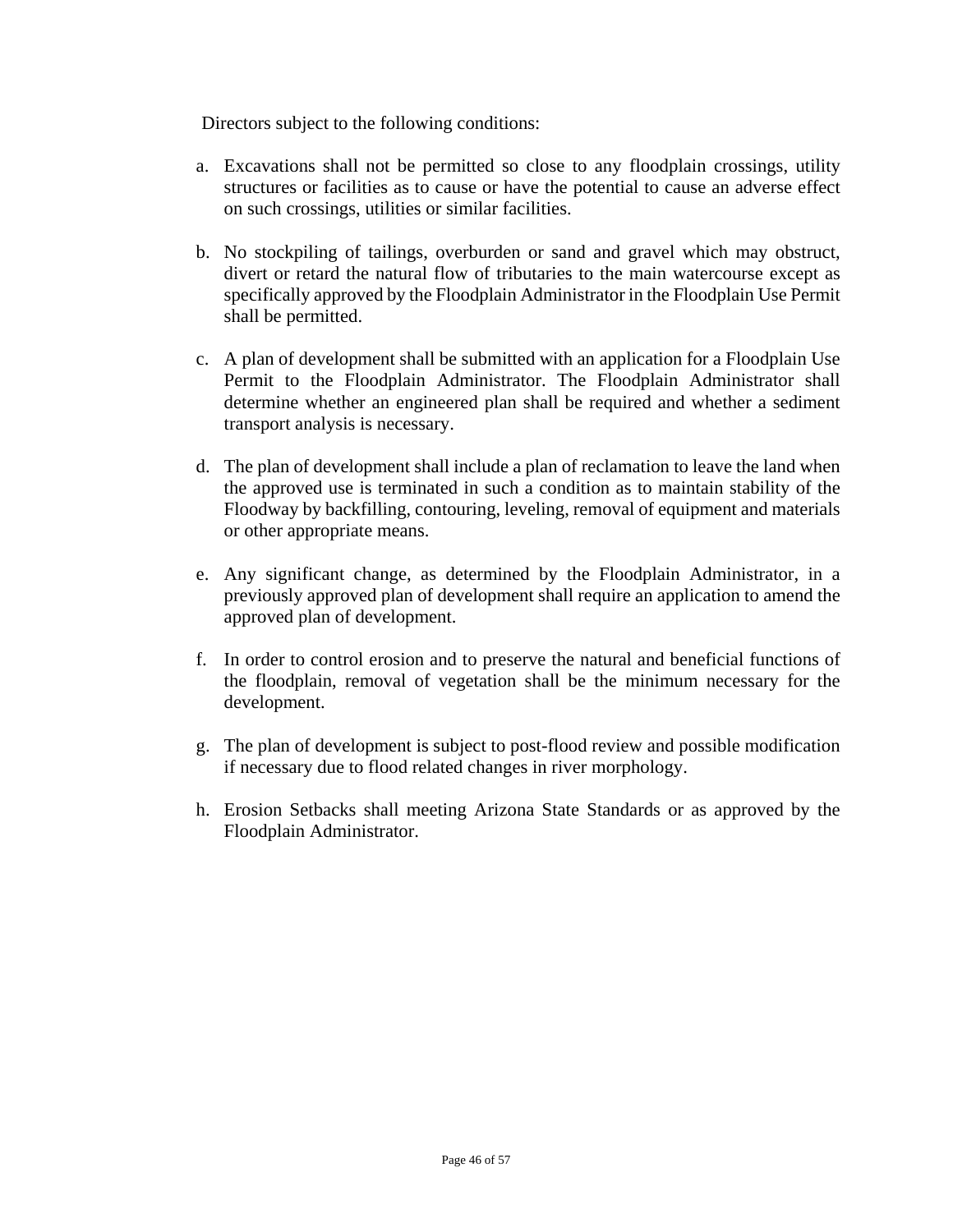#### **TITLE 7.0: APPEALS AND VARIANCES**

#### CHAPTER 7.05 APPEALS

- **7.05.010.** Appeals of any permitting or enforcement decision of the Floodplain Administrator to the Flood Control Board of Directors shall be filed with the Floodplain Administrator within thirty (30) days from the receipt of notice of the decision to be appealed and shall be in writing on a form provided by the Floodplain Administrator. The notice of appeal shall specify the grounds for said appeal. All requests for appeals must be supported by scientific, technical or legal documentation that demonstrates that the granting of such an appeal would be warranted.
- **7.05.020.** While the appeal is pending, all existing floodplain delineations shall remain in effect. All other matters regarding the proceeding shall be stayed during its pendency unless the Floodplain Administrator certifies to the Flood Control Board of Directors that by reason of facts surrounding the application the stay would, in his opinion, cause imminent peril to life or property. In such cases the other matters shall not be stayed.
- **7.05.030.** The Flood Control Board of Directors shall fix a time for hearing the appeal and give notice to the parties in interest and to the public as set forth herein. The Flood Control Board of Directors shall hear and decide the appeal within a reasonable time.
- **7.05.040.** The Flood Control Board of Directors shall hear and decide appeals when it is alleged there is an error in any requirement, decision, or determination made by the Floodplain Administrator in the enforcement or administration of this Ordinance.
- **7.05.050.** In passing upon such applications, the Flood Control Board of Directors shall consider all technical evaluations, all relevant factors, standards specified in other sections of this Ordinance, and:
	- **A.** The danger that materials may be swept onto other lands to the injury of others;
	- **B.** The danger of life and property due to flooding or erosion damage;
	- **C.** The susceptibility of the proposed facility and its contents to flood damage and the effect of such damage on the individual owner;
	- **D.** The importance of the services provided by the proposed facility to the community;
	- **E.** The necessity to the facility of a waterfront location, where applicable;
	- **F.** The availability of alternative locations for the proposed use, which are not subject to flooding or erosion damage;
	- **G.** The compatibility of the proposed use with existing and anticipated development;
	- **H.** The relationship of the proposed use to the comprehensive plan and floodplain management program for that area;
	- **I.** The safety of access to the property in time of flood for ordinary and emergency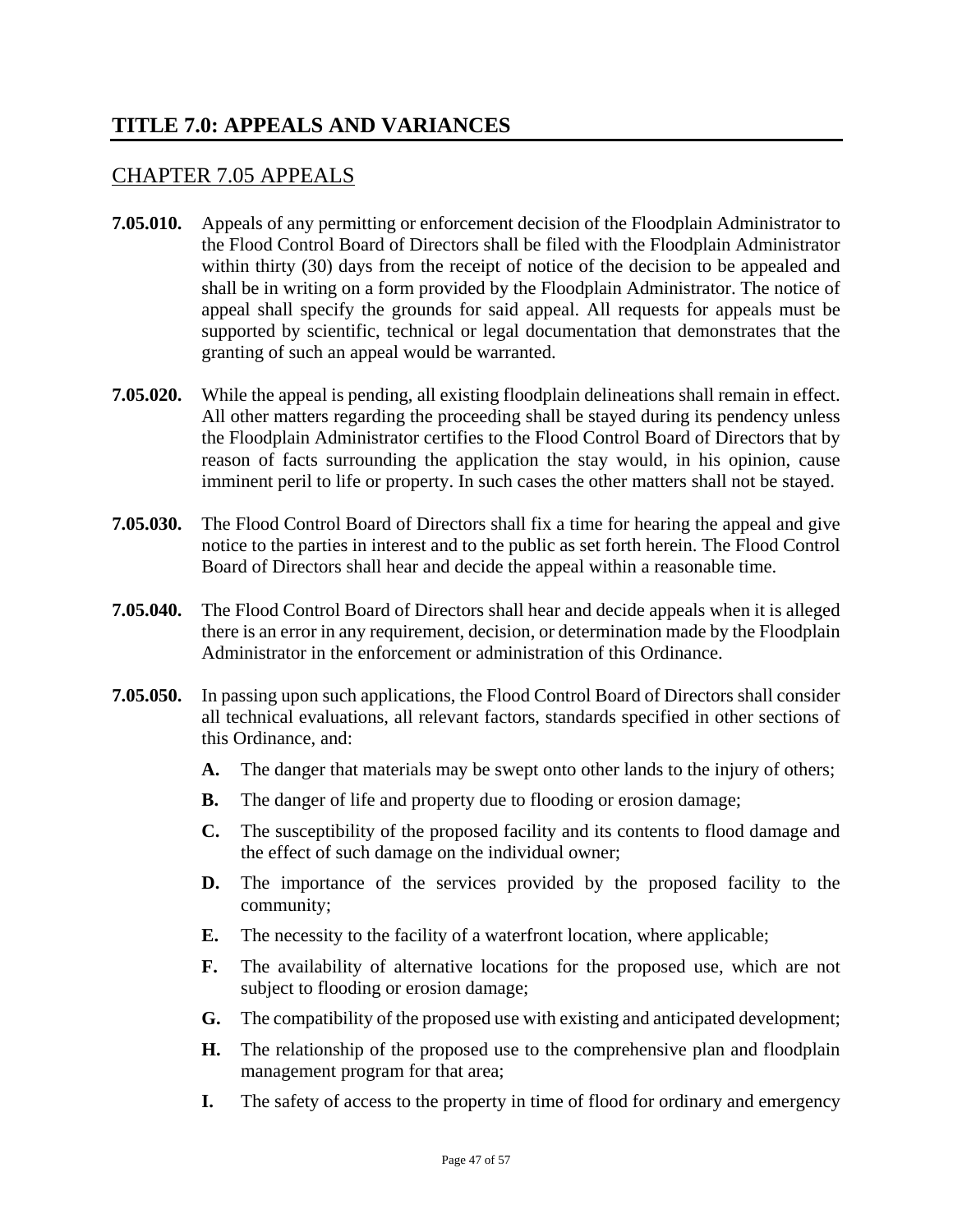vehicles;

- **J.** The expected heights, velocity, duration, rate of rise, and sediment transport of the flood waters expected at the site; and,
- **K.** The costs of providing governmental services during and after flood conditions, including maintenance and repair of public utilities and facilities such as sewer, gas, electrical, water system, streets, and bridges.
- **L.** The Floodplain Administrator shall maintain a record of all appeal actions, including justification for their issuance.

#### CHAPTER 7.10 VARIANCES

- **7.10.010.** The variance criteria set forth in this section of this Ordinance are based on the general principle of zoning law that variances pertain to a piece of property and are not personal in nature. Variances may be granted only if special circumstances, such as size, shape, topography, location or surroundings of the property, would cause the strict application of the Floodplain Management Regulations to deprive the property of privileges enjoyed by similar properties located in the Regulatory Floodplain. A variance is subject to conditions to ensure that the variance does not constitute a grant of special privileges inconsistent with the limitations on similar properties located in the Regulatory Floodplain. The characteristics must be unique to the property and not be shared by adjacent parcels. The unique characteristic must pertain to the land itself, not to the structure, its inhabitants or the property owners.
- **7.10.020.** It is the duty of the Pinal County Flood Control District to help protect its citizens from flooding. This need is so compelling and the implications of the cost of insuring a structure built below the Regulatory Flood Elevation are so serious that variances from the flood elevation or from other requirements in the Floodplain Ordinance are quite rare. The long-term goal of preventing and reducing flood loss and damage can only be met if variances are strictly limited. Therefore, the variance guidelines provided in this Ordinance are more detailed and contain multiple provisions that must be met before a variance can be properly granted. The criteria are designed to screen out those situations in which alternatives other than a variance are more appropriate. A variance is subject to conditions to ensure the variance does not constitute a grant of special privileges inconsistent with the limitations on similar properties located in the Regulatory Floodplain.
- **7.10.030.** In passing upon such applications, the Flood Control Board of Directors shall consider all technical evaluations, all relevant factors, standards specified in other sections of this Ordinance, and:
	- **A.** All requests for variances must be supported by scientific or technical documentation that demonstrates that the granting of such an variance would be warranted.
	- **B.** Variances may be issued for the repair, rehabilitation or restoration of structures listed in the National Register of Historic Places or the State Inventory of Historic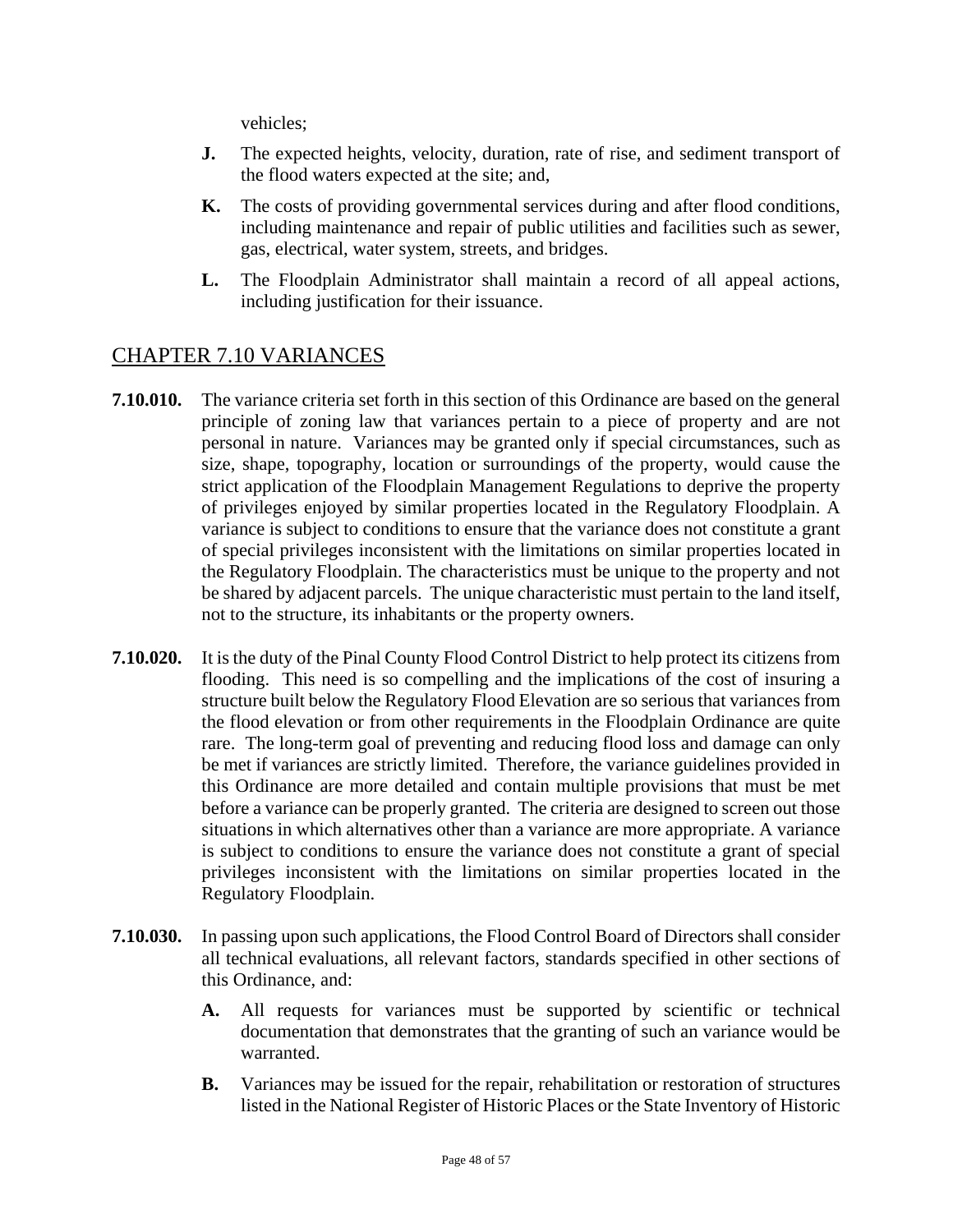Places, upon a determination that the proposed repair or rehabilitation will not preclude the structures continued designation as a historic structure and the variance is the minimum necessary to preserve the historic character and design of the structure.

- **C.** Variances shall not be issued within any Floodway if any increase in flood levels during the base flood discharge would result.
- **D.** Variances shall only be issued by the Flood Control Board of Directors when all of the following criteria are met:
	- **1.** Showing of good and sufficient cause;
	- **2.** That special circumstances, such as size, shape, topography, location or surroundings of the property, would cause the strict application of the Regulation to deprive the property of privileges enjoyed by similar property in the Regulatory Floodplain;
	- **3.** Upon a showing that the use cannot perform its intended purpose unless it is located or carried out in close proximity to water. This includes only facilities defined in Section **2.0** of this ordinance in the definition of "Functionally Dependent Use."
	- **4.** Determination that the variance is the minimum necessary, considering the flood hazard, to afford relief;
	- **5.** Determination that failure to grant the variance would result in exceptional hardship to the applicant;
	- **6.** The variance does not conflict with existing local laws or ordinances;
	- **7.** That the variance does not constitute a grant of special privileges inconsistent with the limitations on similar property in the jurisdictional floodplain;
	- **8.** Determination that the granting of a variance will not result in increased flood heights, additional threats to public safety, extraordinary public expense, create nuisances, cause fraud on or victimization of the public or conflict with existing local laws or ordinances.
- **E.** Generally, variances may be issued for new construction and substantial improvements to be erected on a lot of one-half acre or less in size contiguous to and surrounded by lots with existing structures constructed below the Regulatory Flood Elevation, provided the procedures of Sections **5.0** and **6.0** of this ordinance have been fully considered. As the lot size increases beyond one-half acre, the technical justification required for issuing the variance increases.
- **F.** In addition to the above requirements, the Flood Control Board of Directors, may attach such conditions or restrictions to the granting of a Variance as it determines necessary to reduce or eliminate potential threats to public safety or to public or private property resulting from the granting of the variance. The applicant, among other things, may be required to post performance bonds, assurances or other security to guarantee compliance with the conditions and restrictions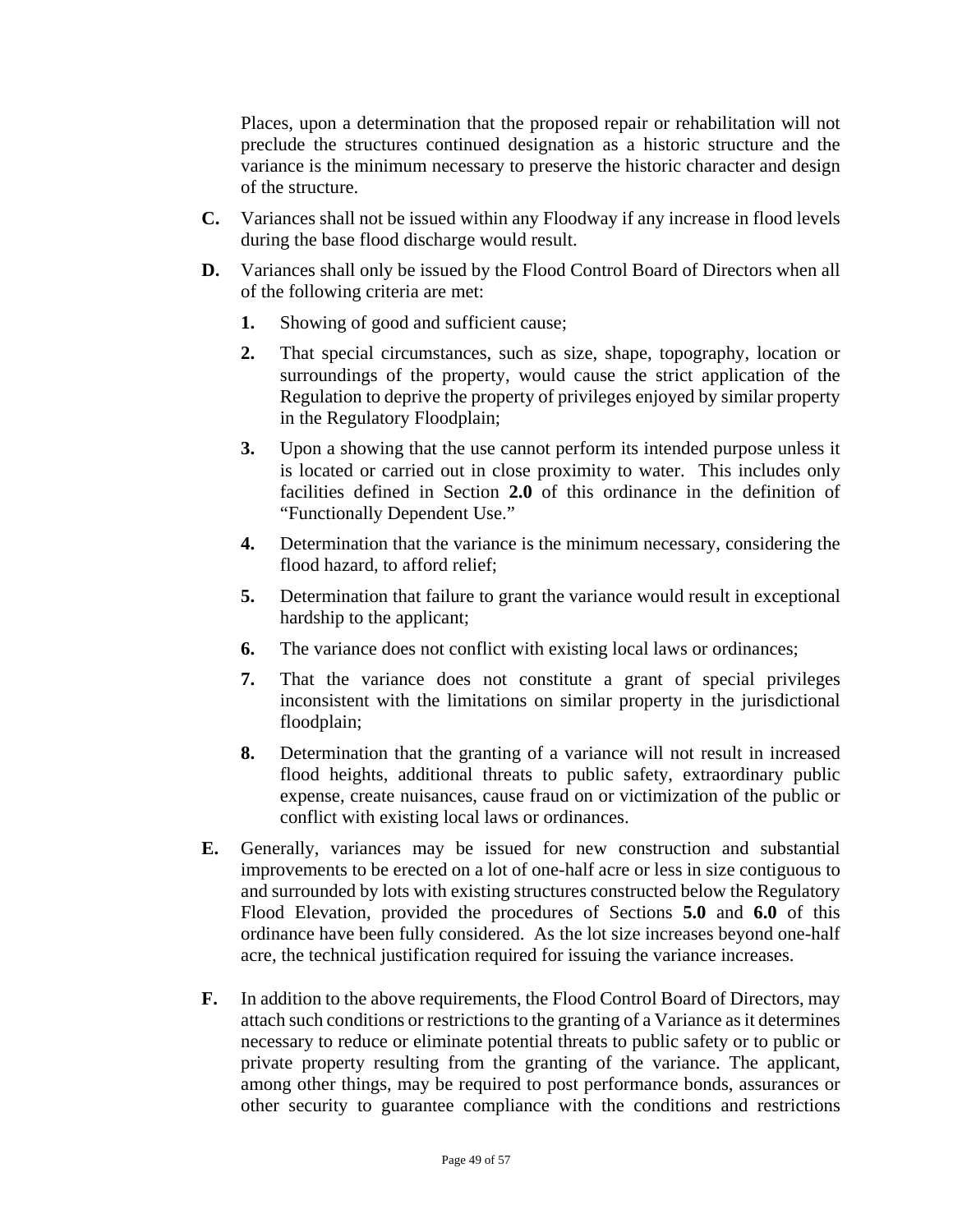imposed.

- **G.** Any applicant to whom a variance is granted shall be given written notice over the signature of a community official that:
	- **1.** The issuance of a variance to construct a structure below the base flood level will result in increased premium rates for flood insurance; and
	- **2.** Such construction below the base flood level increases risks to life and property; and
	- **3.** The land upon which the variance is granted shall be ineligible for exchange of state land pursuant to the flood relocation and land exchange program provided by A.R.S. § 37-610
	- **4.** A copy of the notice shall be recorded in the office of the Pinal County Recorder and shall be recorded in a manner so that it appears in the chain of title of the affected parcel of land.
- **G.** The burden of proof of compliance with the above conditions shall be on the applicant.
- **H.** The Floodplain Administrator shall maintain a record of all variance actions, including justification for their issuance.
- **I.** The granting of a variance must not result in anything which is injurious to safety or health of an entire community or neighborhood, or any considerable number of persons, or unlawfully obstructs the free passage or use, in the customary manner, of any navigable lake, or river, bay, stream, canal, or basin.

#### CHAPTER 7.15 FILING OF APPEALS AND REQUESTs FOR VARIANCES

- **7.15.010.** Any property owner appealing any written decision concerning the interpretation or administration of this Ordinance shall first appeal in writing to the Floodplain Administrator, within thirty (30) working days of the written decision. The appeal shall be deemed delivered to the District on the date the appeal is placed with the United States Postal Service in the form of Certified Letter with a Return Receipt Requested postage paid, or by personal delivery of the appeal to be signed by an agent of the District receiving the appeal acknowledging receipt of said notice. A date stamped copy of receipt by the District of the appeal shall be provided to the appealing party when personally delivered.
- **7.15.020.** The Floodplain Administrator shall make a written response within thirty (30) working days of receipt of the appeal. Within fifteen (15) working days of receipt of the written appeal the Floodplain Administrator may request such additional information as deemed necessary in order to render a written decision.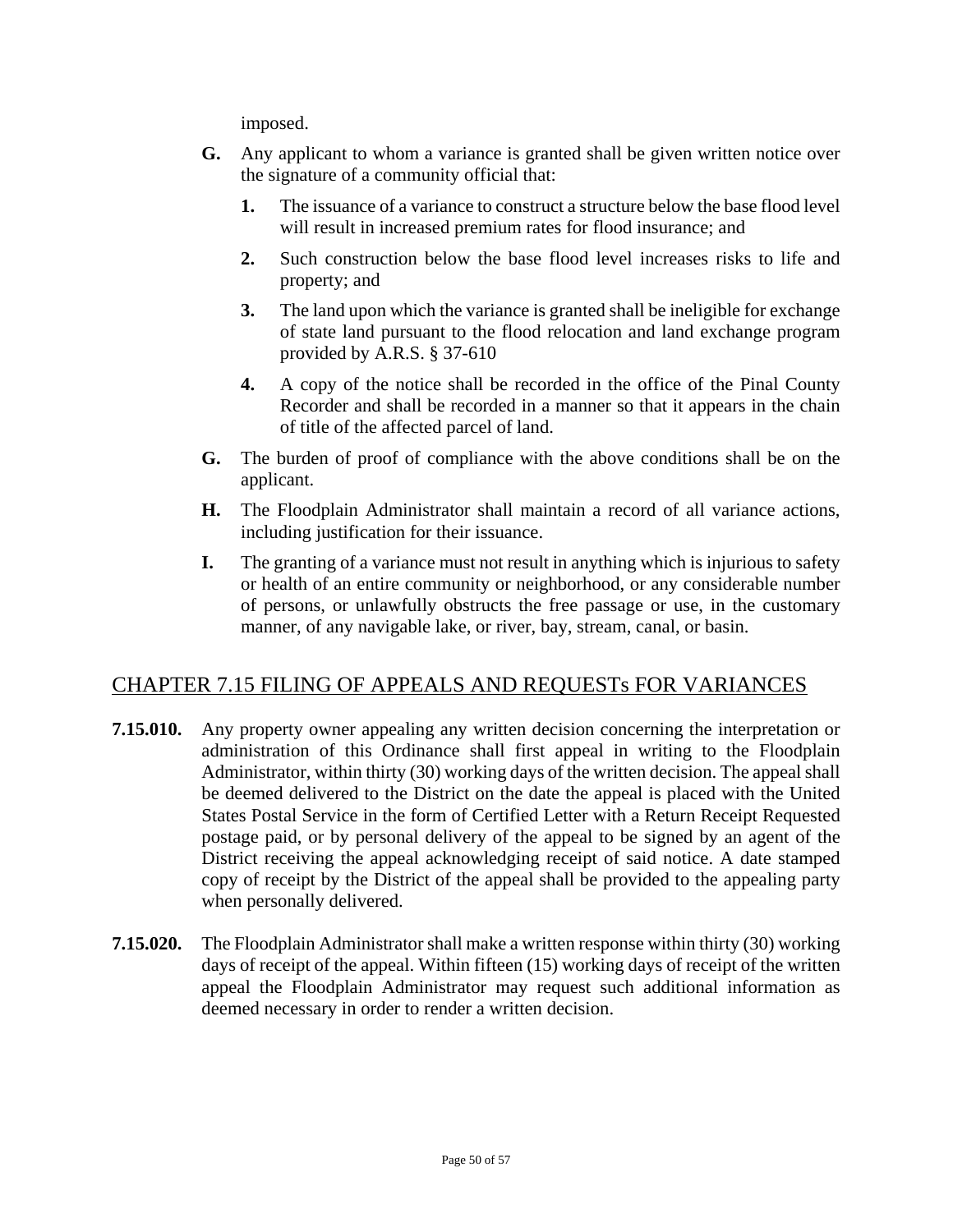# CHAPTER 8.05 ENFORCEMENT & INSPECTIONS

This section provides for the ability of the Pinal County Flood Control District to inspect properties.

#### **8.05.010.** Inspections

- **A.** Routine Inspections. The Floodplain Administrator or his designee may have reasonable access for routine inspections during regular business hours. In cases of emergency, the District may inspect at any time. A District representative shall attempt to give forty-eight (48) hours advanced notice of the inspection and the owner, his designee or the alleged violator may accompany the District on the inspection. In addition, the District may include the right of inspection at any time without notice as part of the floodplain use permit authorization. A report of inspection shall be made and kept in the records of the District.
- **B.** Violation Inspection.
	- **1.** If a report of a violation is received, the violation shall be investigated and inspected as necessary. If a District representative encounters damage or interference with a District facility, he/she shall report it to the District. The Floodplain Administrator or his designee shall review all alleged violations of the regulations, Ordinances, or rules of the District.
	- **2.** If an inspection is required to ascertain if a violation is occurring of any flood control statute, regulation, Ordinance or rule and access is denied, the Floodplain Administrator shall apply for and obtain an administrative search warrant. The search warrant shall be served by a peace officer. A record of an inspection made pursuant to this subsection shall be prepared and kept in the records of the District.
- **C.** Reinspection. Reinspection shall be conducted within thirty (30) calendar days after the date set forth in the notice of violation to verify the correction of an alleged violation, or for a cease and desist order, within ten (10) working days after the notice of violation is served. If the alleged violation has not been corrected at the time of the reinspection, the District representative may, in writing, at their discretion, if they are convinced that a reasonable attempt is being made to correct the alleged violation, grant an extension of time, not to exceed ninety (90) calendar days in three incremental periods of thirty (30) calendar days each, for completion of the correction of the alleged violation as set forth in the notice. The first extension shall commence at the time of re-inspection with the section extension, if necessary, beginning at the termination of the first extension.
- **D.** Records Inspection. At all times, the inspection may include viewing the set of development plans bearing the approval of the District required to be kept on site pursuant to the flood control statute, regulation, ordinance or rules. No other records may be inspected.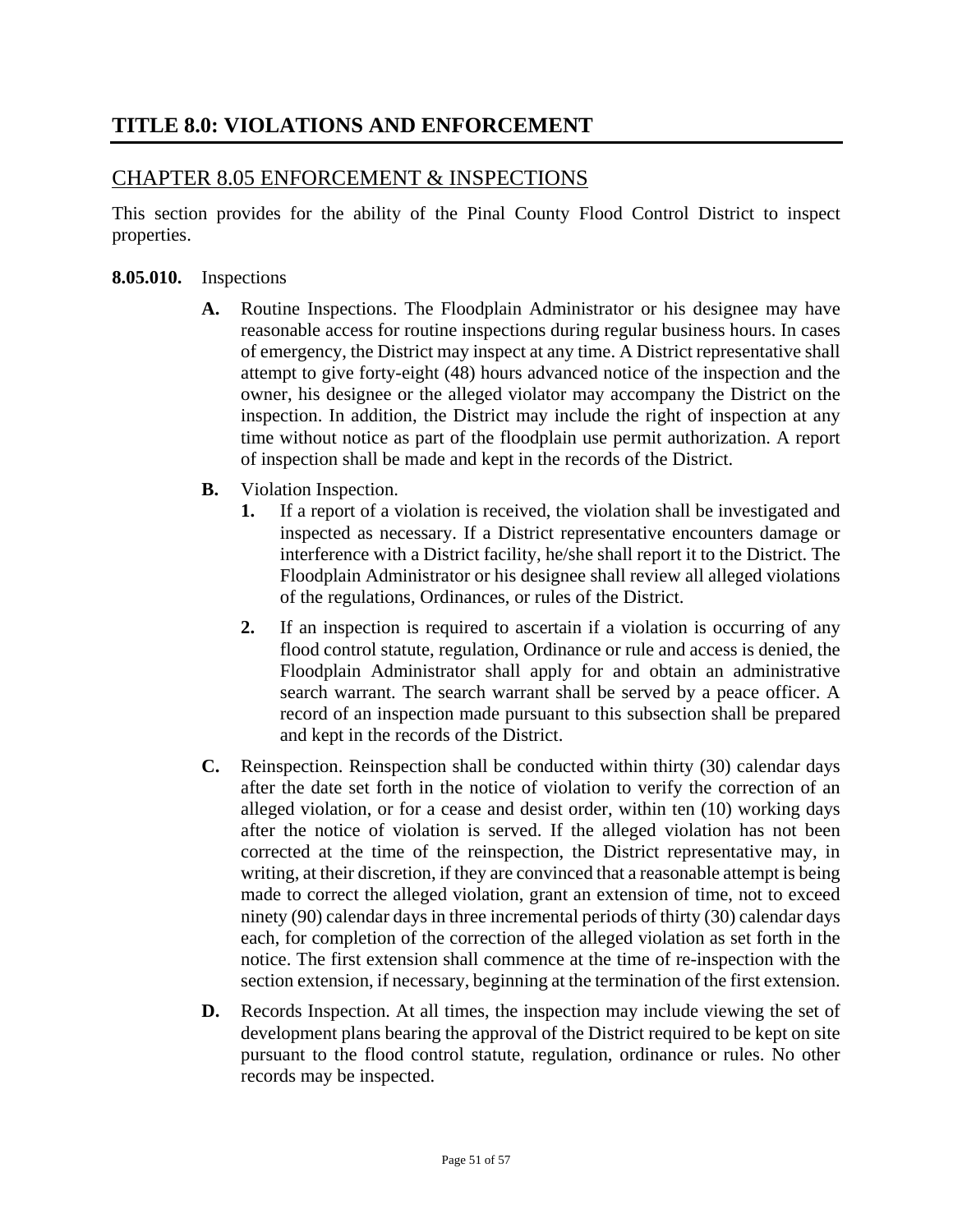**E.** Inspections for Unauthorized Damage and Interference with District Facilities. A District representative who encounters unauthorized damage or interference with District facilities shall document in a report such damage or interference which shall be kept in the records of the District.

#### CHAPTER 8.10 RECOVERY OF ADMINISTRATIVE AND OTHER COSTS

The Pinal County Flood Control District shall be entitled to recover all costs, administrative, engineering and legal, as well as actual costs to remove or modify the structure, encroachment and any other work in violation of this Ordinance.

#### CHAPTER 8.15 UNLAWFUL ACTS & VIOLATIONS

- **8.15.010.** It is unlawful for a person to engage in any development or to divert, retard or obstruct the flow of waters in a watercourse if it creates a hazard to life or property without first securing the written authorization required by A.R.S. § 48-3613 and/or **Section 5.05** of this Ordinance. Where the watercourse is a delineated floodplain, it is unlawful to engage in any development affecting the flow of waters without securing written authorization required by A.R.S. § 48-3613.
- **8.15.020.** It is unlawful for any person, firm, or corporation to violate any of the provisions of this Ordinance.
- **8.15.030.** Any person found guilty of violating any provision of this Ordinance shall be guilty of a misdemeanor. Each day that a violation continues shall be a separate offense punishable as hereinabove described.
- **8.15.040.** Civil Remedies. As provided for by A.R.S. § 48-3613 (D) this State, a political subdivision or a person who may be damaged or has been damaged as a result of the unauthorized diversion, retardation or obstruction of a watercourse, or the Flood Control District in the case of any violation of this Regulation, has the right to commence, maintain and prosecute any appropriate action or pursue any remedy to enjoin, abate or otherwise prevent any person from violating or continuing to violate this Regulation. If a person is found by the court to be in violation of this Regulation, the court shall require the violator to either comply with this Regulation, if authorized by the Board of Directors, or remove the obstruction and restore the watercourse to its original state. The court may also award such monetary damages as are appropriate to the injured parties resulting from the violation including reasonable costs and attorney fees.
- **8.15.050.** Declaration of Public Nuisance; Abatement. Pursuant to A.R.S. §48-3614 every new structure, building, fill, excavation, or development located or maintained in a floodplain since August 8, 1973 in violation of Title 48, Chapter 21, Article 1 of the Arizona Revised Statutes or this Regulation and without written authorization is a public nuisance per se and may be abated, prevented or restrained by action of the state or any of its political subdivisions.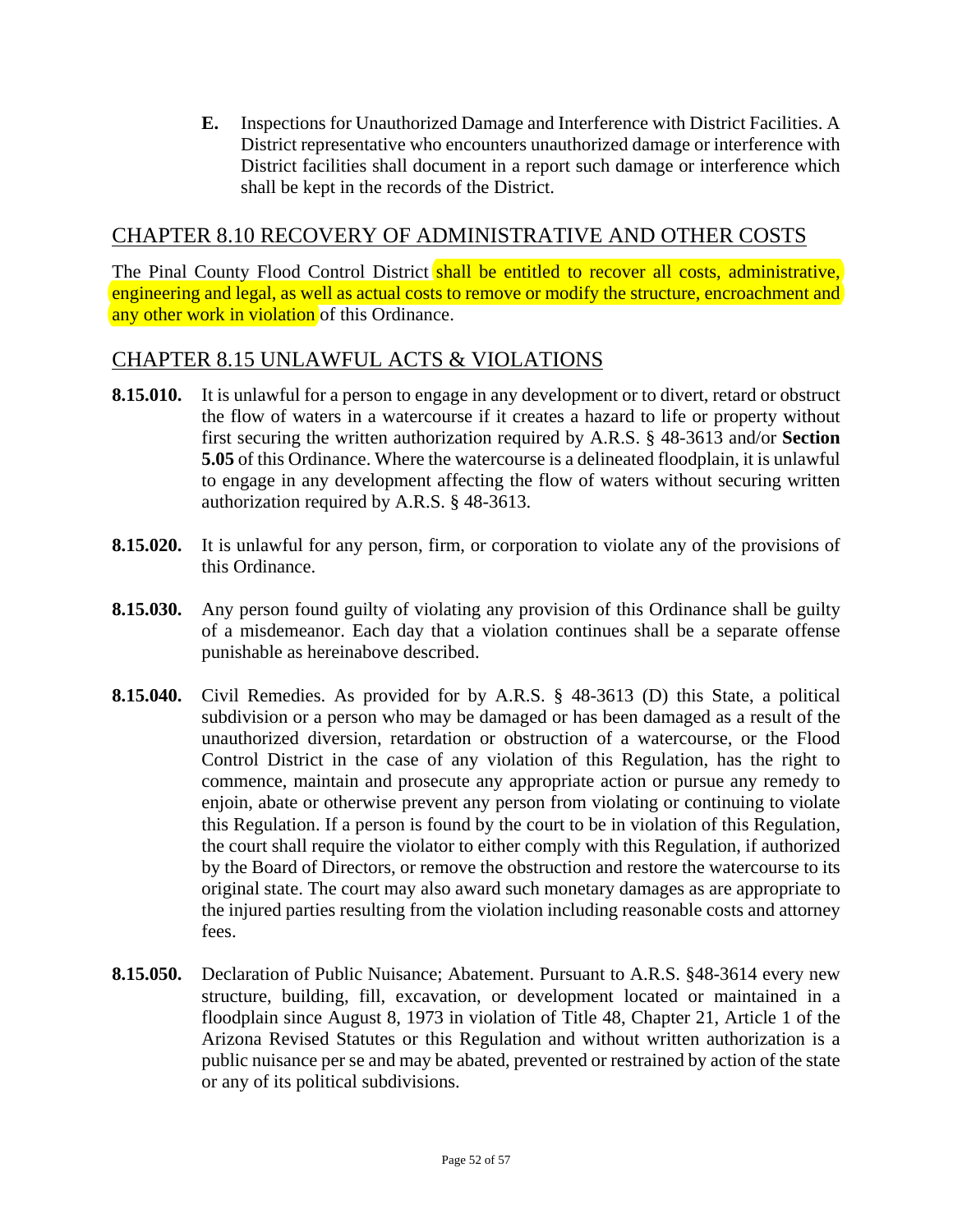- **8.15.060.** Abatement of Violations. Within thirty (30) calendar days of discovery of a violation of this ordinance, the Floodplain Administrator shall either:
	- **A**. Take any necessary action to effect the abatement of such violation; or
	- **B**. Order the owner of the property upon which the violation exists to provide whatever additional information may be required for their determination and to apply for and obtain a floodplain use permit. Such information must be provided to the Floodplain Administrator within 30 days of such order; or
	- **C.** Issue a variance to this ordinance in accordance with the provisions of Chapter 7.10 herein; or
	- **D.** Submit to the Federal Emergency Management Agency a declaration for denial of insurance, stating that the property is in violation of a cited state or local law, regulation or ordinance, pursuant to Section 1316 of the National Flood Insurance Act of 1968 as amended.

#### **8.15.070.** Notice of Violation.

- **A.** Contents of Notice of Violation
	- **1.** The notice of violation shall contain a specific description of the nature of the violation, where the violation is occurring and a specific description of the facts constituting the alleged violation.
	- **2.** The notice of violation shall identify the provisions of the applicable statutes, regulations, ordinances, rules or terms of the applicable floodplain use permit or other written floodplain approval which have been violated.
	- **3.** The notice of violation shall identify the actions required to correct the violation and an order to cease and desist any ongoing activity that is not in compliance with the applicable statutes, regulations, ordinances, rules or terms of the applicable floodplain use permit or other written floodplain approval which have been violated.
	- **4.** The notice of violation shall set forth a date by which the violation must be corrected.
	- **5.** A cease and desist order is effective on the date it is served.
	- **6.** The notice of violation shall contain the date, time and place where the person responding may appear or provide written documentation to show cause why the notice of violation should be vacated.
	- **7.** The notice of violation shall also contain a return for that the recipient can use to either admit the allegations or request a meeting with the floodplain administrator.
- **B.** Service of the Notice of Violation. If a District representative determines that a violation is occurring on the subject property, he shall serve, or cause to be served, a notice of violation to the property owner and the alleged violator. If a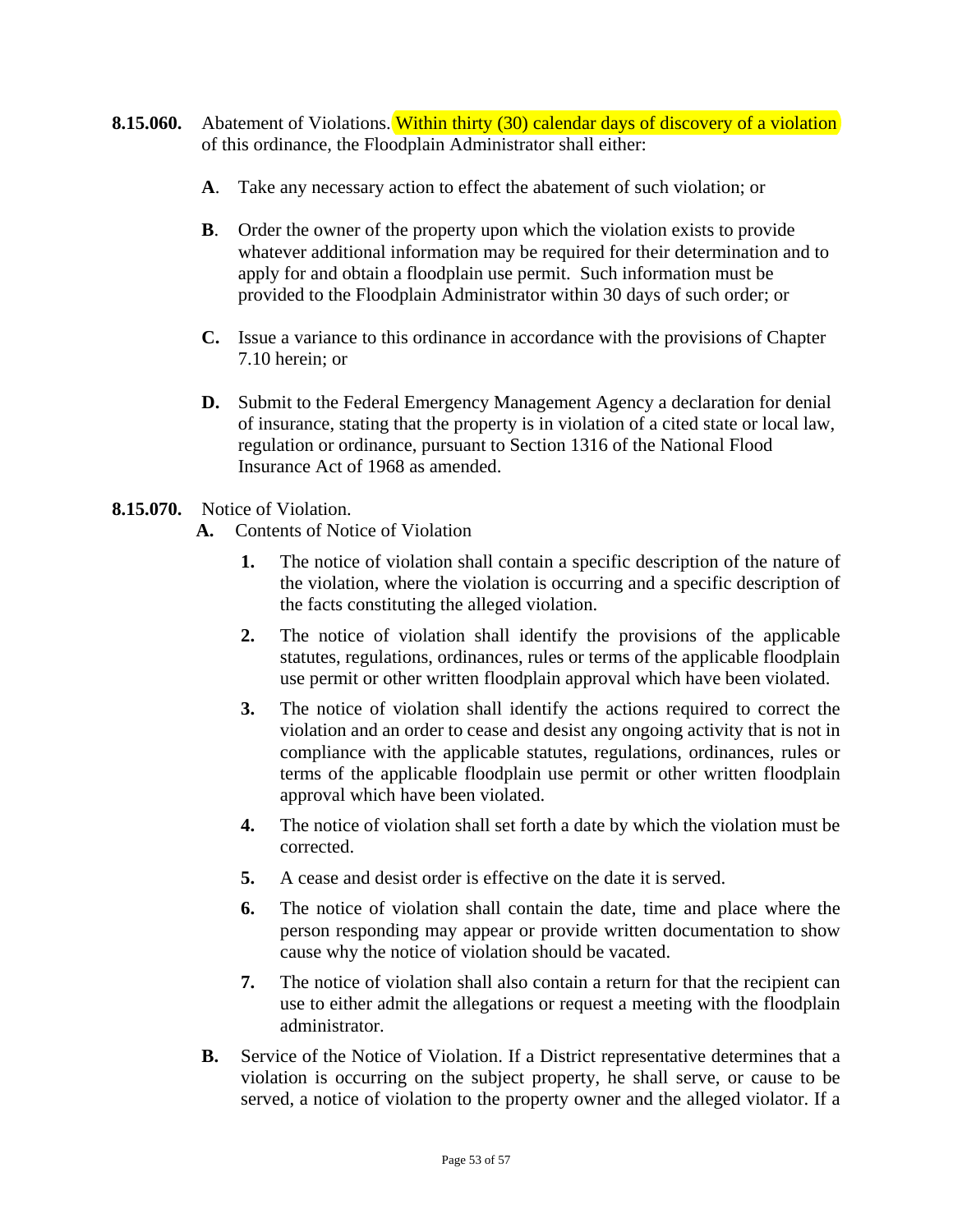District representative determines that a District facility has been damaged or is being interfered with, he shall serve, or cause to be served, a notice of violation to the alleged violator. For purposes of this section, **service shall be deemed** complete upon:

- **1.** Personal service to the recipient;
- **2.** Receipt of the return receipt when mailing a notice of violation to a recipient, postage pre-paid, for certified mail, return receipt requested. A written notice is considered delivered five (5) working days after mailing;
- **3.** Expiration of ten (10) working days from the date of posting the notice of violation on the property. Service by posting of the notice of violation may only be used where the owner, operator or alleged violator cannot be located after reasonable efforts by the District.

#### **8.15.080.** Penalties

- **A.** Criminal Penalties. The penalty for a criminal violation of the statutes, regulations, ordinances or rules of the District is a Class 2 Misdemeanor. A Class 2 Misdemeanor is punishable as follows:
	- **1.** For an Individual: A fine not in excess of seven hundred and fifty dollars  $($ \$750.00) and jail time not to exceed four  $(4)$  months. For an Enterprise: A fine not in excess of ten thousand dollars  $(10,000,00)$ . A person or entity shall be charged with a separate violation for each and every day during any portion of which any violation of any provision of the statutes, regulations, ordinances or rules is committed, continued or permitted by such person.
- **B.** Civil Penalties. The civil penalty for violation of the statutes, regulations, ordinances or rules of the District is a fine not to exceed that which is chargeable for a Class 2 Misdemeanor. That fine is as follows:
	- **1.** For an Individual: A fine not in excess of seven hundred and fifty dollars  $( $750.00)$ , per day. For an Enterprise: A fine not in excess of ten thousand dollars  $(10,000,00)$ , per day. A person or entity shall be charged with a separate violation for each and every day during any portion of which any violation of any provision of the statutes, regulations, ordinances or rules is committed, continued or permitted by such person.
- **C.** Strict Liability. In addition to any criminal or civil penalties available, a person who damages or interferes with a facility owned, operated or otherwise under the jurisdiction of the District without written authorization from the District is strictly liable for both of the following:
	- **1.** Any actual damages to persons, property or real property such as structures, landscaping, etc. that is caused by the damage or interference, and
	- **2.** Payment of costs to the District for remediating the damage or interference.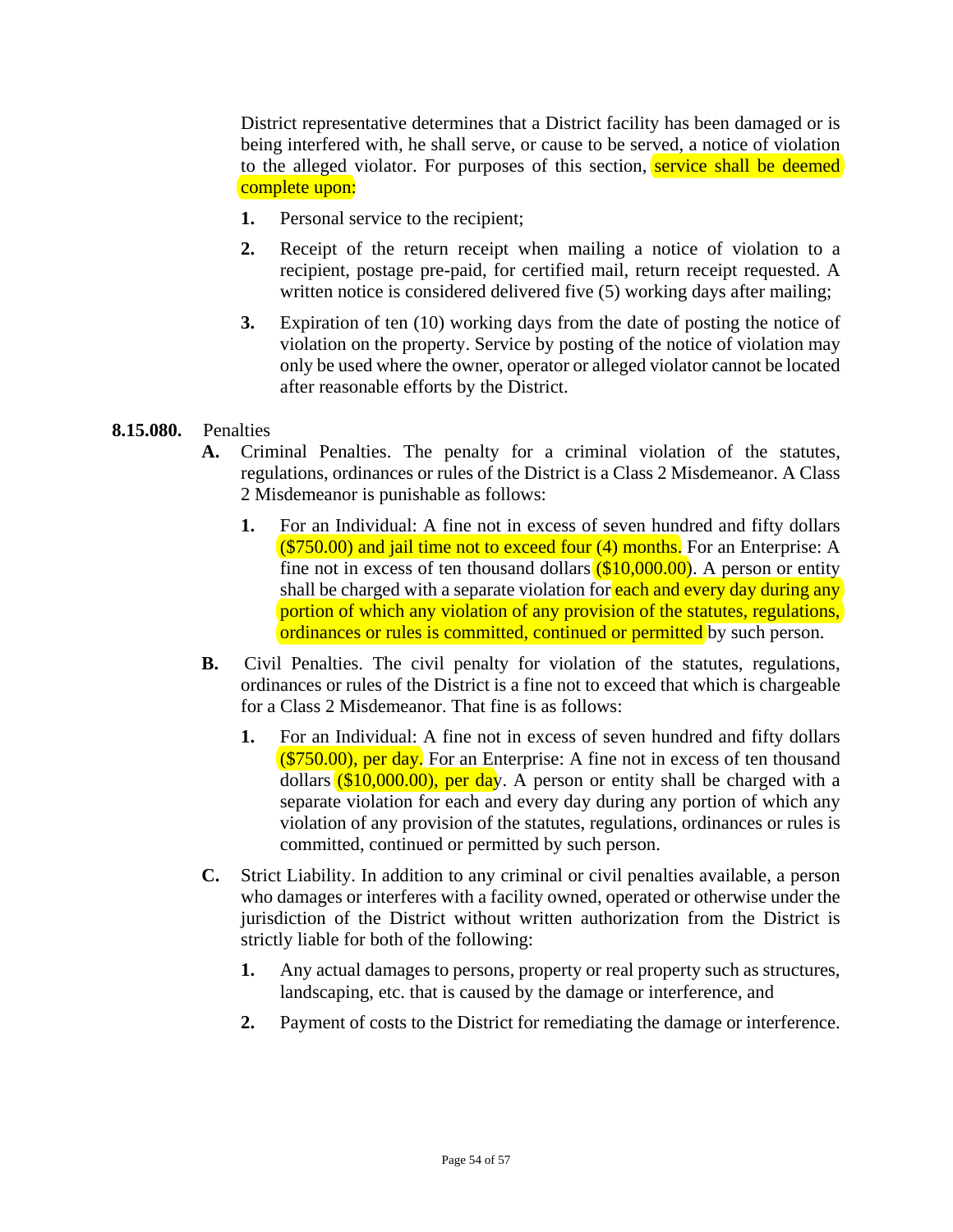# **TITLE 9.0: WATERCOURSE MASTER PLANS**

# CHAPTER 9.05 AUTHORITY

Pursuant to A.R.S. §48-3609.01, the District, whenever it has completed a Watercourse Master Plan, may submit the plan, including uniform rules for development, to the Board of Directors for adoption. If adopted by the Board of Directors, the District shall enforce the Watercourse Master Plan under this Regulation.

# CHAPTER 9.10 PUBLIC NOTIFICATION

During the preparation of a Watercourse Master Plan, the owners of record of real property within and immediately contiguous to the watercourse or watercourses included in the planning shall be publicly notified by the District so that the owners may have input to the planning process. In addition, the Sand and Gravel Recommendations Committees organized pursuant to A.R.S. §11-830 (D), if any, shall be notified.

#### CHAPTER 9.15 GROUNDWATER RECHARGE

All Watercourse Master Plans shall consider recharge techniques including but not limited to gabions, swales, dry wells, sand tanks and small dams.

#### CHAPTER 9.20 MINIMUM STANDARDS

Requirements for preparation of a Watercourse Master Plan shall meet or exceed the minimum requirements under the National Flood Insurance Program (NFIP) or the criteria adopted by the Director of The Arizona Department of Water Resources or this Regulation. In case of conflict the most stringent requirements shall prevail.

# **[Remainder of this page intentionally left blank]**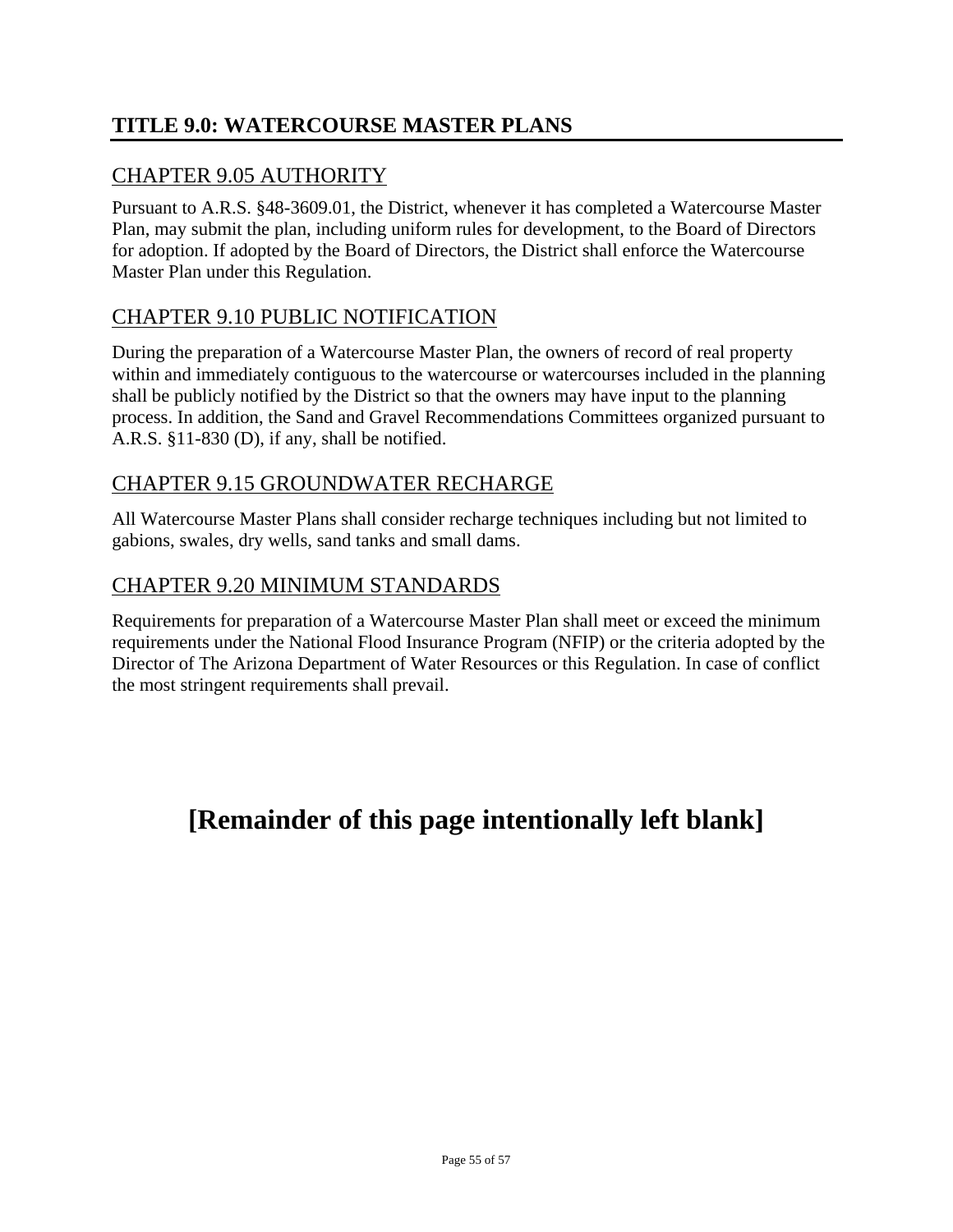# **TITLE 10.0: AUTHORITY TO CHARGE FEES**

#### CHAPTER 10.05 AUTHORITY OF FEE SCHEDULE

In accordance with A.R.S. § 48-3601 the Flood Control Board of Directors, through the adoption of this Ordinance shall establish a fee schedule to cover the expense for regulating, enforcing and assuring compliance with this Ordinance.

#### CHAPTER 10.10 WAIVER OF FEES

Fees may be waived on property owned by Federal, State, County or Municipal governments when said property is used by them in carrying out their governmental operations.

#### CHAPTER 10.15 REVISION OF FEES

The Flood Control Board of Directors shall revise the fee schedule as needed to keep current with rising expenses to perform review and inspection services. The adoption or revision of the fee schedule shall not affect any change in this Ordinance.

# **[Remainder of this page intentionally left blank]**